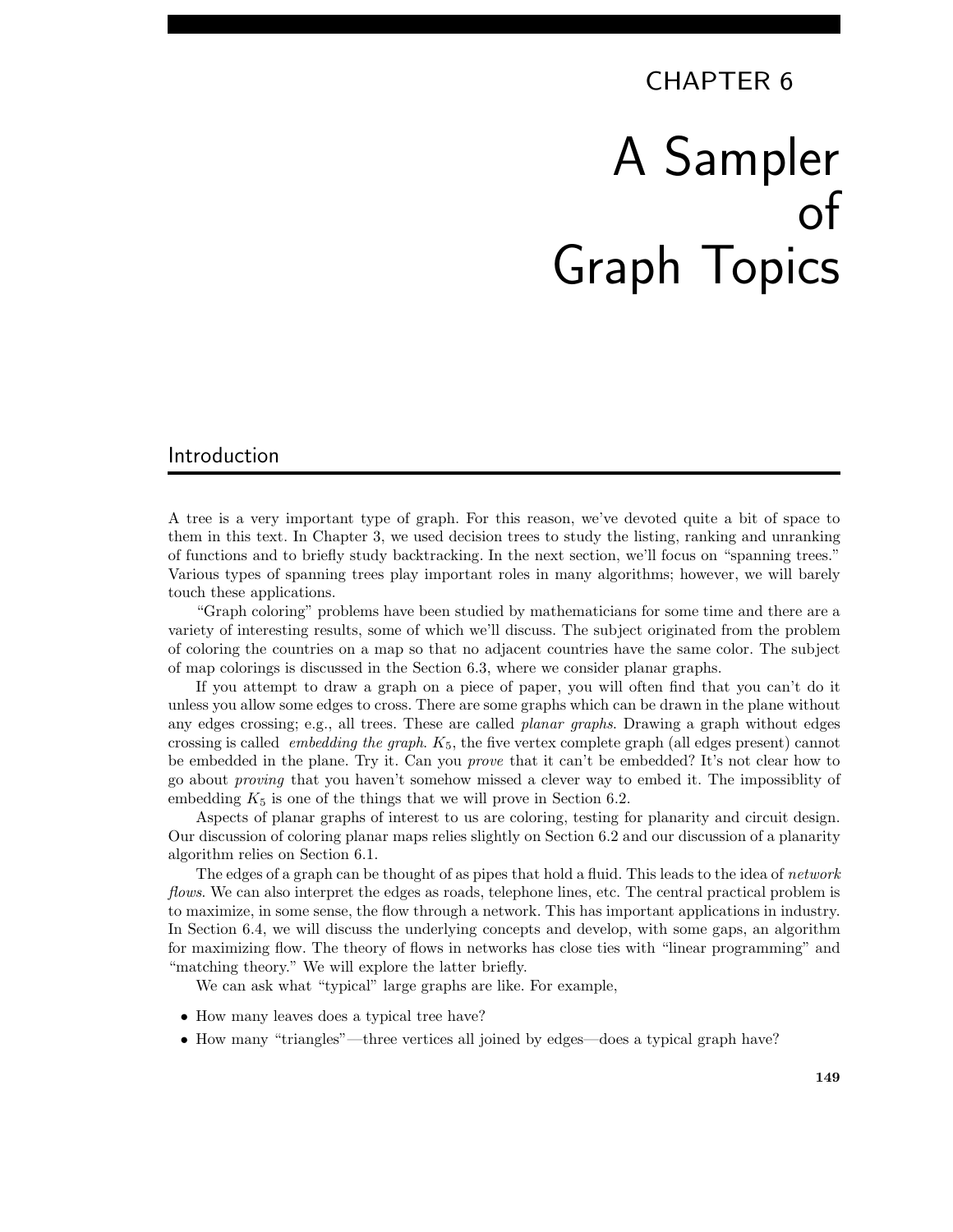• How small can we make the function  $q(n)$  and still have most *n*-vertex, *q*-edge simple graphs connected?

Questions like these are discussed in Section 6.5.

Finally, we introduce the subject of "finite state machines" in Section 6.6. They provide a theoretical basis for studying questions related to the computability and complexity of functions and algorithms. Various classes of finite state machines are closely associated with various classes of grammars, an association we'll explore briefly in Section 9.2. In Example 11.2 (p. 310), we'll see how some machines provide a method for solving certain types of enumeration problems.

The sections in this chapter are largely independent of each other. Other parts of the book do not require the material in this chapter. If you are not familiar with  $\Theta$ () and  $O($ ) notation, you will need to read Appendix B for some of the examples in this chapter.

## 6.1 Spanning Trees

Here's the definition of what we'll be studying in this section.

Definition 6.1 Spanning tree A spanning tree of a (simple) graph  $G = (V, E)$  is a subgraph  $T = (V, E')$  which is a tree and has the same set of vertices as G.

Example 6.1 Since a tree is connected, a graph with a spanning tree must be connected. On the other hand, you were asked to prove in Exercise 5.4.2 (p. 139) that every connected graph has a spanning tree. Thus we have: A graph is connected if and only if it has a spanning tree. It follows that, if we had an algorithm that was guaranteed to find a spanning tree whenever such a tree exists, then this algorithm could be used to decide if a graph is connected.  $\Box$ 

In this section, we study minimum weight spanning trees and lineal spanning trees.

#### Minimum Weight Spanning Trees

Suppose we wish to install "lines" to link various sites together. A site may be a computer installation, a town or a spy. A line may be a digital communication channel, a rail line or a contact arrangement. We'll assume that

- a line operates in both directions;
- it must be possible to get from any site to any other site using lines;
- each possible line has a cost (rental rate, construction costs or likelihood of detection) independent of each other line's cost;
- we want to choose lines to minimize the total cost.

We can think of the sites as vertices V in a graph, the lines as edges  $E$  and the costs as a function  $\lambda$  from the edges to the real numbers. Let  $T = (V, E')$  be a subgraph of  $G = (V, E)$ . Define  $\lambda(T)$ , the weight of T, to be the sum of  $\lambda(e)$  over all  $e \in E'$ . Minimizing total cost means choosing T so that  $\lambda(T)$  is a minimum. Getting from one site to another means choosing T so that it is connected. It follows that we should choose  $T$  to be a spanning tree—if  $T$  had more edges than in a spanning tree, we could delete some; if T had less, it would not be connected. (See Exercise 5.4.2 (p. 139).) We call such a T a minimum weight spanning tree of  $(G, \lambda)$ , or simply of G, with  $\lambda$  understood from context.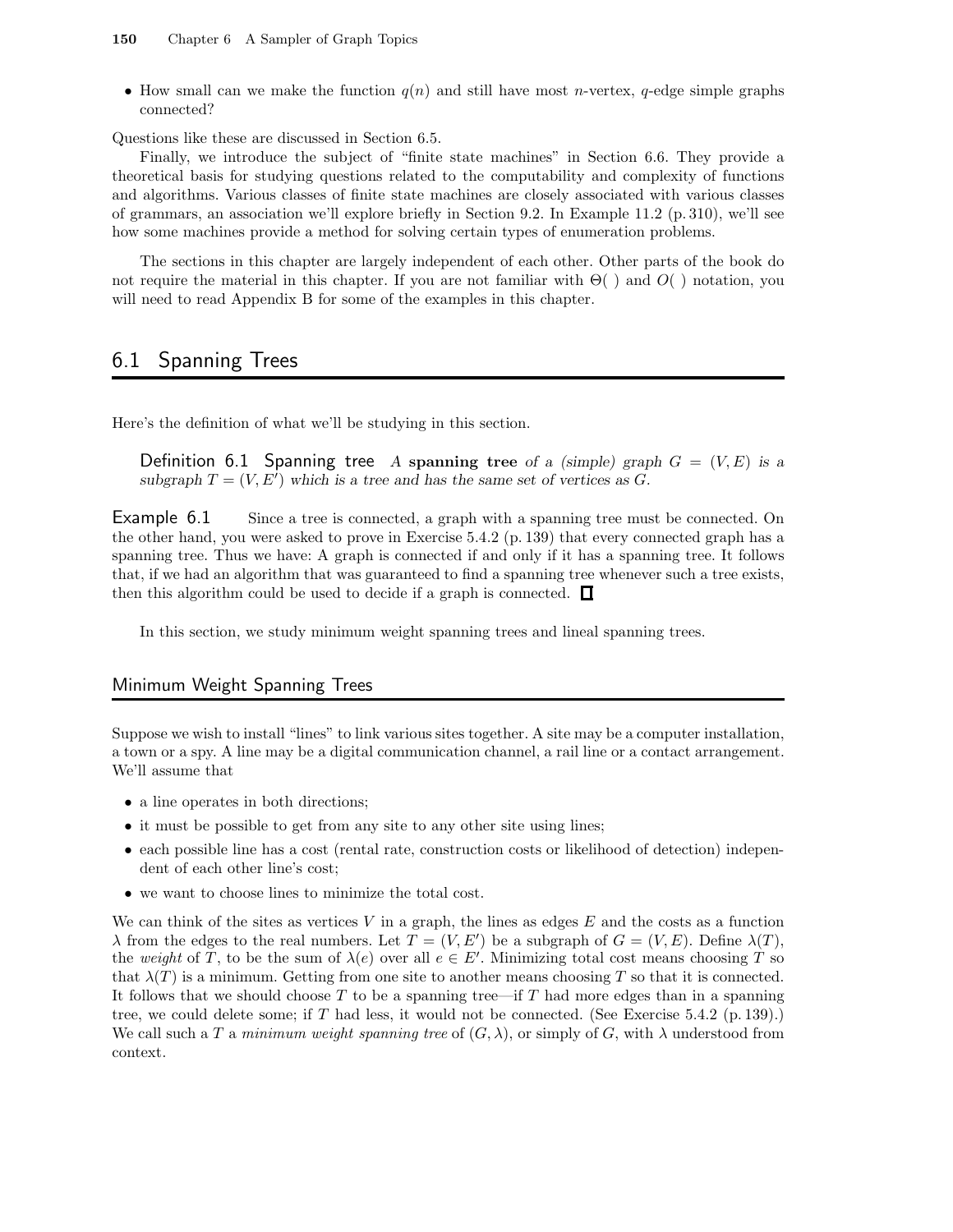How can we find a minimum weight spanning tree  $T$ ? One approach is to construct  $T$  by adding an edge at a time in a greedy way. Since we want to minimize the weight, "greedy" means keeping the weight of each edge we add as low as possible. Here's such an algorithm.

Theorem 6.1 Prim's Algorithm (Minimum Weight Spanning Tree) Let  $G = (V, E)$ be a simple graph with edge weights given by  $\lambda$ . If the following algorithm stops with  $V' \neq V$ ,  $G$  has no spanning tree; otherwise,  $(V, E')$  is a minimum weight spanning tree for  $G$ .

- 1. Start: Let  $E' = \emptyset$  and let  $V' = \{v_0\}$  where  $v_0$  is any vertex in V.
- 2. Possible Edges: Let  $F \subseteq E$  be those edges  $\{x, y\}$  with  $x \in V'$  and  $y \notin V'$ . If  $F = \emptyset$ , stop.
- 3. Choose Edge Greedily: Let  $f = \{x, y\}$  be such that  $\lambda(f)$  is a minimum over all  $f \in F$ . Replace V' with  $V' \cup \{y\}$  and E' with  $E' \cup \{f\}$ . Go to Step 2.

**Proof:** We begin with the first part; i.e, if the algorithm stops with  $V' \neq V$ , then G has no spanning tree. Suppose that  $V' \neq V$  and that there is a spanning tree. We will prove that the algorithm does not stop at V'. Choose  $u \in V - V'$  and  $v \in V'$ . Since G is connected, there must be a path from u to v. Each vertex on the path is either in V' or not. Since  $u \notin V'$  and  $v \in V'$ , there must be an edge f on the path with one end in V' and one end not in V'. But then  $f \in F$  and so the algorithm does not stop at  $V'$ .

We now prove that, if G has a spanning tree, then  $(V, E')$  is a minimum weight spanning tree. One way to do this is by induction: We will prove that at each step there is a minimum weight spanning tree of  $G$  that contains  $E'$ .

The starting case for the induction is the first step in the algorithm; i.e.,  $E' = \emptyset$ . Since G has a spanning tree, it must have a minimum weight spanning tree. The edges of this tree obviously contain the empty set, which is what  $E'$  equals at the start.

We now carry out the inductive step of the proof. Let  $V'$  and  $E'$  be the values going into Step 3 and let  $f = \{x, y\}$  be the edge chosen there. By the induction hypothesis, there is a minimum weight spanning tree  $T$  of  $G$  that contains the edges  $E'$ . If it also contains the edge  $f$ , we are done. Suppose it does not contain  $f$ . We will prove that we can replace an edge in the minimum weight tree with f and still achieve minimum weight.

Since T contains all the vertices of G, it contains x and y and, also, some path P from x to y. Since  $x \in V'$  and  $y \notin V'$ , this path must contain an edge  $e = \{u, v\}$  with  $u \in V'$  and  $v \notin V'$ . We now prove that removing  $e$  from  $T$  and then adding  $f$  to  $T$  will still give a minimum spanning tree.

By the definition of F in Step 2,  $e \in F$  and so, by the definition of  $f, \lambda(e) > \lambda(f)$ . Thus the weight of the tree does not increase. If we show that the result is still a tree, this will complete the proof.

The path P together with the edge f forms a cycle in G. Removing  $e$  from P and adding f still allows us to reach every vertex in  $P$  and so the altered tree is still connected. It is also still a tree because it contains no cycles—adding f created only one cycle and removing  $e$  destroyed it. This completes the proof that the algorithm is correct.  $\Box$ 

This proof illustrates an important technique for proving that algorithms are correct:

#### Make an assertion about the algorithm and then prove it inductively.

In this case the assertion was the existence of a minimum weight spanning tree having certain edges. Induction on the number of those edges started easily and the inductive step was not too difficult.

We could construct an even greedier algorithm: At each time add the lowest weight edge that does not create a cycle. The intermediate graphs  $(V', E')$  that are built in this way may not be connected; however, if  $(V, E)$  was connected, the end result will be a minimum weight spanning tree. We leave it to you to formulate the algorithm carefully and prove that it works in Exercise 6.1.5. This algorithm, with some tricky, efficient handling of the data structures is called Kruskal's Algorithm.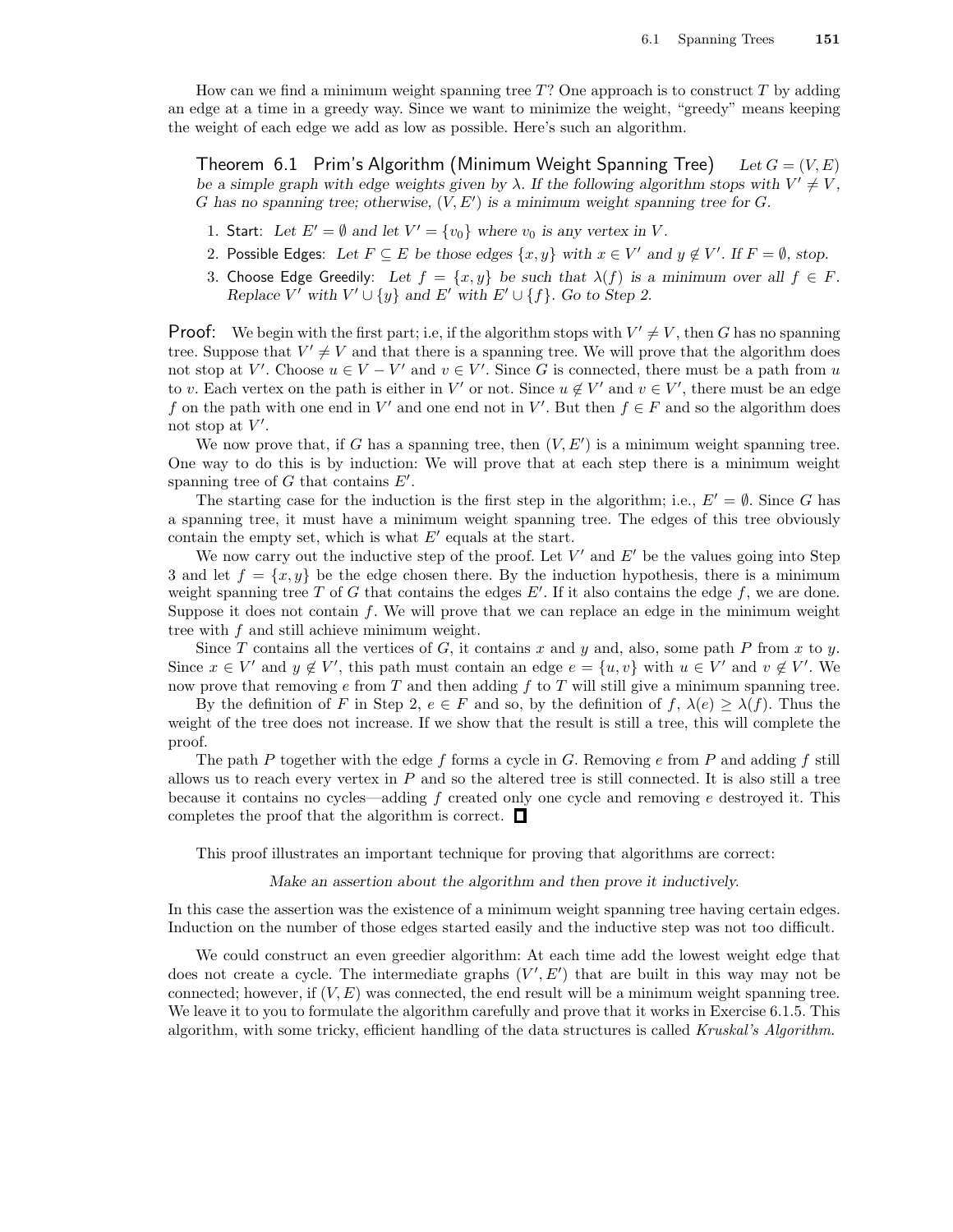Example 6.2 A more general spanning tree algorithm The discussion so far has centered around choosing edges that will be in our minimum weight spanning tree. We could also choose edges that will not be in our minimum weight spanning tree. This can be done by selecting a cycle of edges, none of which have been rejected, and then rejecting an edge for which  $\lambda$  is largest among the edges in the cycle. When no more cycles remain, the remaining edges form a minimum weight spanning tree. We leave it to you to prove this. (Exercise 6.1.1)

These ideas can be combined: We have two sets  $A$  and  $R$  of edges that begin by both being empty. At each step, we somehow add an edge to either  $A$  or  $R$  and claim that there exists a minimum weight spanning tree that contains all of the edges in A and none of the edges in R. Of course, this will be true at the start. The proof that it is true in general will use induction and will depend on the specific algorithm used for adding edges to A and R.

What sort of algorithms can be built using this idea? We could of course simply use the greedy algorithm for adding edges to A all the time, or we could use the greedier algorithm for adding edges to A all the time, or we could use the cycle approach mentioned at the start of this example to add edges to R. Something new: we could sometimes add edges to A and sometimes to  $R$ , whichever is more convenient. This can be useful if we are finding the tree by hand.  $\Box$ 

Example 6.3 How fast is the algorithm? We'll analyze the minimum weight (or cost) spanning tree algorithm. Here's a brief description of it. We let  $G = (V, E)$  be the given simple graph.

- 1. Initialize: Select a vertex  $v \in V$  and let the tree T consist of v.
- 2. Select an edge: If there are no edges between  $V_T$  (the vertices of T) and  $V V_T$ , stop; otherwise, add the one of minimum cost to  $T$  and go to Step 2.

Of course, when we add an edge to  $T$ , we also add the vertex on it that was not already in  $T$ . When the algorithm stops,  $V_T$  is the vertex set of the component of G containing v. If G is connected, T is a minimum cost spanning tree.

Suppose that  $T$  currently has k vertices. How much work is required to add the next edge to  $T$ in the worst case? If the answer is  $t_k$ , then the worst case running time is  $O(t_1 + \cdots + t_{|V|-1})$ . We can't determine  $t_k$  since we didn't specify enough details in Step 2. We'll fill them in now. For each vertex u in T, we look at all edges containing it. If  $\{u, x\}$  is such an edge, we check to see if  $x \in V_T$ and, if not, we check to see if  $\{u, x\}$  is the least cost edge found so far in the execution of Step 2. Both these checks can be performed in constant time; i.e, the time does not depend on  $|V_T|$  or the size of G. Since we examine at most  $|E|$  edges,  $t_k = O(|E|)$ . Since k ranges from 1 to  $|V| - 1$  for a connected graph G, the worst case running time is  $O(|V| |E|)$ .

We cannot say that the worst case running time is  $\Theta(|V| |E|)$  because we've said "at most" in our argument.

Are there faster algorithms than this? Assuming no one has organized our data according to edge costs, we must certainly look at each edge cost at least once, so any algorithm must have best case running time at least  $\Theta(|E|)$ . Algorithms with worst case running times  $\Theta(|E| \ln \ln |V|)$  and  $\Theta(|V|^2)$  are known. If G has a lot of edges, we could have  $|E| = \Theta(|V|^2)$  and so  $\Theta(|V|^2)$  is  $\Theta(|E|)$ .

Does this mean that the  $\Theta(|V|^2)$  algorithm is best for a graph with about  $|V|^2/4$  edges, the typical number in a "random" graph? Not necessarily. To illustrate why not, suppose that the running time of the first algorithm is close to  $4|E| \ln \ln |V|$  and that of the second is close to  $3|V|^2$ . The first algorithm will be better as long as

$$
3|V|^2 \ > \ 4|E| \, \ln \ln |V| \ = \ |V|^2 \, \ln \ln |V|.
$$

Solving for |V|, we obtain  $|V| > \exp(e^3) = 5 \times 10^8$ . This means that the  $\Theta(|V|^2 \ln \ln |V|)$  algorithm, which is slower when  $|V|$  is very large, would actually be faster for all practical values of |V|. (Remember, this is *hypothetical* because we assumed the values of the constants in the  $\Theta(\cdot \cdot \cdot)$ expressions.) See Example B.4 (p. 373) for further discussion.  $\Box$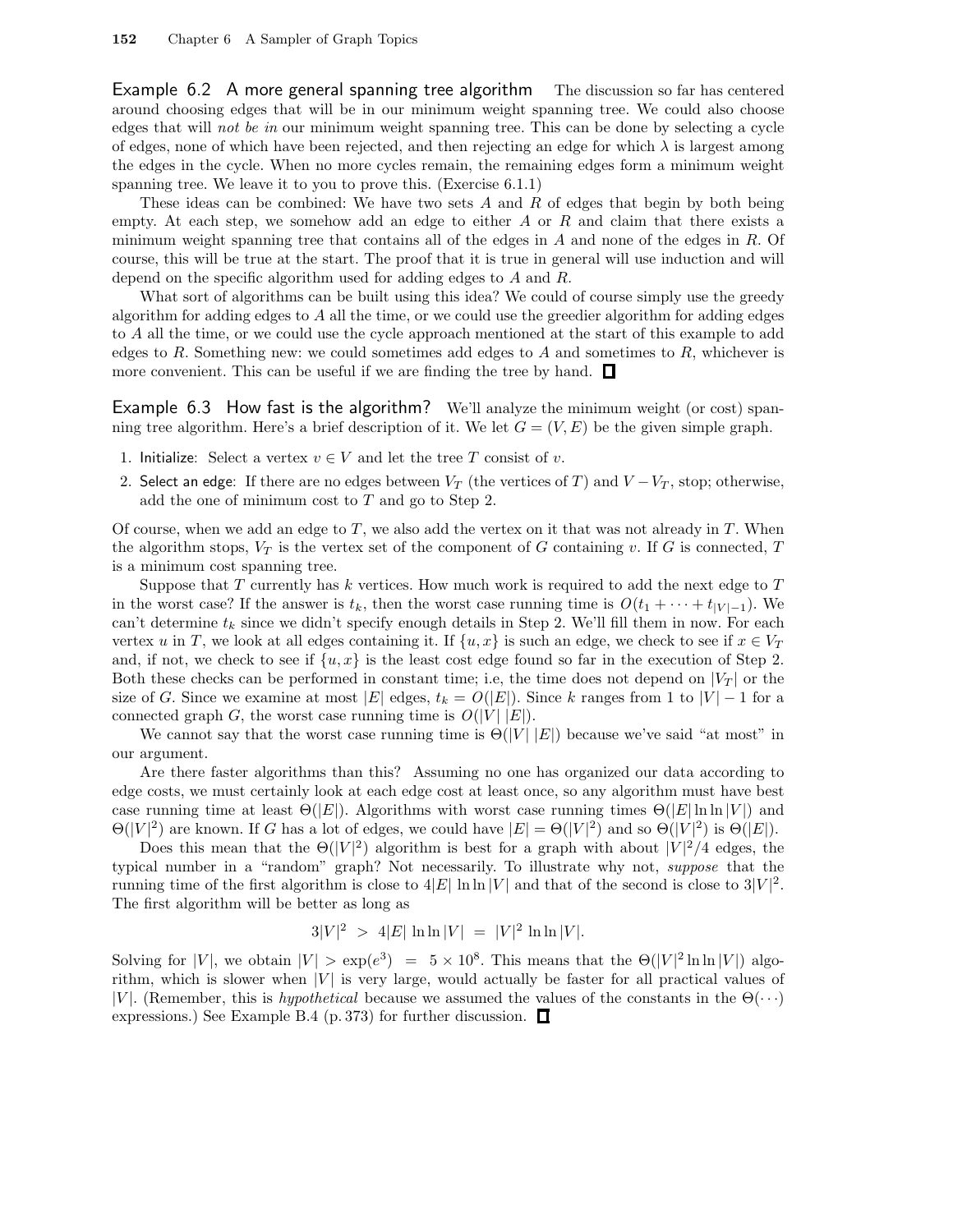

Figure 6.1 An example of the division of vertices for the lineal spanning tree induction. The subgraphs A and B are shaded.

#### Lineal Spanning Trees

If we simply want to find any spanning tree of G, we can choose any values for the function  $\lambda$ , and use the minimal weight spanning tree algorithm of Theorem 6.1. Put another way, in Step 3 we may choose any edge  $f \in F$ . Sometimes it is important to restrict the choice of f in some way so that the spanning tree will have some special property other than being minimal.

An important example of such a special property concerns certain rooted spanning trees. To define the trees we are interested in, we borrow some terminology from genealogy.

Definition 6.2 Lineal spanning tree Let x and y be two vertices in a rooted tree with root r. If x is on the path connecting r to y, we say that y is a descendant of x. (In particular, all vertices are descendants of r.) If one of u and v is a descendant of the other, we say that  $\{u, v\}$  is a lineal pair. A lineal spanning tree or depth first spanning tree of a connected graph  $G = (V, E)$  is a rooted spanning tree of G such that each edge  $\{u, v\}$  of G is a lineal pair.

To see some examples of a lineal spanning tree, look back at Figure 5.5 (p. 139). It is the lineal spanning tree of a graph, namely itself. We can add some edges to this graph, for example  $\{a, f\}$ and  $\{b, j\}$  and still have Figure 5.5 as a lineal spanning tree. On the other hand, if we added the edge  ${e, j}$ , the graph would not have Figure 5.5 as a lineal spanning tree.

How can we find a lineal spanning tree of a graph? That question may be a bit premature—we don't even know when such a tree exists. We'll prove

Theorem 6.2 Lineal spanning tree existence Every connected graph G has a lineal spanning tree. In fact, given any vertex  $r$  of  $G$ , there is a lineal spanning tree of  $G$  with root  $r$ .

**Proof:** Our proof will be by induction on the number of vertices in  $G$ . The theorem is trivially true for a graph with one vertex. Suppose we know that the claim is true for graphs with less than n vertices. Let  $G = (V, E)$  have n vertices and let  $f = \{r, s\} \in E$ . We will prove that G has a lineal spanning tree with root r.

Let  $S \subseteq V$  be those vertices of G that can be reached by a path starting at r and containing the edge f. Note that  $r \notin S$  because a path cannot contain repeated vertices; however,  $s \in S$ . Let  $R = V - S$ . If  $x \in R$ , every path from r to x misses s, for if not we could simply go from r to s on f and then follow the path to  $x$ .

Let A be the subgraph of G induced by S and let B be the subgraph of G induced by R. (Recall that the subgraph induced by  $S$  is the set of all edges in  $G$  whose end points both lie in  $S$ .) We now prove:

Each edge of G that does not contain r lies in either A or B.  $6.1$ 

Suppose we had an edge  $\{u, v\}$  with u in A and  $v \neq r$  in B. There is a path from r to u using f. By adding v to the path, we conclude that  $v \in S$ , a contradiction.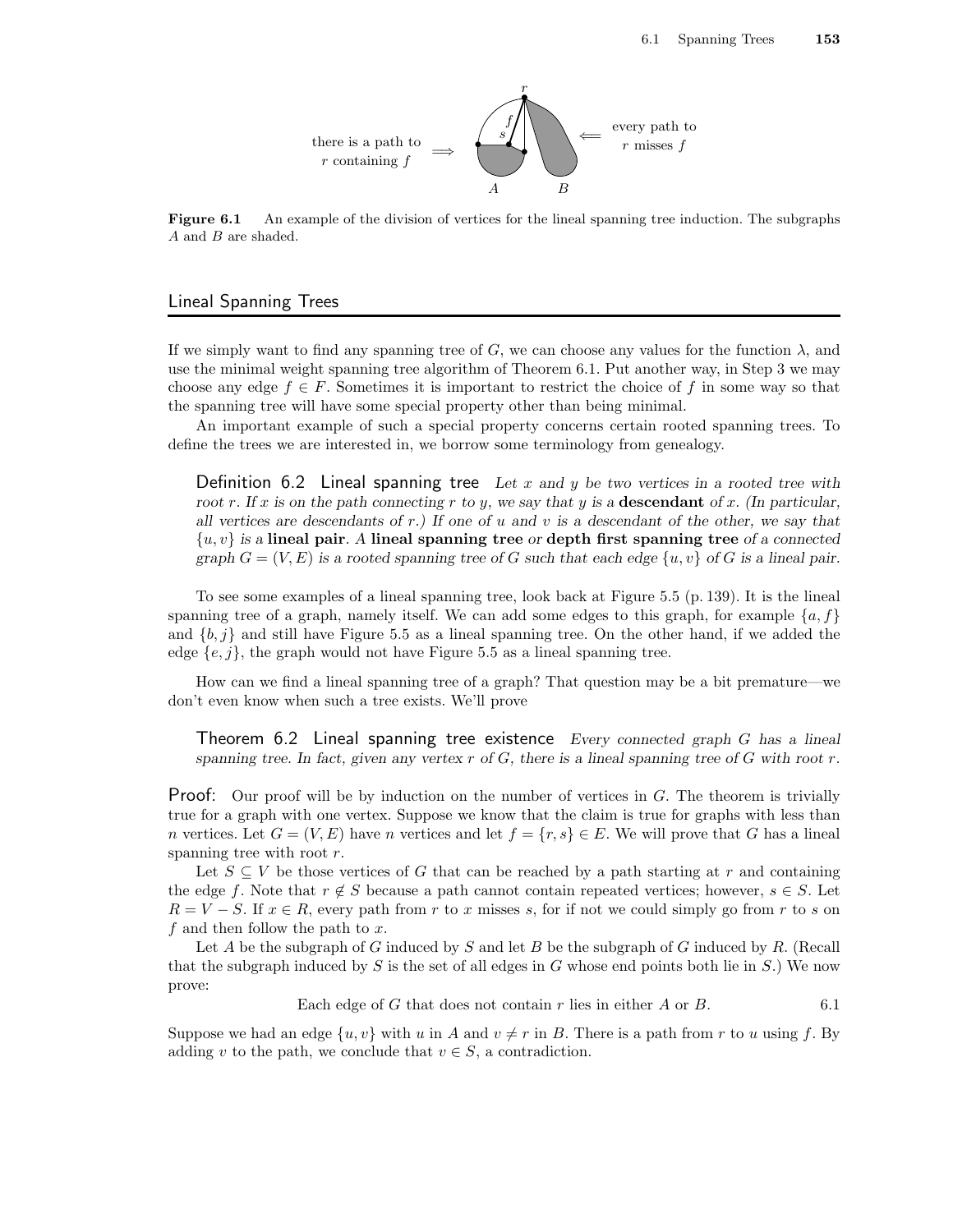We claim that A is connected and B is connected. Suppose x and y are vertices that are both in A or both in B. Since  $G$  is connected, there is a path joining them in  $G$ . If an edge of  $G$  does not lie in A or in B, then, by  $(6.1)$ , r is one of its vertices. A path starting in A or B, leaving it and then returning would therefore contain  $r$  twice, contradicting the definition of a path. Thus the path lies entirely in A or entirely in B.

Since neither R nor S is empty, each of A and B have less vertices than G. Thus, since A and B are connected, we may apply the induction hypothesis to A and to B. Let  $T(A)$  be the lineal spanning tree of A rooted at s and let  $T(B)$  be the lineal spanning tree of B rooted at r.

Join  $T(A)$  to  $T(B)$  by f to produce a connected subgraph T of G with vertex set V and root r. Since  $T(A)$  and  $T(B)$  have no cycles, it follows that T is a spanning tree of G.

To complete the proof, we must show that T is lineal. Let  $e = \{u, v\} \in E$ . If one of u and v is r, then e is a lineal pair of T. Suppose that  $r \notin e = \{u, v\}$ . By (6.1), e lies in A or B. Since  $T(A)$  and  $T(B)$  are lineal spanning trees, e is a lineal pair of either  $T(A)$  or  $T(B)$  and hence of T.  $\Box$ 

Example 6.4 Bicomponents of graphs Let  $G = (V, E)$  be a simple graph For  $e, f \in E$  write  $e \sim f$  if either  $e = f$  or there is a cycle of G that contains both e and f. We claim that this is an equivalence relation. To see what we're talking about, let's look at an example.



The edges fall into four equivalence classes, which we've arbitrarily called A, B, T and X. Each edge has the letter of its equivalence class next to it. Notice that the vertices do not fall into equivalence classes because some of them would have to belong to more than one equivalence class.

Now we'll prove that we have an equivalence relation by using Theorem 5.1 (p. 127). The reflexive and symmetric parts are easy. Suppose that  $e \sim f \sim g$ . If  $e = g$ , then  $e \sim g$ , so suppose that  $e \neq g$ . Let  $e = \{v_1, v_2\}$ . Let  $C(e, f)$  be the cycle containing e and f and  $C(f, g)$  the cycle containing f and g. In  $C(e, f)$  there is a path  $P_1$  from  $v_1$  to  $v_2$  that does not contain e. Let x and  $y \neq x$  be the first and last vertices on  $P_1$  that lie on the cycle containing f and g. We know that there must be such points because the edge f is on  $P_1$ . Let  $P_2$  be the path in  $C(e, f)$  from y to x containing e. In  $C(f, g)$  there is a path  $P_3$  from x to y containing g. We have shown that  $P_2$  followed by  $P_3$  defines a cycle containing e and g. Hence  $e \sim g$ .

Since  $\sim$  is an equivalence relation on the edges of G, it partitions them. If the partition has only one block, then we say that  $G$  is a *biconnected graph*. If  $E'$  is a block in the partition, the subgraph of G induced by  $E'$  is called a *bicomponent* of G. Note that the bicomponents of G are not necessarily disjoint: Bicomponents may have vertices in common (but *never* edges). The picture (6.2) has four bicomponents.

Finding the bicomponents of a graph is important when we wish to decide if the graph can be drawn in the plane so that no edges cross. We discuss this briefly at the end of Section 6.3.

Biconnectivity is closely related to lineal spanning trees. Suppose  $T$  is a lineal spanning tree of  $G$  and that the vertices  $x$  and  $y$  are in the same bicomponent of  $G$ . Then either

 ${x, y}$  is an edge that is a bicomponent by itself

or

there is a cycle containing  $x$  and  $y$ .

In either case, since T is a lineal spanning tree,  $\{x, y\}$  is a lineal pair. This leads to an algorithm for finding bicomponents: Suppose  $e = \{x, y\}$  is an edge that is not in T. If f is an edge on the path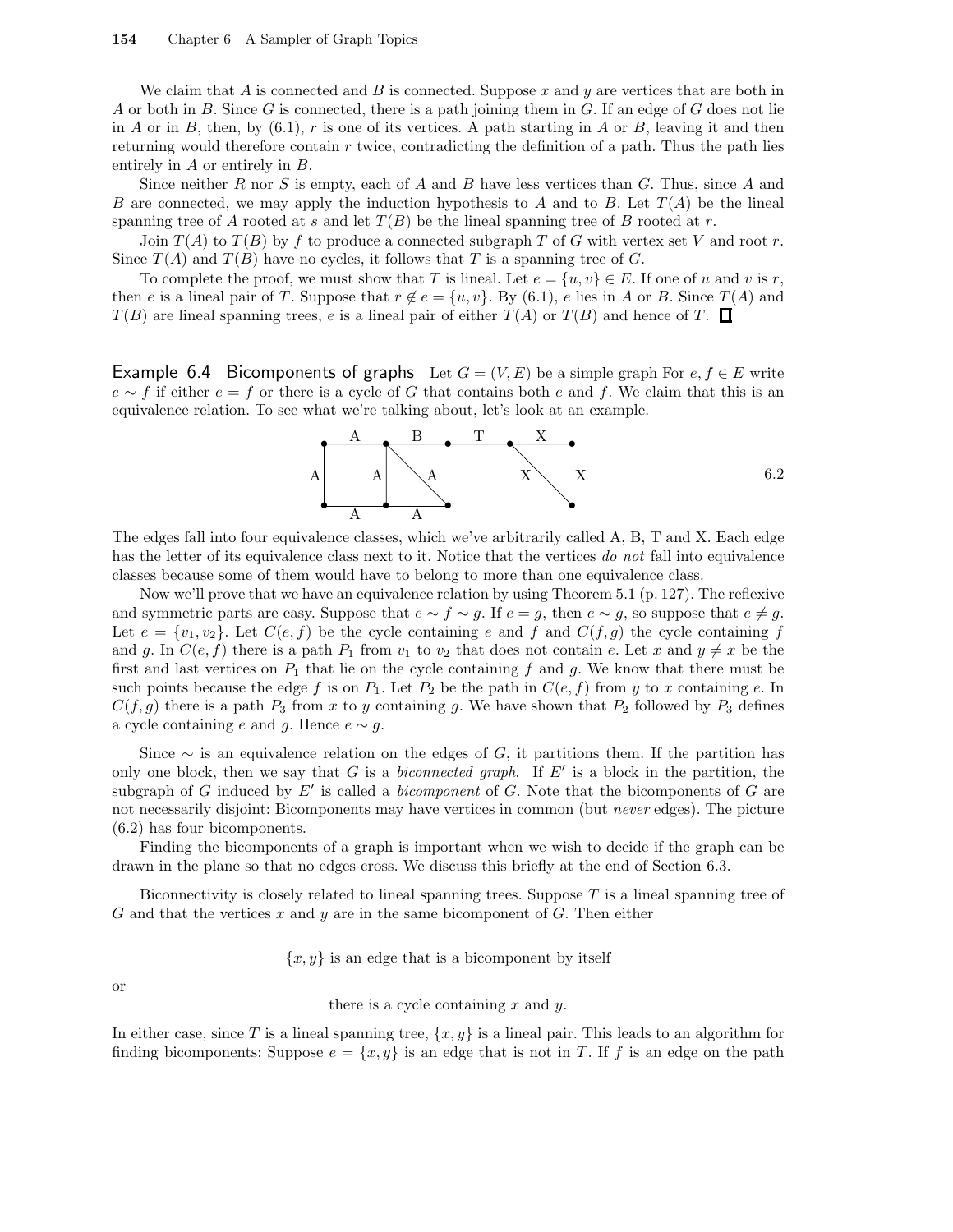from x to y in T, write  $e \sim f$ . As it stands,  $\sim$  is not an equivalence relation; however, it can be made into one by adding what is needed to insure reflexivity, symmetry and transitivity. In the resulting relation it turns out that,  $e \sim f$  if and only if e and f are in the same bicomponent. (This requires proof, which we omit.) You might like to experiment with this idea.  $\Box$ 

#### **Exercises**

- 6.1.1. A cycle approach to forming a minimum weight spanning tree was discussed in Example 6.2: Throw away largest weight edges that do not disconnect the graph. Prove that it actually leads to a minimum weight spanning tree as follows.
	- (a) Let T be a minimum weight spanning tree and let  $e$  be the first edge that is removed by the algorithm but is contained in T. Prove that T with e deleted consists of two components,  $T_1$  and  $T_2$ .
	- (b) Call any edge in the original graph that has one end in  $T_1$  and one in  $T_2$  a connector. Prove that, if f is a connector, then  $\lambda(f) \geq \lambda(e)$ .
	- (c) Let  $T^*$  be the spanning tree produced by the algorithm. Prove that, if e is added to  $T^*$ , then the resulting graph has a cycle containing  $e$  and some connector  $f$ .
	- (d) Let f be the edge in (c). Prove that  $\lambda(f) \geq \lambda(e)$ .
	- (e) Let  $f$  be the edge in (c). Prove that  $T$  with  $e$  removed and  $f$  added is also a minimum weight spanning tree.
	- \*(f) Complete the proof.
- 6.1.2. Let G be a connected simple graph and let  $B_1$  and  $B_2 \neq B_1$  be two bicomponents of G. Prove that  $B_1$  and  $B_2$  have at most one vertex in common.
- 6.1.3. Let G be a connected simple graph. Let  $Q(G)$  be the set of bicomponents of G and let  $P(G)$  be the set of all vertices of G that belong to more than one bicomponent; i.e.,  $P(G)$  is the union of the sets  $H \cap K$  over all pairs  $H \neq K$  with  $H, K \in Q(G)$ . Define a simple bipartite graph  $\mathcal{B}(G)$  with vertex set  $W = P(G) \cup Q(G)$  and  $\{u, X\}$  an edge if  $u \in P(G)$  and  $u \in X \in Q(G)$ . (See Exercise 5.3.2 for a definition of bipartite.)
	- (a) Construct three examples of  $\mathcal{B}(G)$ , each containing at least four vertices.
	- (b) Prove that  $\mathcal{B}(G)$  is a connected simple graph.
	- (c) Prove that  $\mathcal{B}(G)$  is a tree. Hint. Prove that a cycle in  $\mathcal{B}(G)$  would lead to a cycle in G that involved edges in different bicomponents.
	- (d) Prove that  $P(G)$  is precisely the articulation points of G. (See Exercise 5.3.3 for a definition.)
- 6.1.4. Using the proof of Theorem 6.1, prove: If  $\lambda$  is an *injection* from E to R (the real numbers), then the minimum weight spanning tree is unique.
- \*6.1.5. We will study the greedier algorithm that was mentioned in the text. Suppose the graph  $G = (V, E, \varphi)$ has n vertices. From previous work on trees, we know that any spanning tree has  $n - 1$  edges. Let  $g_1, g_2, \ldots, g_{n-1}$  be the edges in the order chosen by the greedier algorithm. Let  $e_1, e_2, \ldots, e_{n-1}$  be the edges in any spanning tree of G, ordered so that  $\lambda(e_i) \leq \lambda(e_{i+1})$ . Our goal is to prove that  $\lambda(g_i) \leq \lambda(e_i)$  for  $1 \leq i < n$ . It follows immediately from this that the greedier algorithm produces a minimum weight spanning tree.
	- (a) Prove that the vertices of G together with any k edges of G that contain no cycles is a graph with  $n - k$  components each of which is a tree.
	- (b) Let  $G_k$  be the graph with vertices V and edges  $g_1, \ldots, g_k$ . Let  $H_k$  be the graph with vertices V and edges  $e_1, \ldots, e_k$ . Prove that one of the edges of  $H_{k+1}$  can be added to  $G_k$  to give a graph with no cycles.

*Hint*. Prove that there is some component of  $H_{k+1}$  that contains vertices from more than one component of  $G_k$  and then find an appropriate edge in that component of  $H_{k+1}$ .

(c) Prove that  $\lambda(g_i) \leq \lambda(e_i)$  for  $1 \leq i < n$ .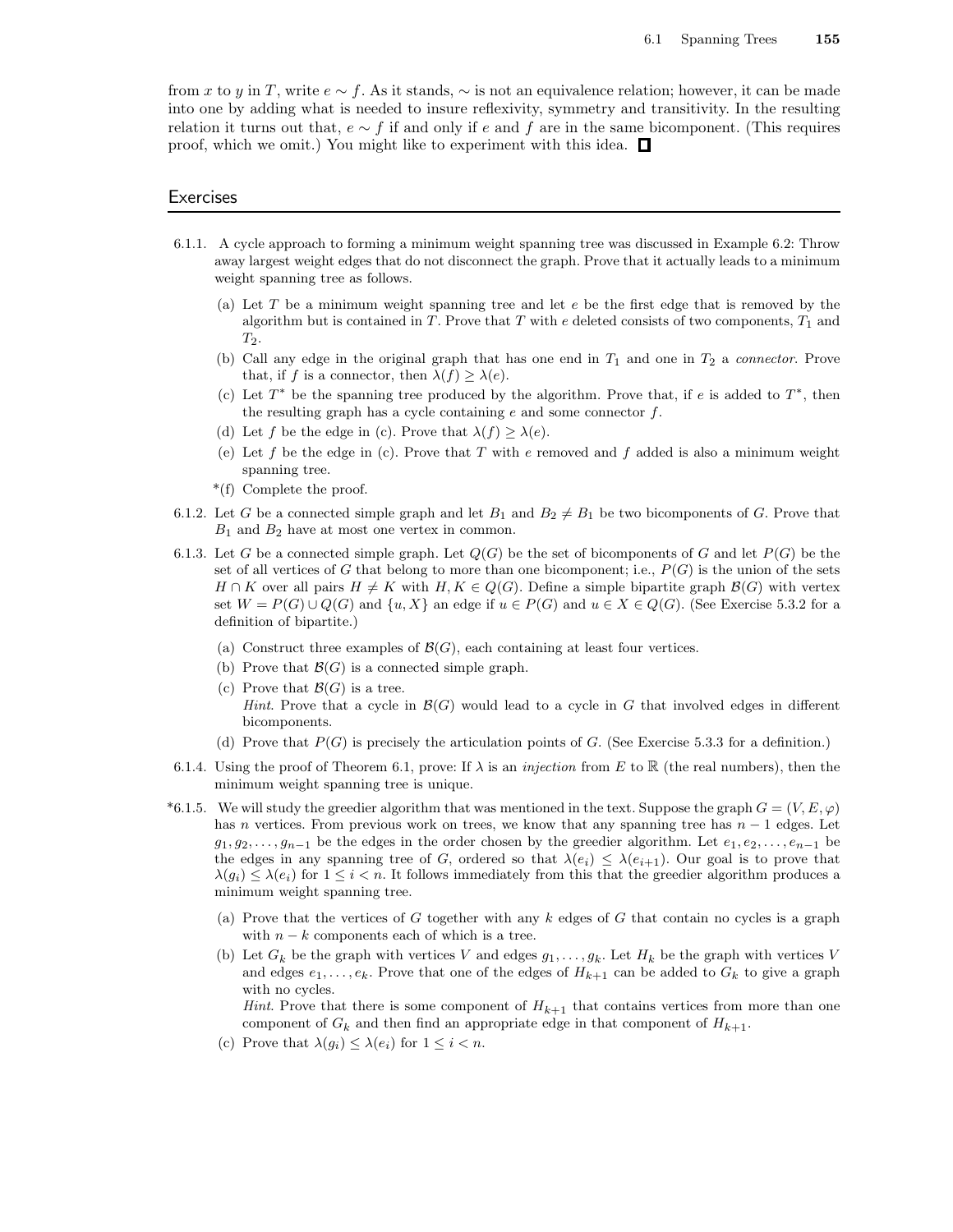- 6.1.6. Using the result in Exercise 6.1.5, prove that whenever  $\lambda$  is an injection the minimum weight spanning tree is unique.
- 6.1.7. For each of the following graphs:



- (a) Find all spanning trees.
- (b) Find all spanning trees up to isomorphism; that is, find all distinct trees when the vertex labels are removed.
- (c) Find all depth-first spanning trees rooted at A.
- (d) Find all depth-first spanning trees rooted at B.
- 6.1.8. For each of the following graphs:



- (a) Find all minimal spanning trees.
- (b) Find all minimal spanning trees up to isomorphism; that is, find all distinct trees when the vertex labels are removed.
- (c) Find all minimal depth-first spanning trees rooted at A.
- (d) Find all minimal depth-first spanning trees rooted at B.
- 6.1.9. In the following graph, the edges are weighted either 1, 2, 3, or 4.



- (a) Find a minimal spanning tree using the method of Theorem 6.1.
- (b) Find a minimal spanning tree using the method of Example 6.2.
- (c) Find a minimal spanning tree using the method of Exercise 6.1.5.
- (d) Find a depth-first spanning trees rooted at K.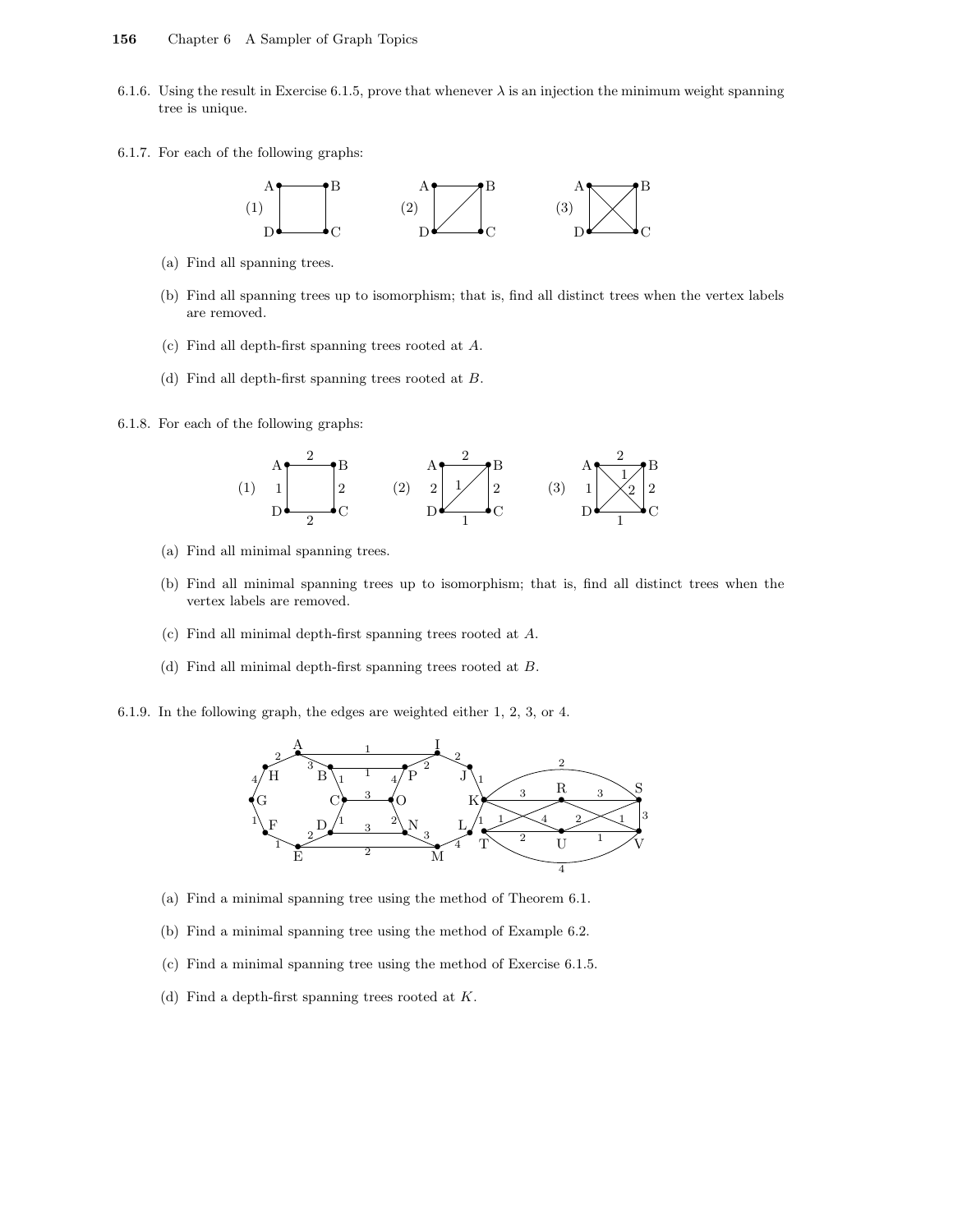Example 6.5 Register allocation Optimizing compilers use a variety of techniques to produce faster code. One obvious way to produce faster code is to keep variables in registers so that memory references are eliminated. Unfortunately, there are often not enough registers available to do this, so choices must be made. For simplicity, assume that the registers and variables are all the same size. Suppose that, by some process, we have gotten a list of variables that we would like to keep in registers.

Can we keep them in registers? If the number of variables does not exceed the number of available registers, we can obviously do it. This sufficient condition is not necessary: We may have two variables that are only used in two separate parts of the program. They could share a register.

This suggests that we can define a binary relation among variables. We could say that two variables are "compatible" if they may share a register. Alternatively, we could say that two variables "conflict" if they cannot share a register. Two variables are either compatible or in conflict, but not both. Thus we can derive one relation from the other and it is rather arbitrary which we focus on. For our purposes, the conflict relation is better.

Construct a simple graph whose vertices are the variables. Two variables are joined by an edge if and only if they conflict. A register assignment can be found if and only if we can find a function  $\lambda$  from the set of vertices to the set of registers such that whenever  $\{v, w\}$  is an edge  $\lambda(v) \neq \lambda(w)$ . (This just says that if v and w conflict they must have different registers assigned to them.) This section studies such ""vertex labelings"  $\lambda$ .

Definition 6.3 Graph coloring Let  $G = (V, E)$  be a simple graph and C a set. A proper coloring of G using the "colors" in C is a function  $\lambda: V \to C$  such that  $\lambda(v) \neq \lambda(w)$  whenever  $\{v, w\} \in E.$ 

Some people omit "proper" and simply refer to a "coloring." A solution to the register allocation problem is a proper coloring of the "conflict graph" of the variables using the set of registers as colors.

Given G and C, we can ask for reasonably fast algorithms to answer various questions about proper colorings:

- 1. Does there exist a proper coloring of  $G$  with  $C$ ?
- 2. What is a good way to find a proper coloring of  $G$  with  $C$ , if one exists?
- 3. How many proper colorings of G with C are there?

Question 1 could be answered by an algorithm that attempts to construct a proper coloring and fails only if none exist. It could also be answered by calculating the number of proper colorings and discovering that this number is zero. Before trying to answer these questions, let's look at more examples.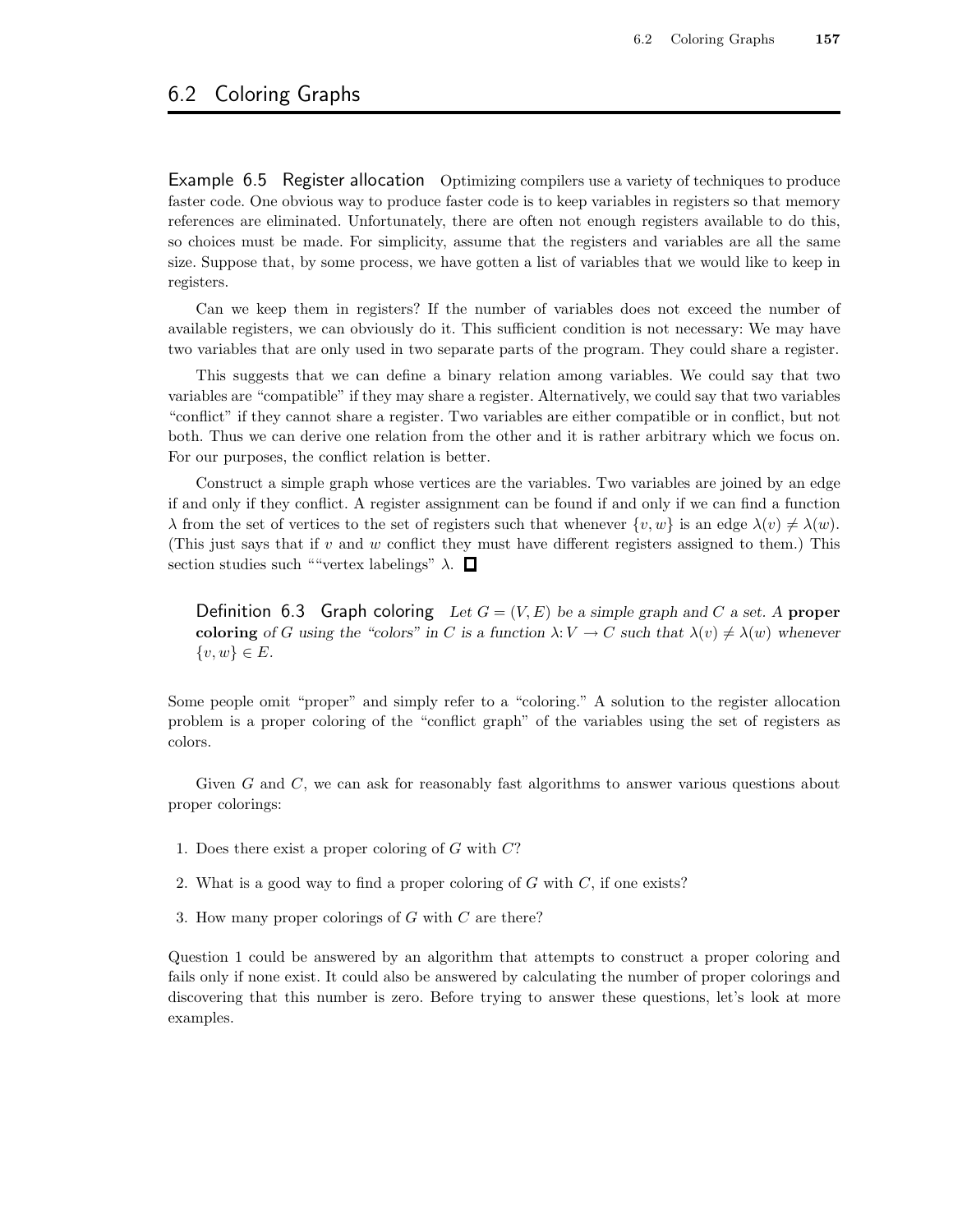Example 6.6 Scheduling problems Register allocation is an example of a simple *scheduling* problem. In this terminology, variables are scheduled for storage in registers. A scheduling problem can involve a variety of constraints. Some of these can be sequential in nature: Problem definition must occur before algorithm formulation, which must in turn occur before division of programming tasks. Others can be conflict avoidance like register allocation. The simplest sort of conflict avoidance conditions are of the form " $v$  and  $w$  cannot be scheduled together," which we encountered with register allocation. These can be phrased as graph coloring problems.

Here's an example. Suppose we want to make up a course schedule that avoids obvious conflicts. We could let the vertices of our graph be the courses. Two courses are connected by an edge if we expect a student in one course will want to enroll in the other during the same term. The colors are the times at which courses meet.  $\Box$ 

Example 6.7 Map coloring In loose terms, a map is a collection of regions, called countries and water, that partition a sphere. (A sphere is the *surface* of a ball.) To make it easy to distinguish regions that have a common boundary, they should be different colors. ("Common boundary" means an actual line segment or curve and not just a single point.) This can be formulated as a graph coloring problem by letting the regions be vertices and by joining two vertices with an edge if the corresponding regions have a common boundary. What problems, if any, are caused by our loose definition of a map? A country may consist of several pieces, like the United States which includes Alaska and Hawaii. This is ruled out in a careful definition of a map.

It is easy to find a map that requires four colors. Try to find such a map yourself. Later we will prove that any map can be colored with five colors. How many colors are needed? From the past few sentences, at least four and at most five. Four colors suffice. This fact is known as the Four Color Theorem. At present, the only way this can be proved is by extensive computer calculations. This was done by Appel and Haken in 1976.

Maps can be defined on more complicated surfaces (like a torus—the surface of a doughnut). For each such surface S there is a number  $n(S)$  such that some map requires  $n(S)$  colors and no map requires more. A fairly simple formula has been found and proved for  $n(S)$ . It is somewhat amusing that computer calculations are needed only in what appears to be the simplest case—when S is equivalent to a sphere.  $\Box$ 

How can we construct a proper coloring of a graph? Suppose we have  $n$  vertices and  $c$  colors. We could systematically try all  $c<sup>n</sup>$  possible assignments of colors to vertices until we find one that works or we find that there is no proper coloring. Backtracking on a decision tree can save considerable time. A decision corresponds to assigning a color to a vertex. Suppose that we are at some node  $t$  in the decision tree where we have already colored vertices  $v_1, \ldots, v_k$  of the graph. The edges leading out of t correspond to the different ways of coloring  $v_{k+1}$  so that it is not the same color as any of  $v_1, \ldots, v_k$  that are adjacent to it. It is not clear how fast this algorithm is or if we could find a substantially better one.

We'll abandon the construction problem in favor of the counting problem. We will prove

Theorem 6.3 Chromatic polynomial existence Let G be a simple graph with n vertices. There is a polynomial  $P_G(x)$  of degree n such that for each positive integer m, the number of ways to properly color G using  $\underline{m}$  is  $P_G(m)$ .

 $P_G(x)$  is called the *chromatic polynomial* of G. Various properties of it are found in the exercises.

We'll give two proofs of the theorem. The first is simple but it does not provide a useful method for determining  $P_G(x)$ . The second is more complicated, but the steps of the proof provide a recursive method for calculating chromatic polynomials. We'll explore the method after the proof.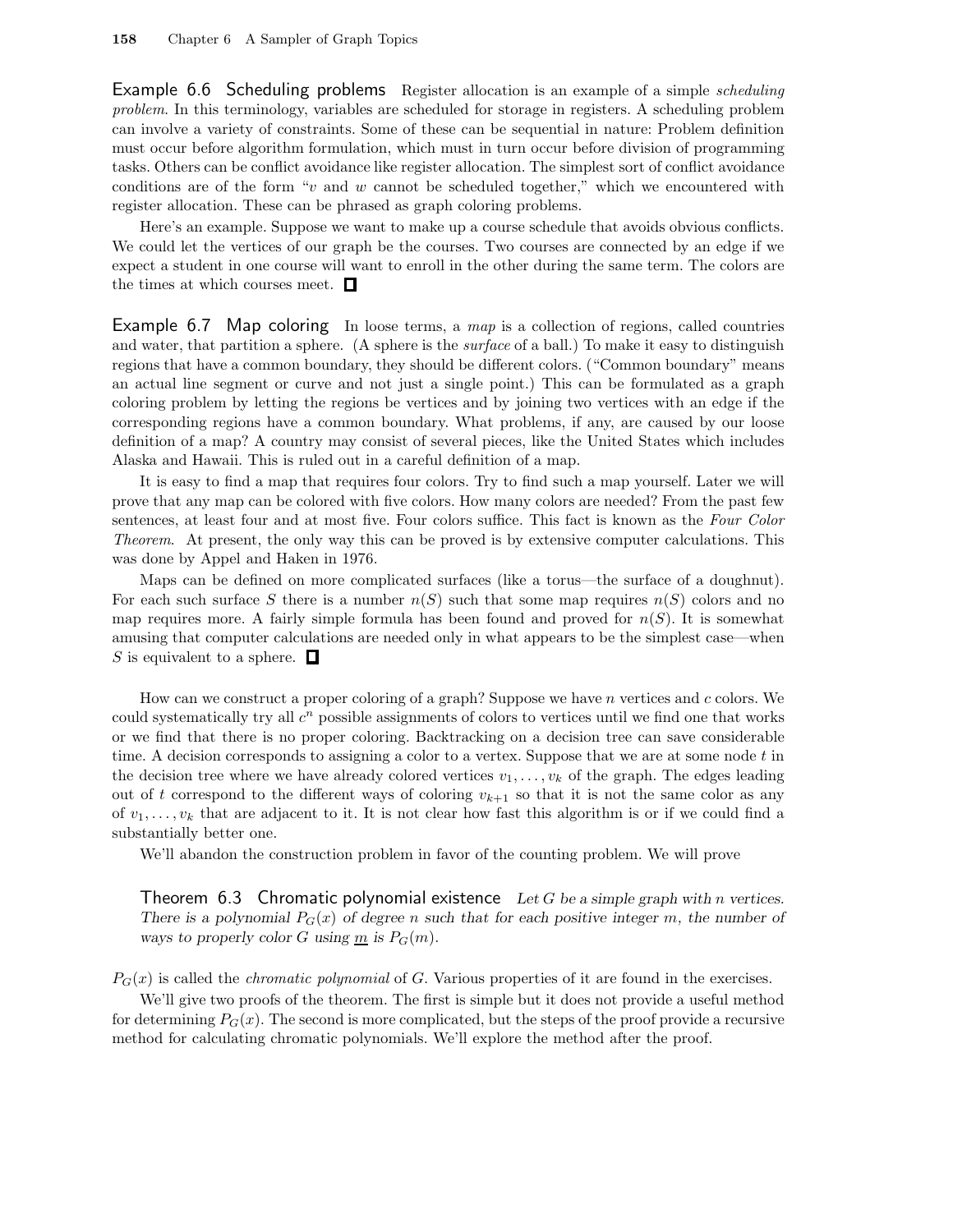

Figure 6.2 Forming  $G - e$  and  $G_e$  from G by deletion and contraction.

**Proof:** (Nonconstructive) Let  $d_G(k)$  be the number of ways to properly color the graph using k colors such that each color is used at least once. Clearly  $d_G(k) = 0$  when  $k > n$ , the number of vertices of G. If we are given x colors, then the number of ways we can use exactly  $k$  of them to properly color G is  $\binom{x}{k}d_G(k)$ . (Choose k colors AND use them.) If  $d_G(k) \neq 0$ , this is a polynomial in x of degree k because  $\binom{x}{k} = x(x-1)\cdots(x-k+1)/k!$ , a polynomial in x of degree k. Since the number of colors actually used is between 1 and  $n$ ,

$$
P_G(x) = \sum_{k=1}^{n} {x \choose k} d_G(k), \qquad (6.3)
$$

a sum of a finite number of polynomials in  $x$ . Note that

- $d_G(n) \neq 0$ , since it is always possible to color a graph with each vertex colored differently and
- the  $k = n$  term in the sum (6.3) is the only term in the sum that has degree n.

Thus,  $P_G(x)$  is a polynomial in x of degree n. (We needed to know that there was only one term of degree *n* because otherwise there might be cancellation, giving a polynomial of lower degree.)  $\Box$ 

**Proof:** (Constructive) Let  $G = (V, E)$ . We'll use induction on  $|E|$ , the number of edges in the graph. If the graph has no edges, then  $P_G(x) = x^n$  because any function from vertices to colors is acceptable as a coloring in this case.

You may find Figure 6.2 helpful. Suppose  $e = \{u, v\} \in E$ . Let  $G - e = (V, E - e)$ , a subgraph of G. This is called *deleting* the edge e. Every proper coloring of G is a proper coloring of  $G - e$ , but not conversely—a proper coloring  $\lambda$  of  $G - e$  is a proper coloring of G if and only if  $\lambda(u) \neq \lambda(v)$ . A proper coloring  $\lambda$  of  $G - e$  with  $\lambda(u) = \lambda(v)$  can be thought of as a proper coloring of a graph  $G_e$  in which u and v have been identified. This is called *contracting* the edge e. Let's define  $G_e$ precisely. Choose  $\zeta \notin V$ , let  $V_e = V \cup {\zeta} - \{u, v\}$  and let  $E_e$  be all two element subsets of  $V_e$  in E together with all sets  $\{\zeta, y\}$  for which either  $\{u, y\} \in E$  or  $\{v, y\} \in E$  or both. The proper colorings of  $G_e = (V_e, E_e)$  are in one-to-one correspondence with the proper colorings  $\lambda$  of  $G - e$  for which  $\lambda(u) = \lambda(v)$ —we simply have  $\lambda(\zeta) = \lambda(u) = \lambda(v)$ . Thus every proper coloring of  $G - e$  is a proper coloring of either G or  $G_e$ , but not both. By the Rule of Sum,  $P_{G-e}(x) = P_G(x) + P_{G_e}(x)$  and so

$$
P_G(x) = P_{G-e}(x) - P_{G_e}(x). \tag{6.4}
$$

Since  $G - e$  and  $G_e$  have less edges than G, it follows by induction that  $P_{G-e}(x)$  is a polynomial of degree  $|V| = n$  and that  $P_{G_e}(x)$  is a polynomial of degree  $|V_e| = n - 1$ . Thus (6.4) is a polynomial of degree *n*.  $\Box$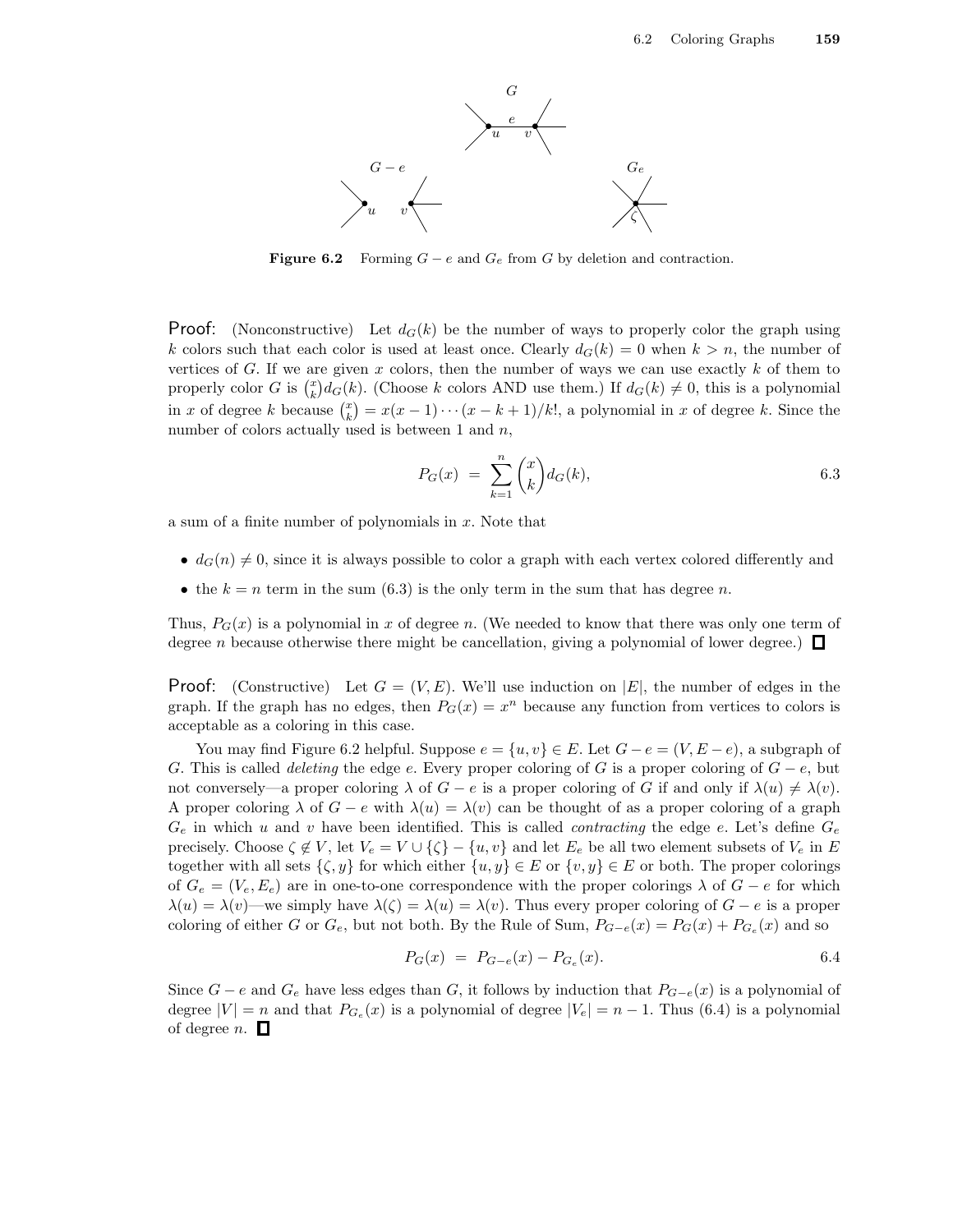Example 6.8 Some chromatic polynomial calculations What is the chromatic polynomial of the graph with all  $\binom{n}{2}$  possible edges present? In this case each vertex is connected to every other vertex by an edge so each vertex has a different color. Thus we get  $x(x - 1)(x - 2) \cdots (x - n + 1)$ . The graph with all edges present is called the *complete graph* and is denoted by  $K_n$ .

What is the chromatic polynomial of the *n* vertex graph with no edges? We can color each vertex any way we choose, so the answer is  $x^n$ . By using the first proof of the theorem, we will obtain another formula for this chromatic polynomial. The graph can be colored using  $k$  colors (with each color used) by first partitioning the vertices into k blocks and then assigning a color to each block. By the Rule of Product,  $d_G(k) = S(n, k)k!$ , where  $S(n, k)$  is a Stirling number of the second kind, introduced in Example 1.27. By the first proof and the fact that  $P_G(x) = x^n$ , we have

$$
x^{n} = \sum_{k=1}^{n} {x \choose k} S(n,k)k! = \sum_{k=1}^{n} x(x-1) \cdots (x-k+1) S(n,k).
$$
 6.5

What is the chromatic polynomial of a path containing n vertices? Let the vertices be n and the edges be  $\{i, i+1\}$  for  $1 \leq i < n$ . Color vertex 1 using any of x colors. If the first i vertices have been colored, color vertex  $i + 1$  using any of the  $x - 1$  colors different from the color used on vertex i. Thus we see that the chromatic polynomial of the n vertex path is  $x(x-1)^{n-1}$ .

We now consider a more complicated problem. What is the chromatic polynomial of the graph that consists of just one cycle? Let n be the length of the cycle and let the answer be  $C_n(x)$ . Call the graph  $Z_n$ . Since  $Z_2$  is just two connected vertices,  $C_2(x) = x(x - 1)$ . It is easy to calculate  $C_3(x)$ : color one vertex arbitrarily, color the next vertex in a different color and color the last vertex different from the first two. Thus  $C_3(x) = x(x-1)(x-2)$ . What is  $C_4(x)$ ? We use (6.4). If we delete an edge  $e$  from  $Z_4$ , we obtain a path on 4 vertices, which we have dealt with. If we contract  $e$ , we obtain  $Z_3$ , which we have dealt with. Thus

$$
C_4(x) = x(x-1)^3 - x(x-1)(x-2).
$$

What is the general formula? The previous argument generalizes to

$$
C_n(x) = x(x-1)^{n-1} - C_{n-1}(x) \quad \text{for } n > 2.
$$

How can we solve this recursion? This is not so clear. It is easier to see if we repeatedly use Figure 6.2 to expand things out until we obtain paths. The result for  $Z_5$  is shown in the left side of Figure 6.3. In the right side of Figure 6.3, we have replaced each leaf by its chromatic polynomial. We can now work upwards from the leaves to compute the chromatic polynomial of the root.

This is a good way to do it for a graph that has no nice structure. In this case, however, we can write down the chromatic polynomial of the root directly. Notice that the kth leaf from the left (counting the leftmost as 0) has chromatic polynomial  $x(x-1)^{n-k-1}$ . If k is even it appears in the chromatic polynomial of the root with a plus sign, while if  $k$  is odd it appears with a minus sign. This shows that, for  $n > 1$ ,

$$
C_n(x) = \sum_{k=0}^{n-2} (-1)^k x(x-1)^{n-k-1} = x(x-1)^{n-1} \sum_{k=0}^{n-2} \left(\frac{1}{1-x}\right)^k,
$$

which is a geometric series. Thus

$$
C_n(x) = x(x-1)^{n-1} \frac{1 - \left(\frac{1}{1-x}\right)^{n-1}}{1 - \frac{1}{1-x}}.
$$

You should show that this simplifies to

$$
C_n(x) = (x-1)^n + (-1)^n(x-1)
$$
6.7

for  $n > 1$ .  $\Box$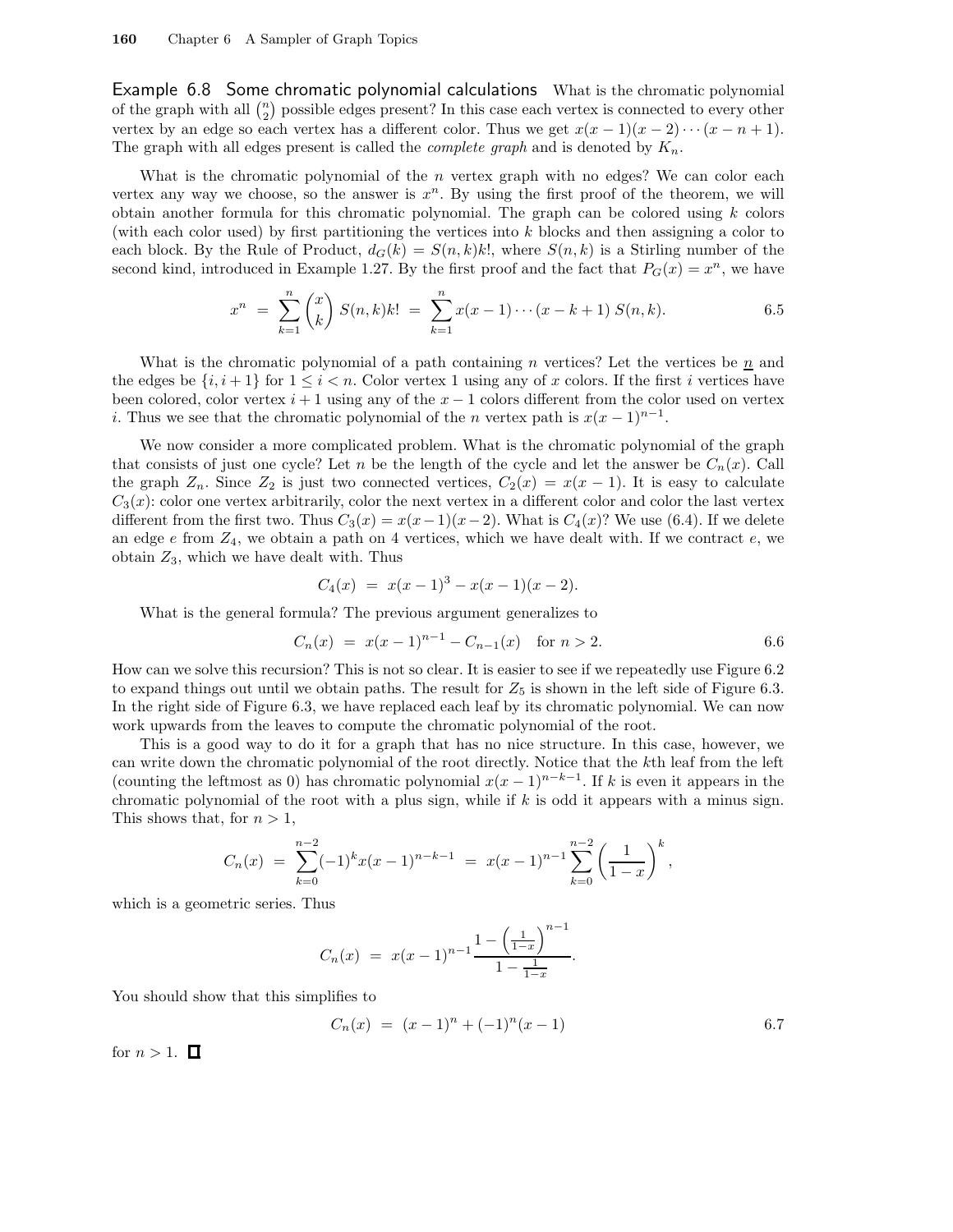

**Figure 6.3** The calculation for  $C_5(x)$  expanded.  $P_n$  is the *n* vertex path.

#### **Exercises**

- 6.2.1. Give an alternate proof of (6.7) by induction as follows: Prove by substitution that (6.7) satisfies  $(6.6)$  and show that  $(6.7)$  is correct for  $n = 2$ .
- 6.2.2. Conjecture and prove a formula for the chromatic polynomial of a tree. Your formula may include the number of vertices, the degrees of the vertices and anything else that you need. Be sure to indicate how you arrived at your conjecture. This formula can be useful in computing chromatic polynomials by the recursive method. Hint. There is a simple formula.
- 6.2.3. The results in this exercise make it easier to calculate some chromatic polynomials using the recursive method.
	- (a) Suppose that  $G$  consists of two graphs  $H$  and  $K$  with no vertices in common. Prove that  $P_G(x) = P_H(x)P_K(x)$ .
	- (b) Suppose that  $G$  consists of two graphs  $H$  and  $K$  sharing exactly one vertex. Prove that  $P_G(x) = P_H(x)P_K(x)/x.$
	- (c) Suppose that G is formed by taking two graphs  $H$  and  $K$  with no vertices in common, choosing vertices  $v \in H$  and  $w \in K$ , and adding the edge  $\{v, w\}$ . Express  $P_G(x)$  in terms of  $P_H(x)$  and  $P_K(x)$ .
- 6.2.4. Let n and k be integers such that  $1 < k < n-1$ . Let G have  $V = n$  and edges  $\{i, i+1\}$  for  $1 \le i < n$ ,  $\{1,n\}$ , and  $\{k,n\}$ . Thus G is  $Z_n$  with one additional edge. Obtain a formula for  $P_G(x)$ .
- 6.2.5. Let  $L_n$  be the simple graph with  $V = \underline{n} \times \underline{2}$  and  $\{(i,j),(i',j')\}$  an edge if and only if  $i = i'$  or  $j = j'$  and  $|i - i'| = 1$ . The graph looks somewhat like a ladder and has  $3n - 2$  edges. Prove that the chromatic polynomial of  $L_n$  is  $(x^2 - 3x + 3)^{n-1}x(x - 1)$ .
- 6.2.6. Let G be the simple graph with  $V = 3 \times 3$  and  $\{(i, j), (i', j')\}$  an edge if and only if  $|i i'| + |j j'| = 1$ . It looks like a  $2 \times 2$  board. Compute its chromatic polynomial. *Hint*. It appears that any way it is done requires some computation. Using the edges joined to  $(2, 2)$ for deletion and contraction is helpful.
- \*6.2.7. Construct a graph from the cube by removing the interior and the faces and leaving just the vertices and edges. What is the chromatic polynomial of this graph? (There is not some quick neat way to do this. Quite a bit of careful calculation is involved. A bit of care in selecting edges for removal and contraction will help.)
- 6.2.8. Give a proof of (6.5) by counting all functions from  $\underline{n}$  to  $\underline{x}$  in two ways.
- 6.2.9. Adapt the second proof that  $P_G(x)$  is a polynomial of degree n to prove that the coefficients of the polynomial alternate in sign; that is, the coefficient of  $x^k$  is a nonnegative multiple of  $(-1)^{n-k}.$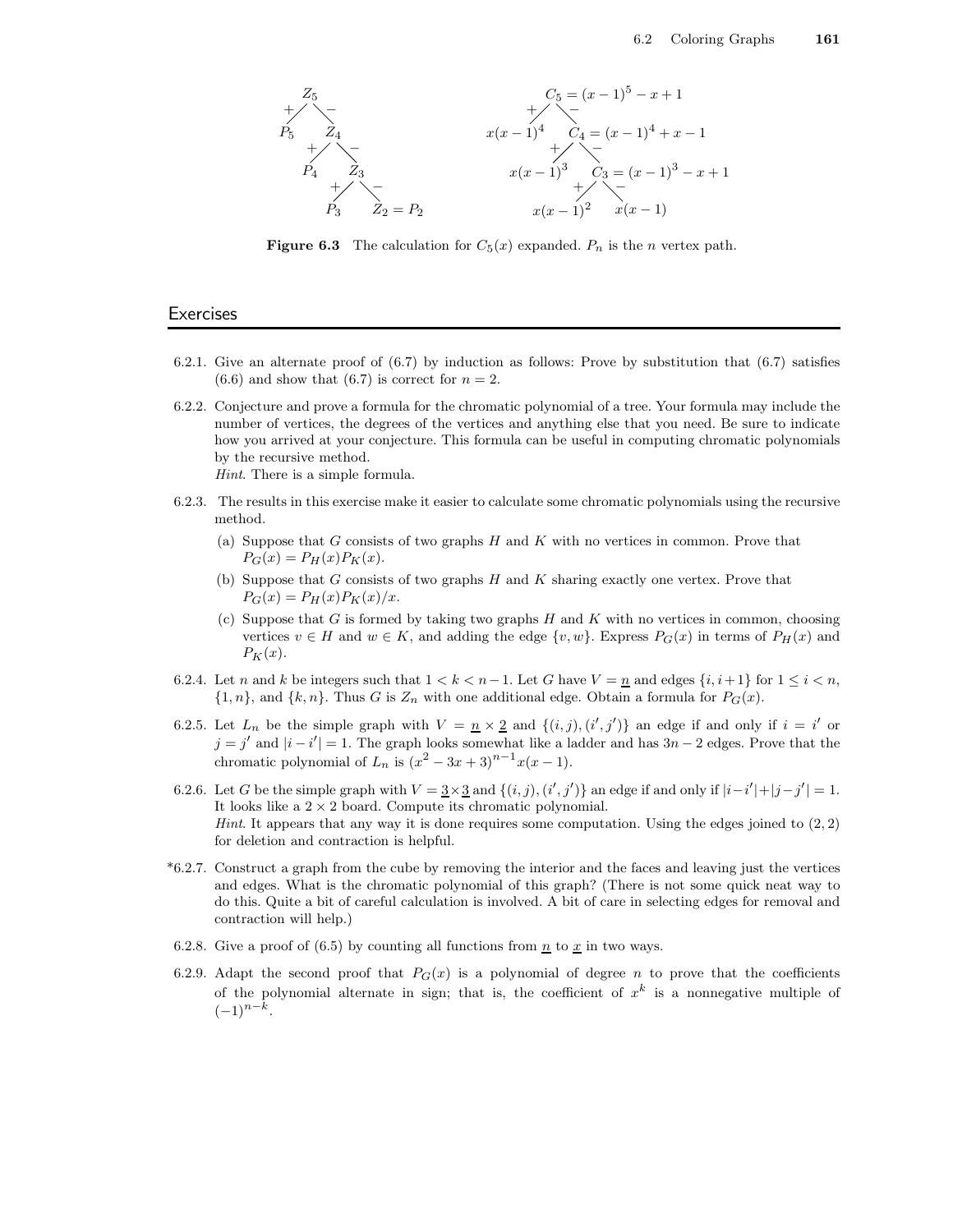## 6.3 Planar Graphs

Recall that, drawing a graph in the plane without edges crossing is called embedding the graph in the plane. Any graph that can be embedded in the plane can be embedded in the sphere (i.e., the surface of a ball) and vice versa. The idea is simple: Cut a little hole out of the sphere in such a way that you don't remove any of the graph, then, pretending the sphere is a rubber sheet, stretch it flat to form a disc. Conversely, any map on the plane is bounded, so we can cut a disc containing a map out of the plane and curve it around to fit on a sphere. Thus, studying maps on the plane is equivalent to studying maps on the sphere.

Sometimes fairly simple concepts in mathematics lead to a considerable body of research. The research related to planar graphs is among the most accessible such bodies for someone without extensive mathematical training. Here are some of the research highlights and what we'll be doing about them.

- 1. The earliest is probably Euler's relation, which we'll discuss soon. If the sphere is cut along the edges of an embedded connected graph, we obtain pieces called faces. Euler discovered that the number of vertices and faces together differed from the number of edges by a constant. This has been extended to graphs embedded in other surfaces and to generalizations of graphs in higher dimensions. The result is an important number associated with a generalized surface called its Euler characteristic.
- 2. The four color problem has already been mentioned in the section on chromatic polynomials. As noted there, it has been generalized to other surfaces. We'll use Euler's relation to prove that five colors suffice on the plane.
- 3. A description of those graphs which can be drawn in the plane was obtained some time ago by Kuratowski: A graph is planar if and only if it does not "contain" either
	- $K_5$ , the five vertex complete graph, or
	- $K_{3,3}$ , the graph with  $V = \{a_1, a_2, a_3, b_1, b_2, b_3\}$  and all nine edges of the form  $\{a_i, b_j\}$ .

We say that G contains  $H$  if, except for labels we can obtain  $H$  from  $G$  by repeated use of the three operations:

- (a) delete an edge,
- (b) delete a vertex that lies on no edges and
- (c) if v lies only on the edges  $e_1 = \{v, a_1\}$  and  $e_2 = \{v, a_2\}$ , delete v,  $e_1$  and  $e_2$  and add the edge  $\{a_1, a_2\}.$

Research has developed in two directions. One is algorithmic: Find good algorithms for deciding if a graph is planar and, if so, for embedding it in the plane. We'll discuss the algorithmic approach a bit. The other direction is more theoretical: Develop criteria like Kuratowski's for other surfaces. It has recently been proved that such criteria exist: There is always a finite list of graphs, like  $K_5$  and  $K_{3,3}$ , that are bad. We will not be able to pursue this here; in fact, we will not even prove Kuratowski's Theorem.

4. Let's allow loops in our graphs. A graph embedded in the plane has a dual. A dual is constructed as follows for an embedded graph  $G$ . Place a vertex of  $D(G)$  in each face of G. Thus there is a bijection between faces of G and vertices of  $D(G)$ . Every edge e of G is crossed by exactly one edge  $e'$  of  $D(G)$ , and vice versa, as follows. Let the face on one side of e be  $f_1$  and the face on the other side be  $f_2$ . (Possibly,  $f_1 = f_2$ .) If  $v'_1$  and  $v'_2$  are the corresponding vertices in  $D(G)$ , then  $e'$  connects  $v'_1$  and  $v'_2$ . Attempting to extend the idea of a dual to other graphs leads to what are called "matroids" or "combinatorial geometries." We won't discuss this subject at all.

The algorithmic subsection does not require the earlier material, but it does require some knowledge of spanning trees, which were discussed in Section 6.1.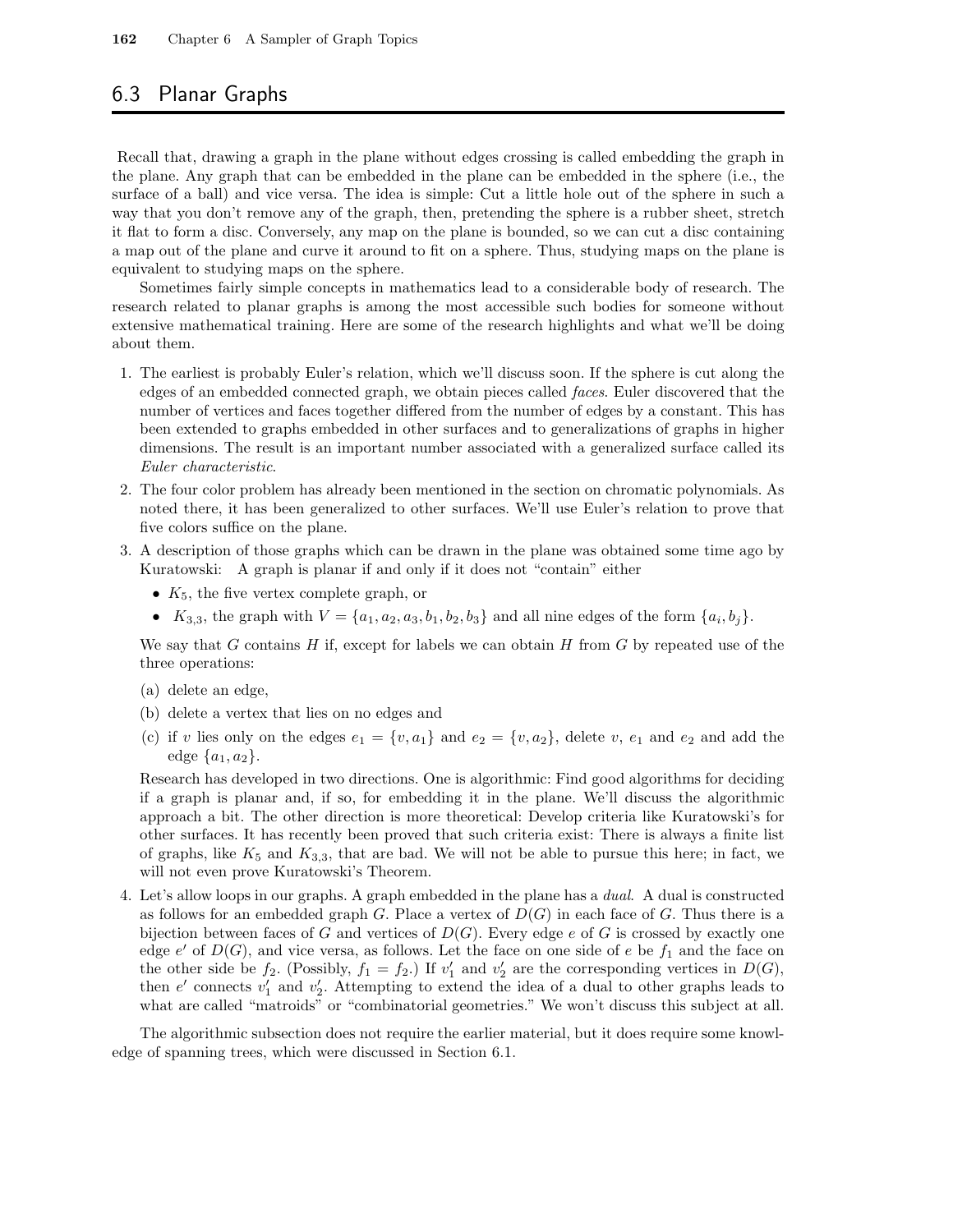Our terminology "G contains  $H$ " in Item 3 is not standard. People are likely to say "G contains" H homeomorphically." You should note that this is not the same as  $H$  being a subgraph of  $G$ . Repeated application of Rules (a) and (b) gives a subgraph of  $G$ . Conversely, all subgraphs of  $G$  can be obtained this way. Rule (c) allows us to contract an edge if it has an endpoint of degree 2. The result is not a subgraph of G. For example, applying (c) to a cycle of length 4 produces a cycle of length 3.

#### Euler's Relation

We'll state and prove Euler's relation and then examine some of its consequences.

Theorem 6.4 Euler's relation Let  $G = (V, E, \varphi)$  be a connected graph. Suppose that G has been embedded in the plane (or sphere) and that the embedding has f faces. Then

$$
|V| - |E| + f = 2. \t\t\t\t6.8
$$

This remains true if we extend the notion of a graph to allow loops.

**Proof:** In Exercise 5.4.3 (p. 140) you were asked to prove that  $v = e + 1$  for trees. Since cutting along the edges of a tree does not make the plane (or sphere) fall apart,  $f = 1$ . Thus Euler's relation holds for all trees.

Is there some way we can prove the general result by using the fact that it is true for trees? This suggests induction, but on what should we induct? By Exercise 5.4.2 (p. 139), a tree has the least number of edges of any connected v-vertex graph. Thus we should somehow induct on the number of edges. With care, we could do this without reference to  $v$ , but there are better ways. One possibility is to induct on  $d = e - v$ , where  $d \ge -1$ . Trees correspond to the case  $d = -1$  and so start the induction.

Another approach to the induction is to consider v to be fixed but arbitrary and induct on  $e$ . From this viewpoint, our induction starts at  $e = v - 1$ , which is the case of trees.

The two approaches are essentially the same. We'll take the latter approach.

Let  $G = (V, E, \varphi)$  be any connected graph embedded in the plane. From now on, we will work in the plane, removing edges from this particular embedding of  $G$ . By Exercise 5.4.2,  $G$  contains a spanning tree  $T = (V, E')$ , say. Let  $x \in E - E'$ ; that is, some edge of G not T. The subgraph G' induced by  $E - \{x\}$  is still connected since it contains T.

Let  $e' = e - 1$  and f' be the number of edges and faces of G'. By the induction assumption, G' satisfies (6.8) and so  $v - e' + f' = 2$ . We will soon prove that the opposite sides of x are in different faces of G. Thus, removing x merges these two faces and so  $f' = f - 1$ . This completes the inductive step.

We now prove our claim that opposite sides of x lie in different faces. Suppose  $\varphi(x) = \{a, b\}$ . Let P be a path from a to b in T. Adding x to the path produces a cycle C. Any face of the embedding must lie entirely on one side of C. Since one side of x is inside C and the other side of x is outside C, the two sides of x must lie in different faces.  $\Box$ 

One interesting consequence of Euler's relation is that it tells us that no matter how we embed a graph  $G = (V, E)$  in the plane—and there are often many ways to do so—it will always have  $|E| - |V| + 2$  faces. We'll derive more interesting results.

**Corollary 1** If G is a planar connected simple graph with e edges and  $v > 2$  vertices, then  $e \leq 3v - 6.$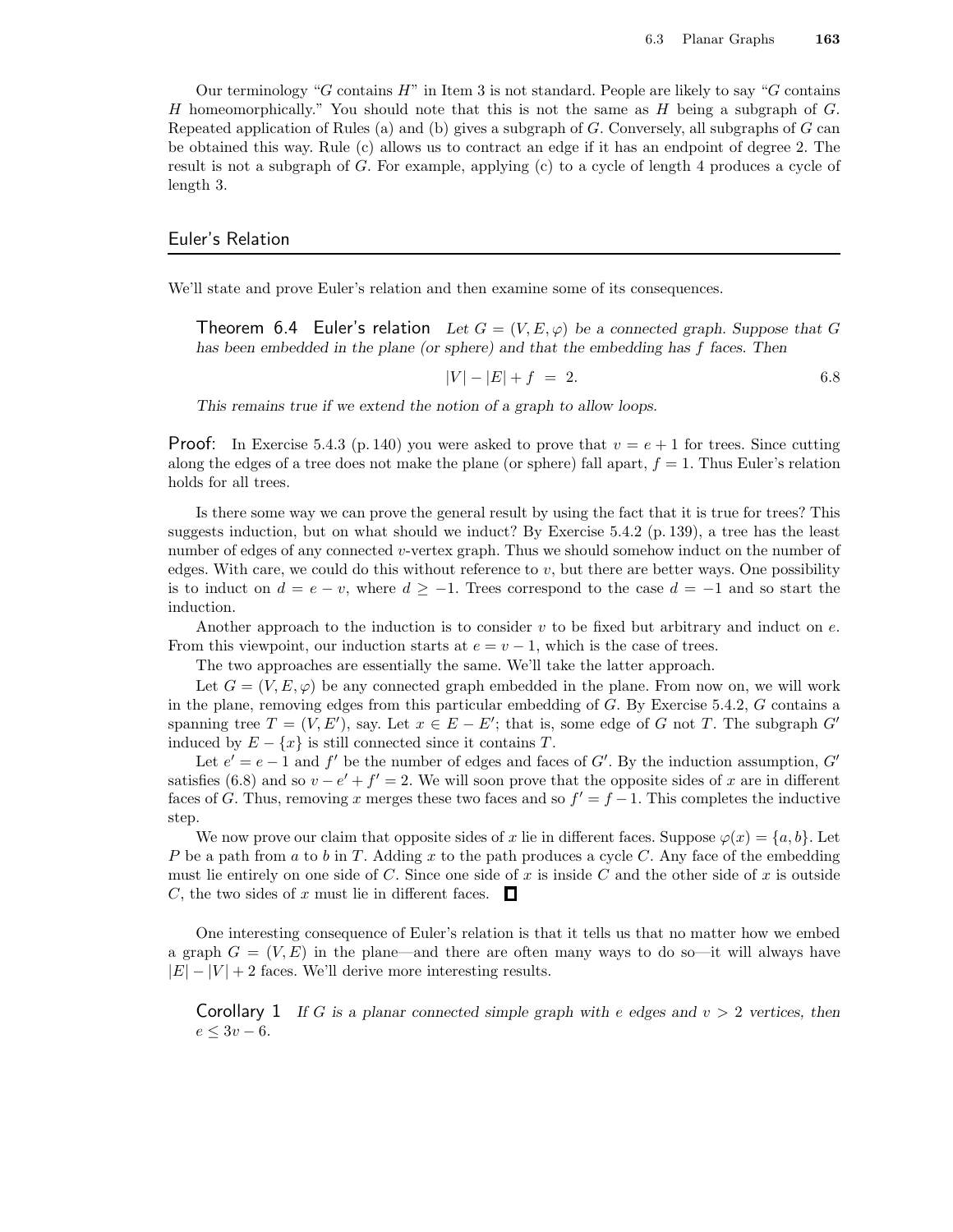**Proof:** When we trace around the boundary of a face of  $G$ , we encounter a sequence of vertices and edges, finally returning to our starting position. Call the sequence  $v_1, e_1, v_2, e_2, \ldots, v_d, e_d, v_1$ . We call  $d$  the *degree of the face*. Some edges may be encountered twice because both sides of them are on the same face. A tree is an extreme example of this: Every edge is encountered twice. Thus the degree of the face of a tree with e edges is 2e. Let  $f_k$  be the number of faces of degree k. Since there are no loops or multiple edges,  $f_1 = f_2 = 0$ . If we trace around all faces, we encounter each edge exactly twice. Thus

$$
2e = \sum_{k \ge 3} k f_k \ge \sum_{k \ge 3} 3f_k = 3f
$$

and so  $f \le 2e/3$ . Consequently,  $2 = v - e + f \le v - e + 2e/3$ . Rearrangement gives the corollary.  $\Box$ 

Example 6.9 Nonplanarity of  $K_5$  The graph  $K_5$  has 5 vertices and 10 edges and so  $3v - 6 = 9 < e$ . Thus, it cannot be embedded in the plane.

The following result will be useful in discussing coloring.

**Corollary 2** If G is a planar connected simple graph, then at least one vertex of G has degree less than 6.

**Proof:** We suppose that the conclusion of the corollary is false and derive a contradiction. Let  $v_k$ be the number of vertices of degree k. Since each edge contains two vertices,  $2e = \sum k v_k$ . Since no vertex has degree less than 6,  $v_k = 0$  for  $k < 6$  and so

$$
2e = \sum_{k \ge 6} k v_k \ge 6v.
$$

Thus  $e \geq 3v$ , contradicting the previous corollary when  $v \geq 3$ . If  $v \leq 3$ , there are at most 3 edges, so the result is trivial.  $\square$ 

#### **Exercises**

- 6.3.1. Suppose that G is a planar connected graph with e edges and  $v > 2$  vertices and that it contains no cycles of length 3. Prove that  $e \geq 2v - 4$ .
- 6.3.2. Prove that  $K_{3,3}$  is not a planar graph.  $(K_{3,3}$  was defined on page 162.)
- 6.3.3. We will call a connected graph embedded in the sphere a regular graph if all vertices have the same degree, say  $d_v$  and all faces have the same degree, say  $d_f$ .
	- (a) If e is the number of edges of the graph, prove that

$$
e\left(\frac{2}{d_v} + \frac{2}{d_f} - 1\right) = 2. \tag{6.9}
$$

- (b) The possible graphs with  $d_v = 2$  are simple to describe. Do it.
- (c) By the previous part, we may as well assume that  $d_v \geq 3$ . Since both sides of (6.9) are positive, conclude that one of  $d_v$  and  $d_f$  must be 3 and that the other is a most 5.
- (d) Draw all embedded regular graphs with  $d_v > 2$ .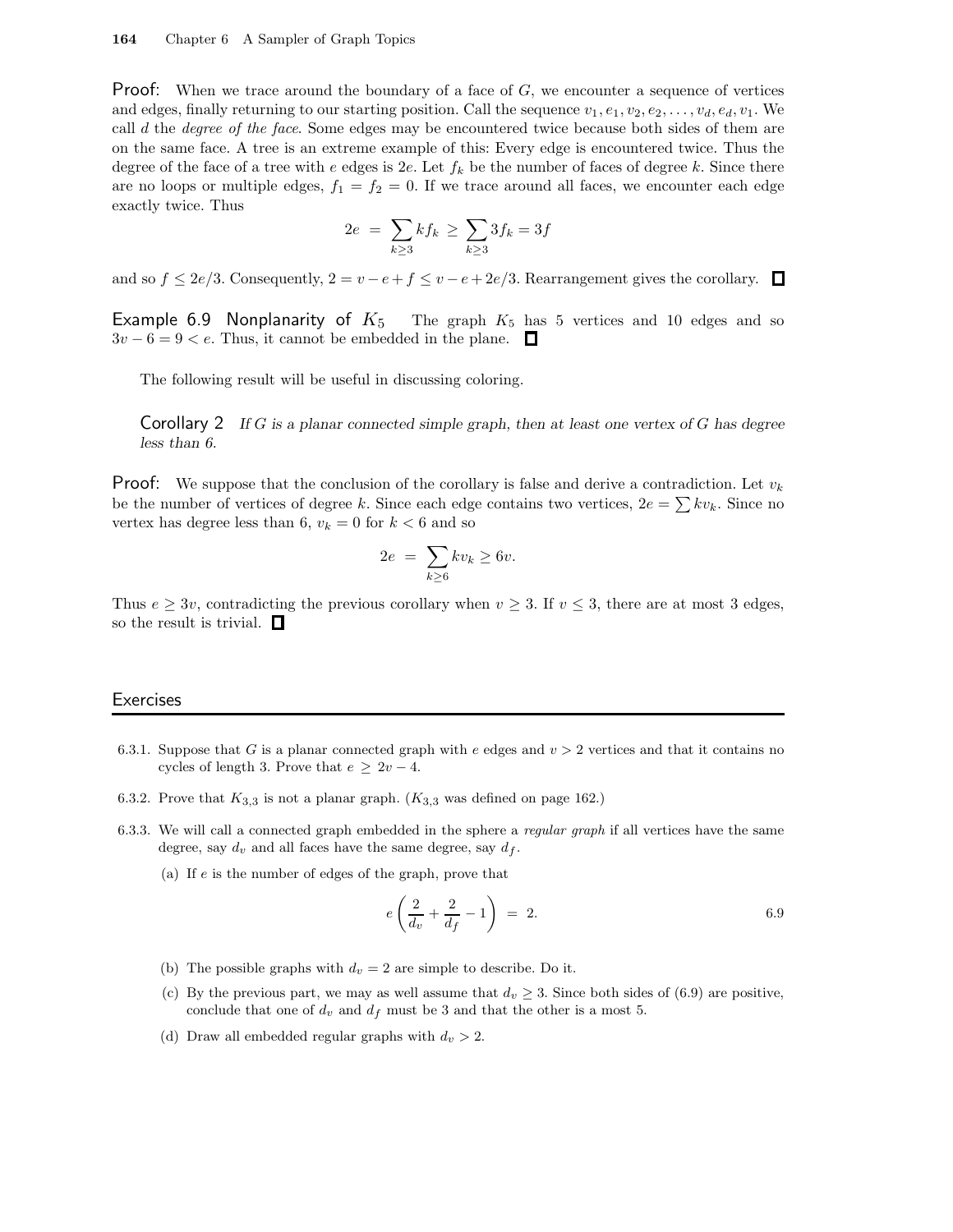6.3.4. Chemists have discovered a compound whose molecule is shaped like a hollow ball and consisting of sixty carbon atoms. It is called buckminsterfullerene. (This is not a joke.) There is speculation that this and similar carbon molecules may be common in outer space. A chemical compound can be thought of as a graph with the atoms as vertices and the chemical bonds as edges. Thus buckminsterfullerene can be viewed as a graph on the sphere. Because of the properties of carbon, it is reasonable to suppose that each atom is bound to exactly 3 others and that the faces of the associated embedded graph are either hexagons or pentagons. How many hexagons are there? How many pentagons are there?

Hint. One method is to determine the number of edges and then obtain two relations involving the number of pentagons and number of hexagons, one by counting edges and another from Euler's relation.

- \*6.3.5. A graph can be embedded on other finite surfaces besides the sphere. In this case, there is usually another condition: If we cut along all the edges of the graph, we get faces of the embedded graph and they all look like stretched polygons. This is called *properly* embedding the graph. To see that all embeddings are not proper, consider a torus (surface of a donut). A 3-cycle can be embedded around the torus like a bracelet. When we cut along the edges and straighten out the result, we have a cylinder, not a stretched polygon.
	- For proper embeddings in any surface, there is a relation like Euler's relation (6.8):
	- $|V| |E| + f = c$ , but the value of c depends on the surface. For the sphere, it is 2.
	- (a) Properly embed some graph on the torus and compute c for it.
	- (b) Prove that your value in (a) is the same for all proper embeddings of graphs on the torus. Hint. Cut around the torus like a bracelet, avoiding all vertices. Fill in each of the holes with a circle, introducing edges and vertices along the cuts.

#### The Five Color Theorem

Our goal is to prove the five color theorem:

Theorem 6.5 Heawood's Theorem Every planar graph  $G = (V, E)$  can be properly colored with five colors (i.e., adjacent vertices have distinct colors).

Although four colors are enough, we will not prove that since the only known method is quite technical and requires considerable computing resources. On the other hand, if we were satisfied with six colors, the proof would much easier. We'll begin with it because it lays the foundation for five colors.

Proof: (Six colors) The proof will be by induction on the number of vertices of G.

A graph with at most six vertices can obviously be properly colored: Give each vertex a different color. Thus we can assume  $G$  has more than six vertices. We can also assume that  $G$  is connected because otherwise each component, which has less vertices than G, could be properly colored by the induction hypothesis. This would give a proper coloring of G.

Let  $x \in V$  be a vertex of G with smallest degree. By Corollary 2,  $d(x) \leq 5$ . Let  $G - x$  be the graph induced by  $V - \{x\}$ . By the induction hypothesis,  $G - x$  can be properly 6-colored. Since there are at most 5 vertices adjacent to x in G, there must be a color available to use for x.  $\Box$ 

This proof works for proving that G can be properly 5-colored except for one problem: The induction fails if x has degree 5 and the coloring of  $G - x$  is such that the 5 vertices adjacent to x in G are all colored differently. We now show two different ways to get around this problem.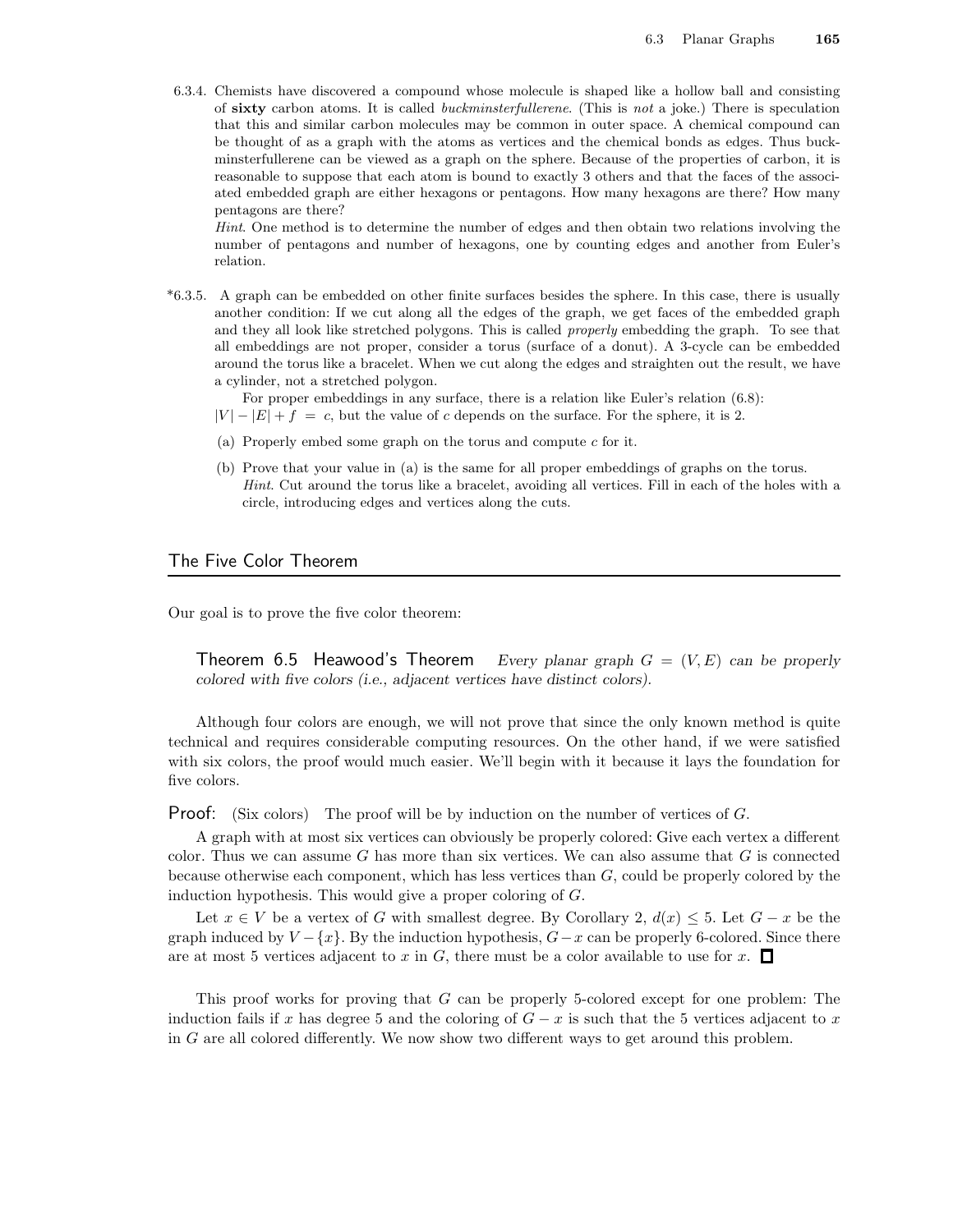**Proof:** (Five colors, first proof) As noted above, we may assume that  $d(x) = 5$ . Label the vertices adjacent to x as  $y_1, \ldots, y_5$ , not necessarily in any particular order. Not all of the  $y_i$ 's can be joined by edges because we would then have  $K_5$  as a subgraph of G and, by Example 6.9,  $K_5$  is not planar.

Suppose that  $y_1$  and  $y_2$  are not joined by an edge. Erase the edges  $\{x, y_j\}$  from the picture in the plane for  $j = 3, 4, 5$ . Contract the edges  $\{x, y_1\}$  and  $\{x, y_2\}$ . This merges x,  $y_1$  and  $y_2$  into a single vertex which we call y. We now have a graph  $H$  in the plane with two less vertices than  $G$ . By induction, we can properly 5-color  $H$ . Do so.

Color all vertices of G using the same coloring as for H, except for x,  $y_1$  and  $y_2$ , which are colored as follows. Give  $y_1$  and  $y_2$  the same color as y. Give x a color different from all the colors used on the four vertices y,  $y_3$ ,  $y_4$  and  $y_5$ . (There must be one since we have five colors available.) Since H was properly colored and  $\{y_1, y_2\}$  is not an edge of G, we have properly colored G.  $\Box$ 

\*Proof: (Five colors, second proof) As noted above, we may assume that  $d(x) = 5$ . Label the vertices adjacent to x as  $y_1, \ldots, y_5$ , reading clockwise around x. Properly color the subgraph induced by  $V - x$ . Let  $c_i$  be the color used for  $y_i$ . As noted above we may assume that the  $c_i$ 's are distinct, for otherwise we could simply choose a color for x different from  $c_1, \ldots, c_5$ .

Call this position in the text HERE for future reference. Let H be the subgraph of  $G - x$ induced by the those vertices that have the same colors as  $y_1$  and  $y_3$ . Either  $y_1$  and  $y_3$  belong to different components of H or to the same component. We consider the cases separately.

Suppose  $y_1$  and  $y_3$  belong to different components. Interchange  $c_1$  and  $c_3$  in the component containing y<sub>1</sub>. We claim this is still a proper coloring of  $G - x$ . Why? First, it is still a proper coloring of the component of H containing  $y_1$  and hence of H. Second, the vertices not in H are colored with colors other than  $c_1$  and  $c_3$ , so those vertices adjacent to vertices in H remain properly colored. We have reduced this situation to the earlier case since only 4 colors are now used for the  $y_i$ .

Suppose that  $y_1$  and  $y_3$  belong to the same component. Then there is a path in H from  $y_1$  to  $y_3$ . Add the edges  $\{x, y_1\}$  and  $\{x, y_3\}$  to the path to obtain a cycle. This cycle can be viewed as dividing the plane into two regions, the inside and the outside. Since  $y_2$  and  $y_4$  are on opposite sides of the cycle, any path joining them must contain a vertex on the cycle. Since all vertices on the cycle except y are colored  $c_1$  or  $c_3$ , there is no path of vertices colored  $c_2$  and  $c_4$  in  $G-x$  joining  $y_2$  and  $y_4$ . Now go back to HERE, using the subscripts 2 and 4 in place of 1 and 3. Since  $y_2$  and  $y_4$  will belong to different components, we will not return to this paragraph. Thus, the proof is complete.  $\Box$ 

#### **Exercises**

6.3.6. Let G be the simple graph with  $V = 7$  and edge set

$$
E = \{ \{1, 2\}, \{1, 3\}, \{1, 4\}, \{1, 7\}, \{2, 3\}, \{2, 4\}, \{2, 5\}, \{2, 6\}, \{2, 7\}, \{3, 4\}, \{4, 7\}, \{5, 6\}, \{6, 7\} \}.
$$

- (a) Embed  $G$  in the plane.
- (b) The vertices of  $V$  have a natural ordering. Thus a function specifying a coloring of  $V$  can be written in one-line form. In this one-line form, what is the lexicographically least proper coloring of G when the available "colors" are  $a, b, c, d, e$  and  $f$ ?
- (c) What is the lexicographically least proper coloring of G using the colors  $a, b, c$  and  $d$ ? Notice that the lexicographically least proper coloring in (b) uses five colors but there is another coloring that uses only four colors in (c).
- 6.3.7. Prove that if G is a planar graph with  $V = 5$ , then the lexicographically least proper coloring of G using the colors  $a, b, c, d$  and  $e$  uses only 4 colors.
- 6.3.8. Suppose  $V = 6$  and the available colors are a, b, c, d, e. Find a planar graph G with vertex set V such that the lexicographically least proper coloring of  $G$  is not a four coloring of  $G$ .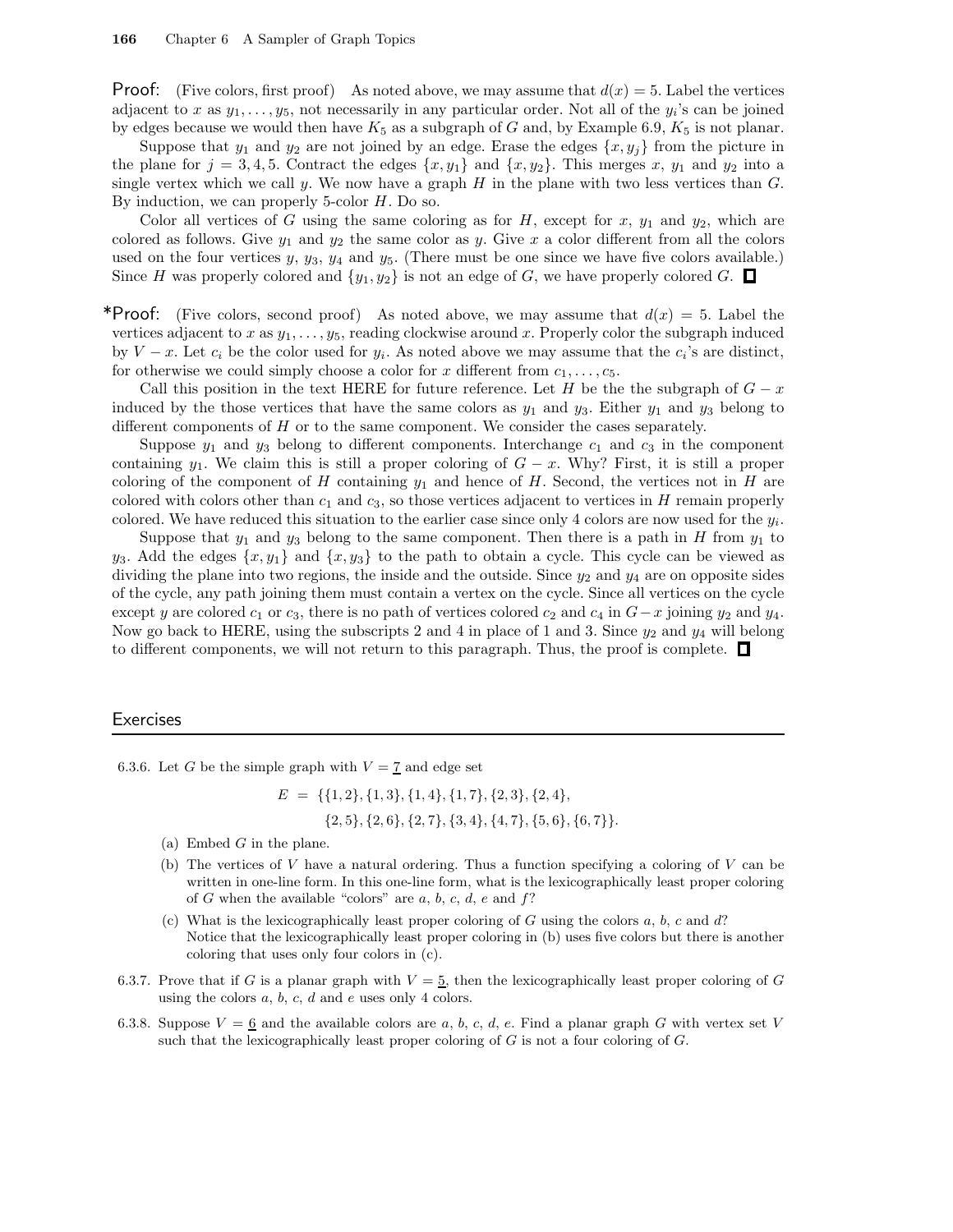\*6.3.9. What's wrong with the following idea for showing that 4 colors are enough? By the argument for 5 colors, our only problem is a vertex of degree 5 or less such that the adjacent vertices require 4 colors. Use the idea in second argument in the text. With a vertex of degree 4, the argument can be used as stated in the text with all mention of y5 deleted.

Now suppose the vertex has degree 5. The argument in the text guarantees that  $y_1, \ldots, y_5$  can be colored with 4 colors. Do so. We can still select two vertices that are colored differently and are not adjacent in the clockwise listing. Thus the argument given in the text applies and we can reduce the number of colors needed for  $y_1, \ldots, y_5$  from 4 to 3.

\*6.3.10. In Exercise 6.3.5 we looked at proper embeddings of graphs in a torus. It can be shown that every embedding (proper or not) of a graph in a torus can be properly colored using at most seven colors. Find a graph embedded in a torus that requires seven colors. Hint. There is one with just seven vertices.

#### \*Algorithmic Questions

We do not know of an algorithm for 4 coloring a planar graph in a reasonable time. The first proof of the Five Color Theorem leads to a reasonable algorithm for coloring a planar graph with 5 colors. At each step, the number of vertices is decreased by 2. Once the reduced graph is colored, it is a simple matter to color the given graph: Adjust the previous coloring in<sup>1</sup>  $O^+(1)$  time by assigning colors to the three vertices x,  $y_1$  and  $y_2$  that were merged to form y. The time required is  $O^+(1)$ . If  $R(n)$  is the maximum time needed to reduce an n vertex planar graph, then The total time is<sup>2</sup>

$$
R(n) + R(n - 2) + \cdots + O^{+}(n),
$$

where the  $O^+(n)$  is due to the roughly  $n/2$  times the coloring must be adjusted. Note that  $R(n)$ comes primarily from finding a vertex of degree 5 or less. It should be fairly clear to you that  $R(n)$ is  $O^+(n)$  and so the time for coloring is  $O^+(n^2)$ . One would expect that using a sophisticated data structure to represent the graph would allow us to improve this time. We will not pursue this here.

We now turn our attention to the problem of deciding if a graph is planar. At first glance, there is no obvious algorithm for doing this except to use Kuratowski's Theorem. This involves a tremendous amount of computer time because there are so many possible choices for the operations (a)–(c) described at the start of Section 6.3. Because of this, it is somewhat surprising that there are algorithms with worst case running times that are  $\Theta(|V|)$ . We'll examine some of the ideas associated with one such algorithm here but will not develop the complex data structures needed to achieve  $\Theta(|V|)$  running time.

To check if a graph is planar, it suffices to merge multiple edges and to check that each connected component is planar. This should be obvious. A bit less obvious is the fact that it suffices to check each biconnected component. (This was defined in Example 6.4 (p. 154).) To see this, note that we can begin by embedding one bicomponent in the plane. Suppose that some subgraph  $H$  of the given graph has been already embedded. Any unembedded bicomponent  $C$  that shares a vertex  $v$  with  $H$ can then be embedded in a face of H adjacent to v in such a way that the v of C and the v of H can be merged into one vertex. This process can be iterated. Because of this, we limit our attention to simple biconnected graphs.

<sup>&</sup>lt;sup>1</sup> The notation for  $O^+($ ) is discussed in Appendix B.

<sup>&</sup>lt;sup>2</sup> Recall that  $f(n) + O^{+}(n)$  means  $f(n)$  plus some function that is in  $O^{+}(n)$ .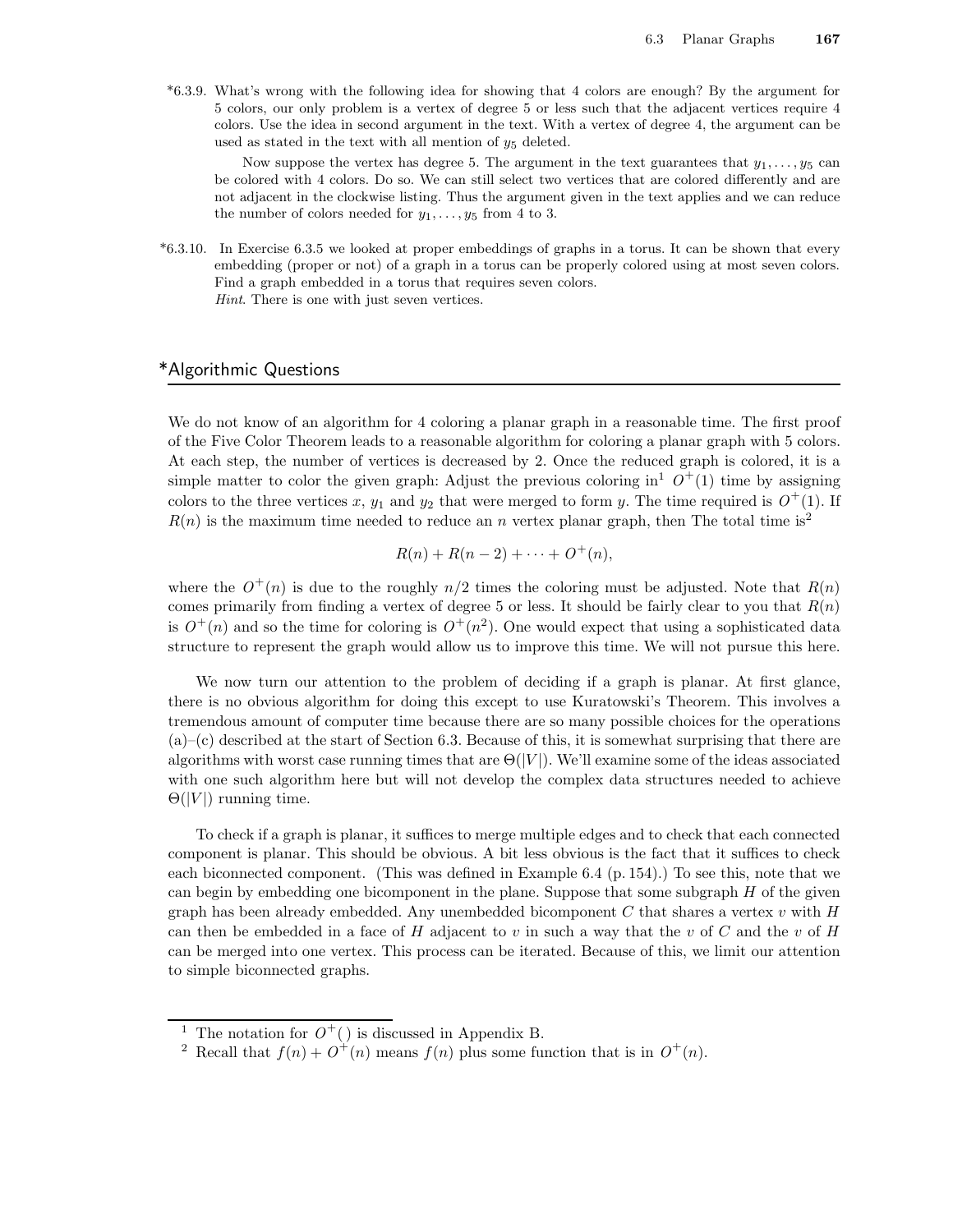Definition 6.4 st-labeling Let  $G = (\underline{n}, E)$  be a simple biconnected graph with  $\{s, t\} \in E$ , an st-labeling of G is a permutation  $\lambda$  of  $\underline{n}$  such that

- (a)  $\lambda(s) = 1$ ,
- (b)  $\lambda(t) = n$  and,
- (c) whenever  $1 < \lambda(v) < n$ , there are vertices u and w adjacent to v such that  $\lambda(u) < \lambda(v) < \lambda(w)$ .

We will soon prove that such a vertex labeling exists and give a method for finding it, but first, we explain how to use it.

Start embedding G in the plane by drawing the edge  $\{s, t\}$ . Suppose that we have managed to embed the subgraph  $H_k$  induced by the vertices with  $\lambda(v) < k$  together with t. If  $\lambda(x) = k$ , then we must embed x in the same face as t. Why is this? By (c), there exist vertices  $x = w_1, w_2, \ldots = t$ such that  $\{w_i, w_{i+1}\}$  is an edge and  $\lambda(w_i)$  is an increasing function of i. Since none of these vertices except t have been embedded, they must all lie in the same face of  $H_k$ . Thus we know which face of  $H_k$  to put x in. Unfortunately, parts of our embedding of  $H_k$  may be wrong in the sense that we cannot now embed x to construct  $H_{k+1}$ . How can we correct that?

The previous observation implies that we can start out by placing the vertices of  $G$  in the plane so that v is at  $(\lambda(v), 0)$ . Correcting the problems with  $H_k$  can be done by redrawing edges without moving the vertices. There are systematic, but rather complicated, ways of finding a good redrawing of  $H_k$  (or proving that none exists if the graph is not planar). We will not discuss them. For relatively small graphs, this can be done by inspection.

We now present an algorithm for finding an  $st$ -labeling. The validity of the algorithm implies that such a labeling exists, thus completing the proof of our planarity algorithm. We'll find an injection  $\lambda:\underline{n} \to \mathbb{R}$  that satisfies (a)–(c) in Definition 6.4. It is easy to construct an st-labeling from such a  $\lambda$ by replacing the kth smallest value of  $\lambda$  with k. Suppose that we specified  $\lambda$  for a subgraph  $G_Z$  of G induced by some subset Z of the vertices of G. We assume that s,  $t \in Z$  and that  $\lambda$  satisfies (a)–(c) on  $G_Z$ . Suppose that  $\{x, y\}$  is not in  $G_Z$ . Since G is biconnected, there is a cycle in G containing  ${x, y}$  and  ${s, t}$ . This means that there are disjoint paths in G either

- (i) from s to x and from t to y or
- (ii) from s to y and from t to x.

If (ii) holds, interchange the meanings of x and y to convert it to (i). Thus we may assume that (i) holds.

Let the paths in (i) be  $s = u_1, u_2, \ldots = x$  and  $t = w_1, w_2, \ldots = y$ . Suppose that  $u_i$  and  $w_j$  are the last vertices in Z on these two paths. Let  $v_k$  be the kth vertex on the path

$$
u_i, u_{i+1}, \dots, x, y, \dots, w_{j+1}, w_j \tag{6.10}
$$

and let m be the total number of vertices on the path. Except for  $u_i$  and  $w_j$ , none of the vertices in (6.10) are in Z. Add them to Z and define  $\lambda(v_k)$  for  $k \neq 1, m$  such that  $\lambda$  is still an injection and  $\lambda(v_k)$  is monotonic on the path. In other words, if  $\lambda(u_i) < \lambda(w_i)$ , then  $\lambda$  will be strictly increasing on the path, and otherwise it will be strictly decreasing. Making  $\lambda$  an injection is easy since there are an infinite number of real numbers between  $\lambda(u_i)$  and  $\lambda(w_i)$ . We leave it to you to show that this function satisfies (c) for the vertices that were just added to Z.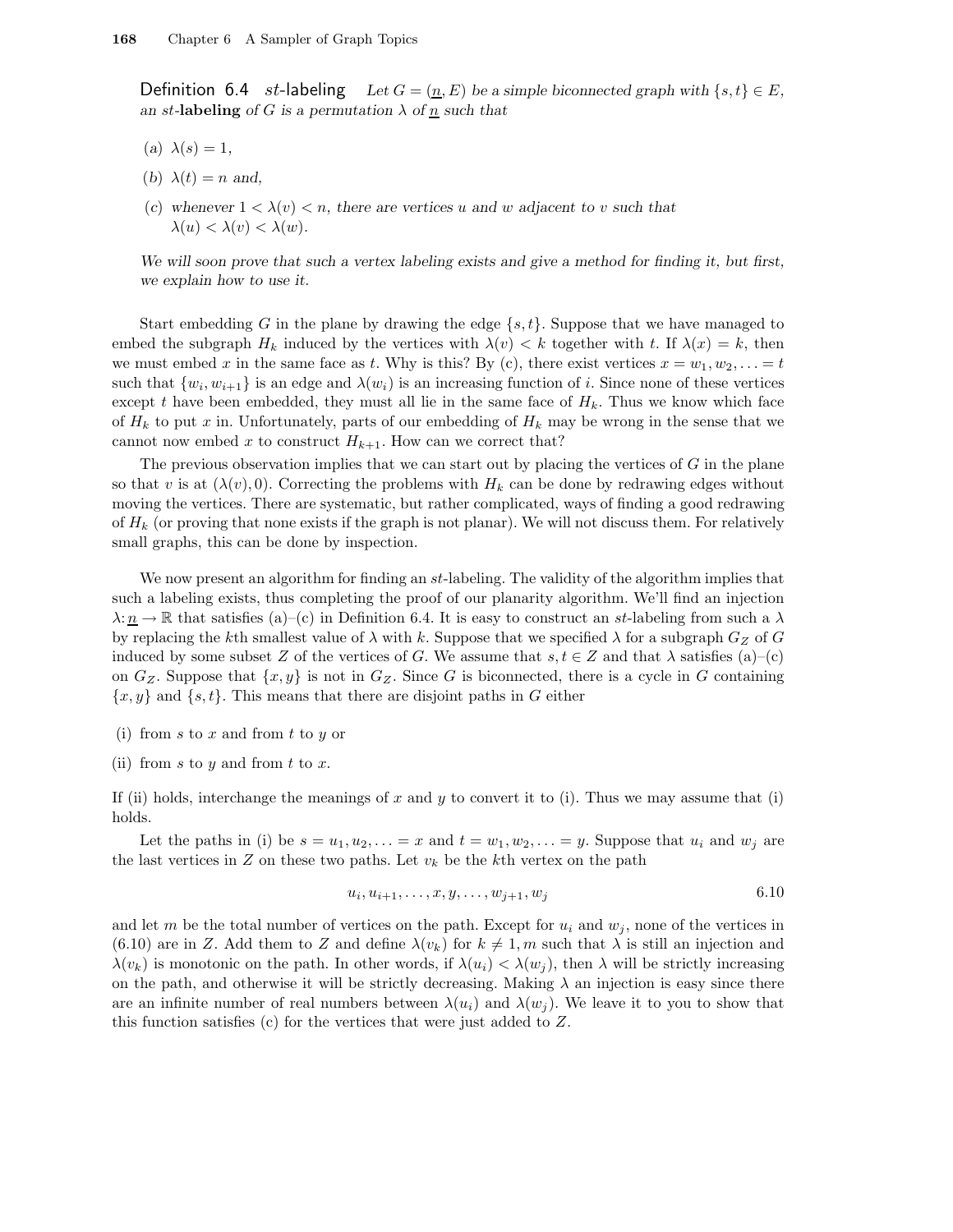**Example 6.10** Let G be the simple graph with  $V = 7$  and edge set

$$
E = \{ \{1, 2\}, \{1, 3\}, \{1, 4\}, \{1, 7\}, \{2, 3\}, \{2, 4\}, \{2, 5\}, \{2, 6\}, \{2, 7\}, \{3, 4\}, \{4, 7\}, \{5, 6\}, \{6, 7\} \}.
$$

We'll use the algorithm to construct a 2,5-labeling for it. The labeling  $\lambda$  will be written in two line form with blanks for unassigned values; i.e., for vertices not yet added to Z. To begin with  $Z = \{2, 5\}$ and

$$
\lambda = \left(\begin{smallmatrix} 1 & 2 & 3 & 4 & 5 & 6 & 7 \\ 1 & 7 & 7 & 7 \end{smallmatrix}\right).
$$

Let  $\{x, y\} = \{2, 6\}$ . In this case, a cycle is 2,6,5. Thus  $s = u_1 = x$ ,  $t = w_1$  and  $w_2 = y$ . Hence  $i = 1$ ,  $j = 1$  and the path (6.10) is  $s = x, y, t = 2, 6, 5$ . We must choose  $\lambda(6)$  between 1 and 7, say 4. Thus

$$
\lambda = \left(\begin{smallmatrix} 1 & 2 & 3 & 4 & 5 & 6 & 7 \\ 1 & 1 & 7 & 4 & 7 \end{smallmatrix}\right).
$$

Let  $\{x, y\} = \{3, 4\}$ . A cycle is 3, 4, 7, 6, 5, 2 and the path (6.10) is 2, 3, 4, 7, 6. We must choose  $\lambda(x)$ ,  $\lambda(y)$  and  $\lambda(7)$  between 1 and 4 and monotonic increasing. We take

$$
\lambda = \left( \begin{smallmatrix} 1 & 2 & 3 & 4 & 5 & 6 & 7 \\ & 1 & 2 & 3 & 7 & 4 & 3.5 \end{smallmatrix} \right).
$$

Finally, with  $\{x, y\}$ , a cycle is 2, 1, 4, 7, 6, 5 and the path (6.10) is 2,1,4. We take

$$
\lambda = \left(\begin{smallmatrix} 1 & 2 & 3 & 4 & 5 & 6 & 7 \\ 2.5 & 1 & 2 & 3 & 7 & 4 & 3.5 \end{smallmatrix}\right).
$$

Adjusting to preserve the order and get a permutation, we finally have

$$
\lambda = \left(\begin{smallmatrix} 1 & 2 & 3 & 4 & 5 & 6 & 7 \\ 3 & 1 & 2 & 4 & 7 & 6 & 5 \end{smallmatrix}\right). \ \blacksquare
$$

This algorithm for deciding planarity can be adapted to produce an actual embedding in the plane, if the graph is planar. In practical problems, one usually imposes other constraints on the embedding. For example, if one is looking at pictures of graphs, the embedding should spread the vertices and edges out in a reasonably nice fashion. On the other hand, in VLSI design, one often assumes that the maximum degree of the vertices is at most four and requires that the edges be laid out on a regular grid. Other VLSI layout problems involve vertices which take up space on the plane and various edge constraints. In VLSI design, one would also like to keep the edge lengths as small as possible. A further complication that arises in VLSI is that the graph may not be planar, but we would like to draw it in the plane with relatively few crossings. These are hard problems—often they are "NP-hard," a term discussed in Section B.3 (p. 377).

#### **Exercises**

6.3.11. Let G be the simple graph it  $V = 7$  and edge set

 $E = \{ \{1, 2\}, \{1, 3\}, \{1, 4\}, \{1, 7\}, \{2, 3\}, \{2, 4\},\$ 

 $\{2, 5\}, \{2, 6\}, \{2, 7\}, \{3, 4\}, \{4, 7\}, \{5, 6\}, \{6, 7\}\}.$ 

- (a) Use the algorithm in the text to construct a  $1, 7$ -labeling for  $G$ .
- (b) Use the algorithm in the text to construct a 7, 1-labeling for G.
- 6.3.12. Construct an st-labeling for  $K_5$ . (Since  $K_5$  is completely symmetric, it doesn't matter what vertices you choose for  $s$  and  $t$ .)
- 6.3.13. Construct an st-labeling for  $K_{3,3}$ . (Again, the symmetry guarantees that it doesn't matter which edge is chosen for  $\{s, t\}$ .)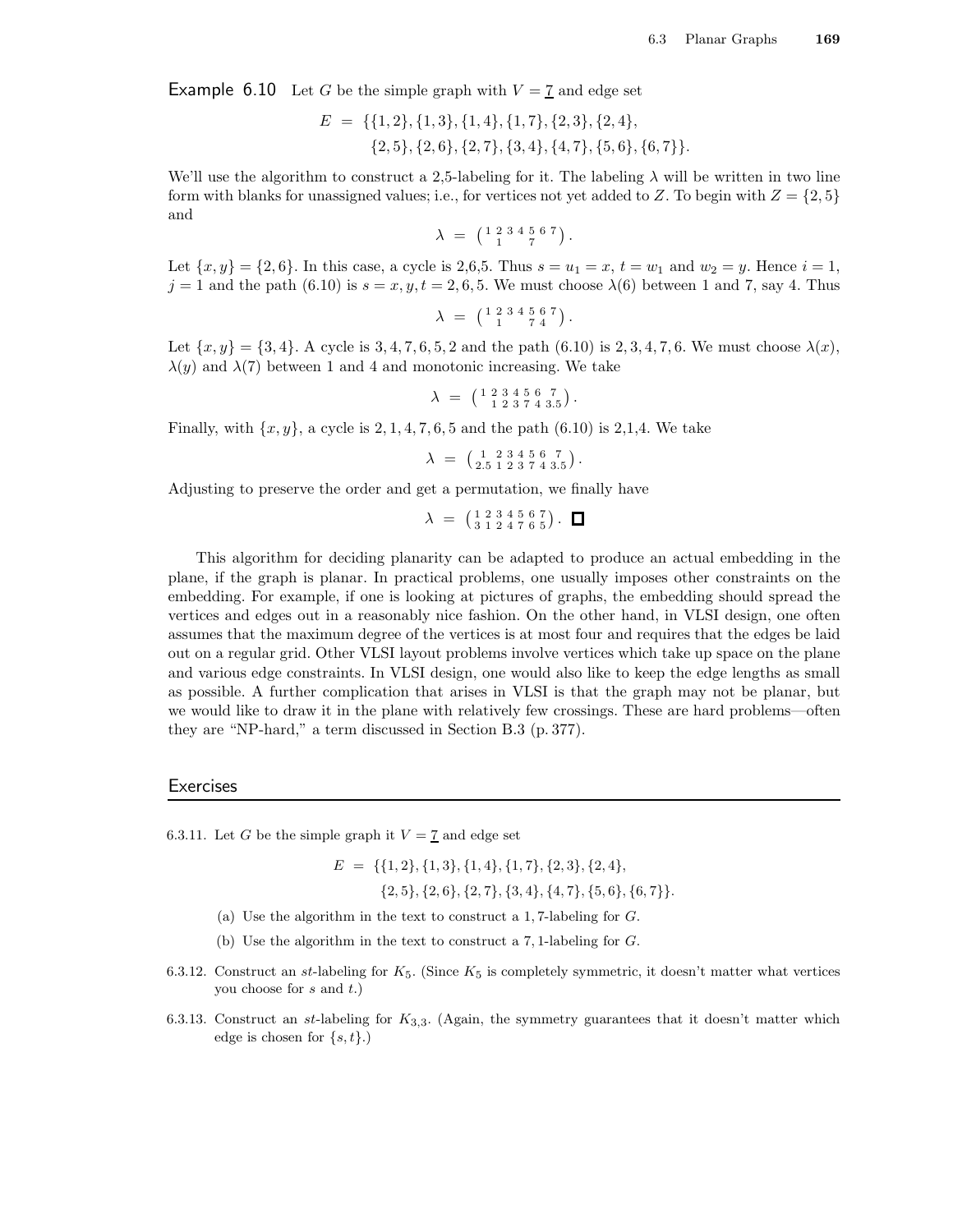|    | 2, 7, 12                          |    | $11 \mid 9, 12, 13, 14$ |    | $21 \mid 20, 22, 23, 24$ |
|----|-----------------------------------|----|-------------------------|----|--------------------------|
|    | $2 \mid 1, 6, 3, 10$              |    | $12 \mid 11, 9, 1$      |    | $22 \mid 21, 20, 3$      |
|    | $3 \mid 2, 4, 17, 22, 25$         |    | $13 \mid 11, 14, 15$    |    | $23 \mid 21, 24$         |
|    | 3, 5, 29, 24, 27                  | 14 | 13, 11                  |    | $24 \mid 23, 21, 4$      |
| 5  | 4, 6, 28, 30                      | 15 | 13,7                    |    | $25 \mid 6, 26, 27$      |
|    | $6 \mid 5, 20, 25, 7, 2$          |    | $16 \mid 7, 18, 19, 17$ |    | $26 \mid 3, 25$          |
|    | $\vert 6, 8, 16, 1, 19, 15 \vert$ | 17 | 16, 18, 3               |    | $27 \mid 4, 25$          |
|    | 7, 9, 10                          | 18 | 17, 16                  |    | $28 \mid 5, 29, 30$      |
| 9  | 10, 12, 11, 8                     | 19 | 16,7                    | 29 | 4,28                     |
| 10 | 8, 9, 1                           | 20 | 6, 21, 22               | 30 | 5, 28                    |
|    |                                   |    |                         |    |                          |

Figure 6.4 The adjacency lists of a simple graph for Exercise 6.3.16.

- 6.3.14. We return to Exercise 5.5.11: Suppose that  $G$  is a connected graph with no isthmuses. We want to prove that the edges of G can be directed so that the resulting directed graph is strongly connected.
	- (a) Suppose that  $G$  is biconnected and has at least two edges. Use  $st$ -labelings to prove that the result is true in this case.
	- (b) Prove if a graph has no isthmuses, then every bicomponent has at least two edges.
	- (c) Complete the proof of this exercise.
- 6.3.15. Prove that a graph is biconnected if and only if it has an st-labeling. Hint. Given any edge different from  $\{s, t\}$ , use the properties of an st-labeling to find a cycle containing that edge and  $\{s, t\}.$
- \*6.3.16.  $G = (30, E)$  is a simple graph given by Figure 6.4. Row k lists the vertices of G that are adjacent to k. Embed G in the plane using the algorithm described in the text. Produce a 5 coloring of G and, if you can, make it a 4 coloring.

## 6.4 Flows in Networks

We now discuss "flows in networks," an application of directed graphs. Examples of this concept are fluid flowing in pipes, traffic moving on freeways and telephone conversations through telephone company circuits. We'll use fluid in pipes to motivate and interpret the mathematical concepts.

#### The Concepts

In Figure 6.5 we see a simple directed graph. Note that its edges are labeled; e.g., the directed edge  $(D_1, P_1)$  has label 2. Imagine that the directed edges of the graph represent pipes through which a fluid is flowing. A label on an edge represents the rate (measured in liters per second) at which the fluid is flowing along the pipe represented by that edge. We denote this flow rate function by  $f$ . Thus,  $f(D_1, P_1) = 2$  liters/sec is an example of a value of f in Figure 6.5.

The vertices  $V$  in Figure 6.5 are divided into two classes,

$$
\mathcal{D} = \{D_1, D_2, D_3, D_4\} \text{ and } \mathcal{P} = \{P_1, P_2, P_3, P_4\}.
$$

Think of the vertices in  $\mathcal D$  as depots and those in  $\mathcal P$  as pumps. Fluid can enter or leave the system at a depot but not at a pump. This corresponds to practical experience with pumps: If the rate at which fluid is flowing into a pump exceeds that at which it is flowing out, the pump will rupture, while, if the inflow is less than the outflow, the pump must be creating fluid.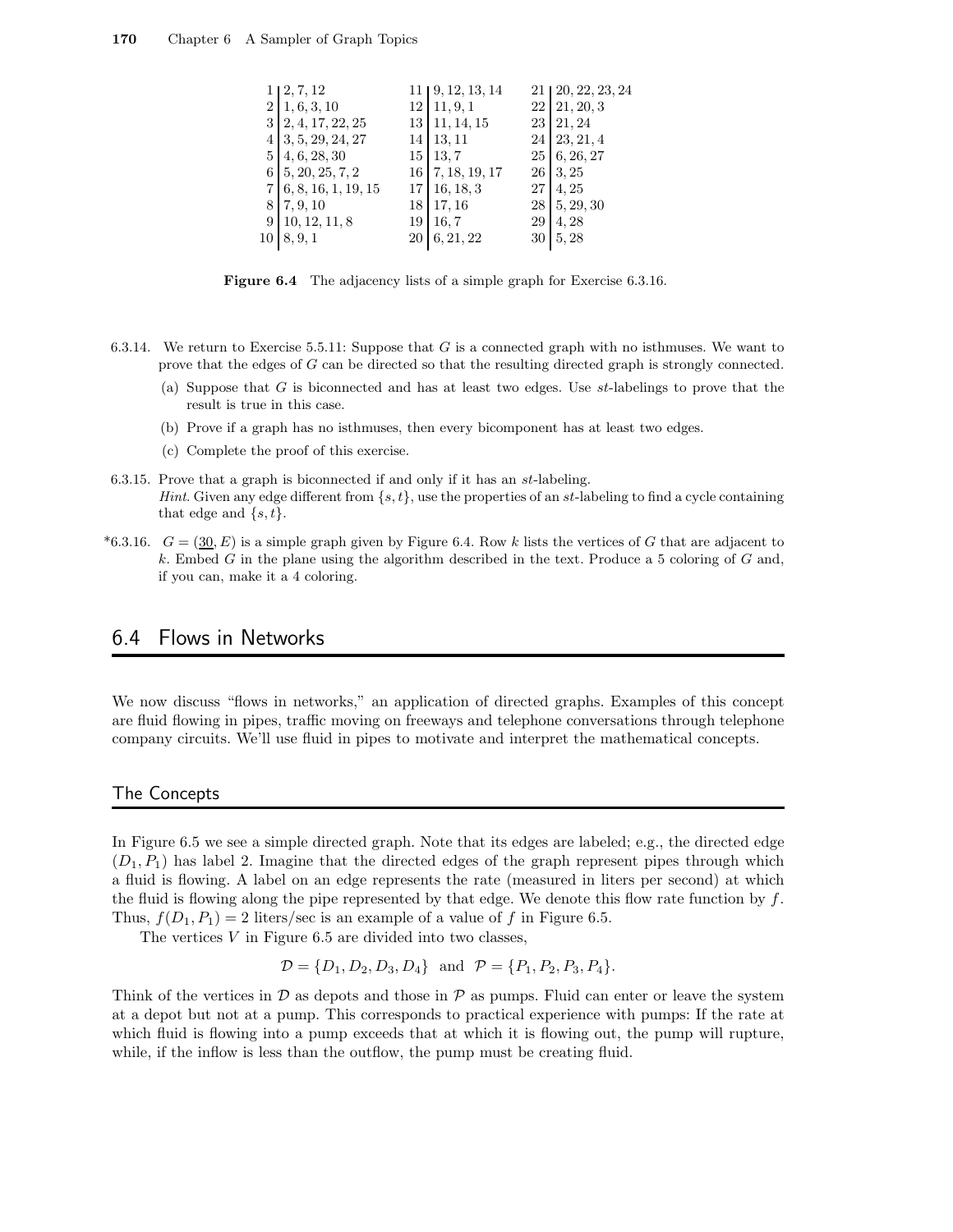

**Figure 6.5** A network of pipes with depots  $D_i$ , pumps  $P_i$  and flow function f (on edges).

We now associate with each vertex  $v \in V$  a number  $b_f(v)$  which measures the balance of fluid flow at the vertex:  $b_f(v)$  equals the sum of all the flow rates for pipes out of v minus the sum of all the flow rates for pipes into v. By the previous paragraph,  $b_f(v) = 0$  if  $v \in \mathcal{P}$ . In Figure 6.5, the nonzero values of  $b_f$  are written by the depots. The fact that  $b_f (D_2) = +2$  means that we must constantly pump fluid into  $D_2$  from outside the system at a rate of 2 liters/sec to keep the flow rates as indicated. Likewise, we must constantly extract fluid from  $D_4$  at the rate of 4 liters/sec to maintain stability.

It is useful to summarize some of the above ideas with a precise definition. Note that we do not limit ourselves to directed graphs which are simple.

Definition 6.5 Flow in a digraph Let  $G = (V, E, \varphi)$  be a directed graph. For  $v \in V$ , define

$$
IN(v) = \{e \in E : \varphi(e) = (x, v) \text{ for some } x \in V\}
$$

and

$$
OUT(v) = \{e \in E : \varphi(e) = (v, y) \text{ for some } y \in V\}.
$$

Let f be a function from E to the nonnegative real numbers; i.e.,  $f: E \to \mathbb{R}^+$ . Define  $b_f: V \to \mathbb{R}$ by

$$
b_f(v) = \sum_{e \in \text{OUT}(v)} f(e) - \sum_{e \in \text{IN}(v)} f(e).
$$

Let  $(D, \mathcal{P})$  be an ordered partition of V into two sets. The function f will be called a flow with respect to this partition if  $b_f(v) = 0$  for all  $v \in \mathcal{P}$ . We call the function  $b_f$  the **balance** of the flow  $f$ .

You may have noticed that our discussion of flows in networks is missing something important, namely the capacities of the pipes to carry fluid. In Figure 6.6, we have included this information. Attached to each edge is a dotted semicircle containing the maximum amount of fluid in liters/sec that can flow through that pipe. This is the *capacity* of the edge (pipe) and is denoted by  $c$ ; e.g.,  $c(P_1, D_3) = 6$  in Figure 6.6. The capacity c is a function from E to the set of positive real numbers. We are interested in flows which do not exceed the capacities of the edges. Realistically, it would also be necessary to specify capacities for the pumps and depots. We will do that in the exercises, but for now we'll assume they have a much larger capacity than the pipes and so can handle any flow that the pipes can.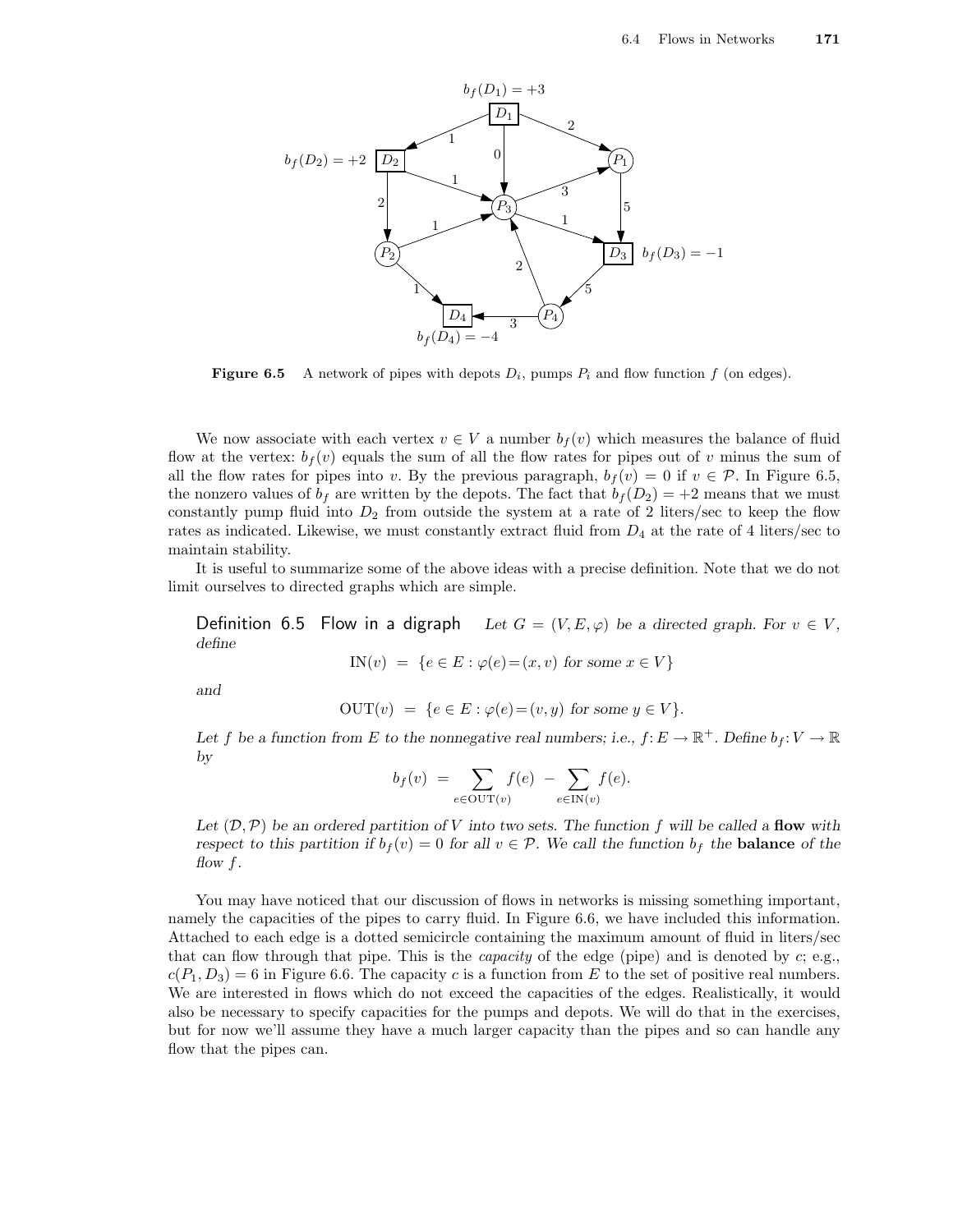

**Figure 6.6** The network in Figure 6.5 with capacities c (in dotted semicircles), the flow from Figure 6.5, and another admissible flow  $p$  (in parentheses).

The set  $D$  will now be divided into two subsets called the *sources*, where fluid can enter the network, and the sinks, where fluid can leave the network. Our goal is to maximize the rate at which fluid passes through the network; that is to maximize the sum of  $b_f(v)$  over all sources. We'll present a formal definition and then look at how it applies to Figure 6.6. Since we will spend some time working with Figure 6.6, you may find it useful to make some copies of it for scratch work.

Definition 6.6 Some network flow terminology Let  $G = (V, E, \varphi)$  be a directed graph. Let c be a function from E to the nonnegative reals, called the **capacity** function for G. Let f be a flow function on the directed graph  $G = (V, E, \varphi)$  with vertex partition  $(D, \mathcal{P})$  and balance function  $b_f$ , as defined in Definition 6.5. The flow f will be called **admissible** with respect to the capacity function c if  $f(e) \leq c(e)$  for all edges e. Let  $(\mathcal{D}_{\text{in}}, \mathcal{D}_{\text{out}})$  be an arbitrary ordered partition of  $D$  into two nonempty sets. We call  $D_{\text{in}}$  the set of **source vertices** for this partition and  $\mathcal{D}_{\text{out}}$  the set of sink vertices. We define the value of f with respect to this partition to be

value(f) = 
$$
\sum_{v \in \mathcal{D}_{\text{in}}} b_f(v).
$$

An admissible flow f will be called **maximum** with respect to  $(\mathcal{D}_{\text{in}}, \mathcal{D}_{\text{out}})$  if value(g)  $\leq$  value(f) for all other admissible flows g.

In general, the partitioning you are given of the set  $D$  of depots into the two subsets  $D_{in}$  and  $D_{out}$  is completely arbitrary. Once this is done, the two sets will be kept the same throughout the problem of maximizing value(f). It is sometimes convenient to write  $(G, c,(\mathcal{D}_{\text{in}}, \mathcal{D}_{\text{out}}))$  to refer to the graph G with the capacity function c and the "source-sink" partition  $(\mathcal{D}_{\text{in}}, \mathcal{D}_{\text{out}})$ . Our basic problem is, given  $(G, c,(\mathcal{D}_{\text{in}}, \mathcal{D}_{\text{out}}))$ , find an admissible flow that is maximum.

In Figure 6.6 let  $\{D_1, D_2\} = \mathcal{D}_{\text{in}}$  and  $\{D_3, D_4\} = \mathcal{D}_{\text{out}}$ . Intuitively, value(f) is the amount of fluid in liters/sec that must be added to  $D_1$  and  $D_2$  to maintain the flow f. (The same amount overflows at  $D_3$  and  $D_4$ .) You have to be careful though! If you just pick some admissible flow f without worrying about maximizing value(f), you might pick one with value( $f$ ) < 0, in which case fluid will have to be extracted from the source  $\mathcal{D}_{in}$  to maintain the flow. It is only for the flow f that maximizes value( $f$ ) that we can be sure that fluid is added to the source vertices (or at least not extracted).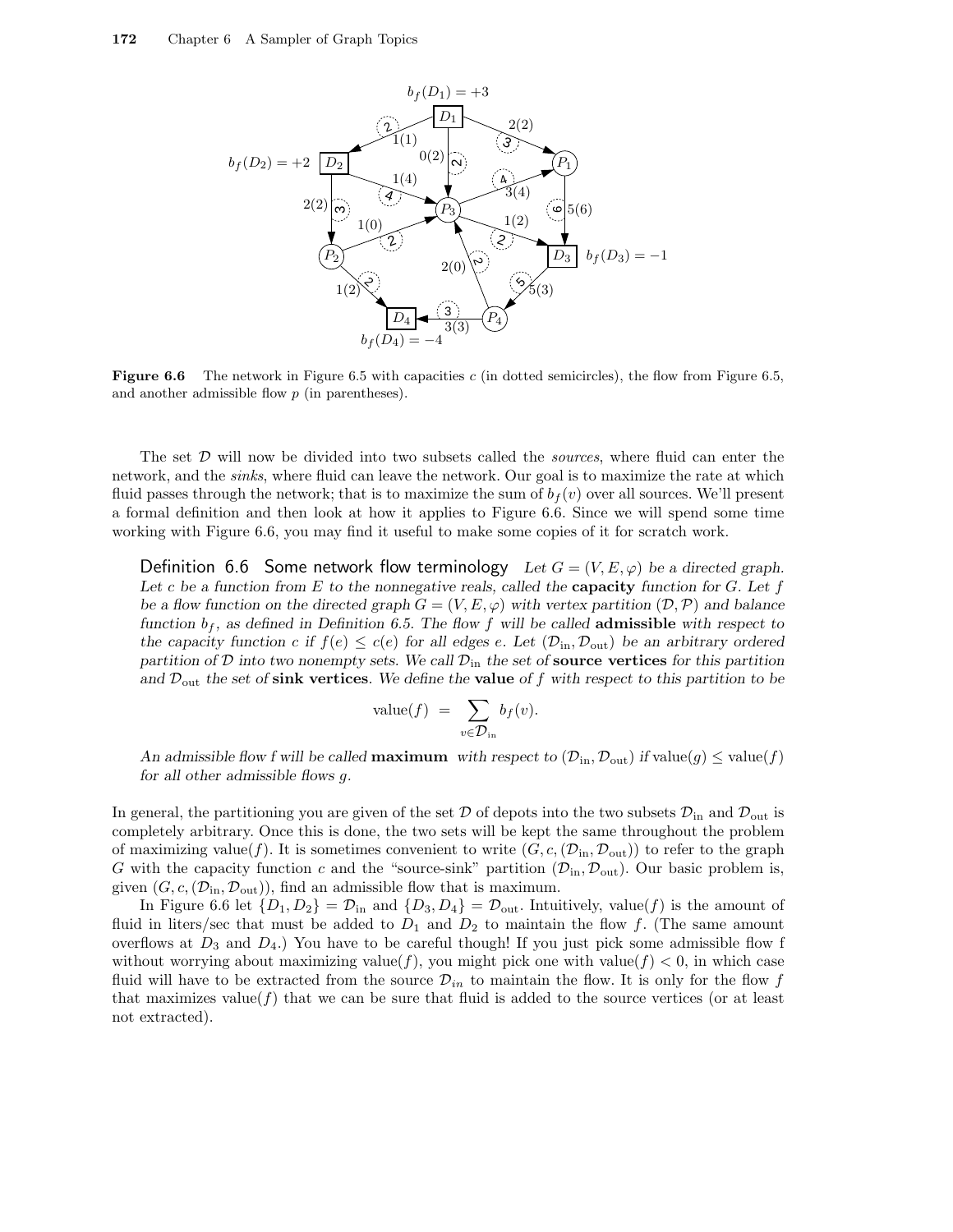Now we'll study Figure 6.6 more carefully to help us formulate an algorithm for finding an admissible flow function f which maximizes value $(f) = b_f(D_1) + b_f(D_2)$ , where  $b_f$  is the balance function of the function  $f$ .

In addition to the capacities shown on the edges of Figure 6.6 there are two sets of numbers. One number has parentheses around it, such as (4) on the edge  $(D_2, P_3)$ . The other number does not have parentheses, such as 1 on  $(D_2, P_3)$ . The parenthesized numbers define a flow, which we call p for "parentheses," and the other numbers define a flow which we call f. Referring to the edge  $e = (D_2, P_3)$ ,  $f(e) = 1$  and  $p(e) = 4$ . You should check that f and p satisfy the definitions of a flow with respect to the depots  $\mathcal D$  and pumps  $\mathcal P$ . Computing the values of f and p with respect to  $\mathcal{D}_{\text{in}} = \{D_1, D_2\}$  we obtain value $(f) = 3 + 2 = 5$  and value $(p) = 5 + 5 = 10$ . Thus p has the higher value. In fact, we will later prove that  $p$  is a flow of maximum value with respect to the set of sources  $\mathcal{D}_{\text{in}}$ .

To begin with, concentrate on the flow f. Go to Figure 6.6 and follow the edges connecting the sequence of vertices  $(D_2, P_3, P_4, D_3)$ . They form an (undirected) path on which you first go forward along the edge  $(D_2, P_3)$ , then backwards along the edge  $(P_4, P_3)$ , then backwards along the edge  $(D_3, P_4)$ . Note that for each forward edge e,  $f(e) < c(e)$  and for each backward edge e,  $f(e) > 0$ . These conditions,  $f(e) < c(e)$  on forward edges and  $f(e) > 0$  on backward edges are very important for the general case, which we discuss later.

For each forward edge  $e$ , define  $\delta(e) = c(e) - f(e)$ . For each backward edge  $e$ , define  $\delta(e) = f(e)$ . In our particular path we have  $\delta(D_2, P_3) = \delta(P_4, P_3) = \delta(D_3, P_4) = 2$ . Let  $\delta$  denote the minimum value of  $\delta(e)$  over all edges in the path. In our case  $\delta = 2$ . We now define a new flow g based on f, the path, and  $\delta$ :

- For each forward edge e on the path, add  $\delta$  to  $f(e)$  to get  $g(e)$ .
- For each backward edge e on the path, subtract  $\delta$  from  $f(e)$  to get  $g(e)$ .
- For all edges e not on the path,  $q(e) = f(e)$ .

This process is called "augmenting the flow" along the path. You should convince yourself that in our example, value $(g)$  = value $(f) + \delta$  = value $(f) + 2$ . This type of relation will be true in general.

If you now study Figure 6.6, you should be able to convince yourself that there is no path from  $\mathcal{D}_{\text{in}}$  to  $\mathcal{D}_{\text{out}}$  along which p can be augmented. This observation is the key to proving that p is a maximum flow: We will see that maximum flows are those which cannot be augmented in this way.

We are now ready for some definitions and proofs. The next definition is suggested by our previous discussion of augmenting flows.

**Definition 6.7** Let f be an admissible flow function for  $(G, c, (\mathcal{D}_{\text{in}}, \mathcal{D}_{\text{out}}))$ . Suppose that  $(v_1, v_2, ..., v_k)$  is an undirected path in G with  $v_1 \in \mathcal{D}_{\text{in}}$  and  $v_i \notin \mathcal{D}_{\text{in}}$  for  $i > 1$ . If for each forward edge e in this path,  $f(e) < c(e)$  and for each backward edge e,  $f(e) > 0$  then we say that the path is **augmentable**. If in addition  $v_k \in \mathcal{D}_{out}$  then we say that the path is a complete augmentable path. Let  $\delta(e) = f(e)$  if e is a backward edge on the path and let  $\delta(e) = c(e) - f(e)$  if e is a forward edge. The minimum value of  $\delta(e)$  over all edges of the path, denoted by  $\delta$ , will be called the **increment of the path**. Let  $\mathcal{A}(f)$  be those vertices that lie on some augmentable path of f, together with all the vertices in  $\mathcal{D}_{\text{in}}$ .

In Figure 6.6, with respect to the admissible flow f, the path  $(D_1, P_1, P_3)$  is augmentable. The path  $(D_2, P_2, P_3, P_4, D_3)$  is a complete augmentable path. So is the path  $(D_2, P_3, P_4, D_3)$ .

Theorem 6.6 Augmentable Path Theorem A flow f is a maximum flow if and only if it has no complete augmentable path; that is, if and only if  $\mathcal{A}(f) \cap \mathcal{D}_{\text{out}} = \emptyset$ .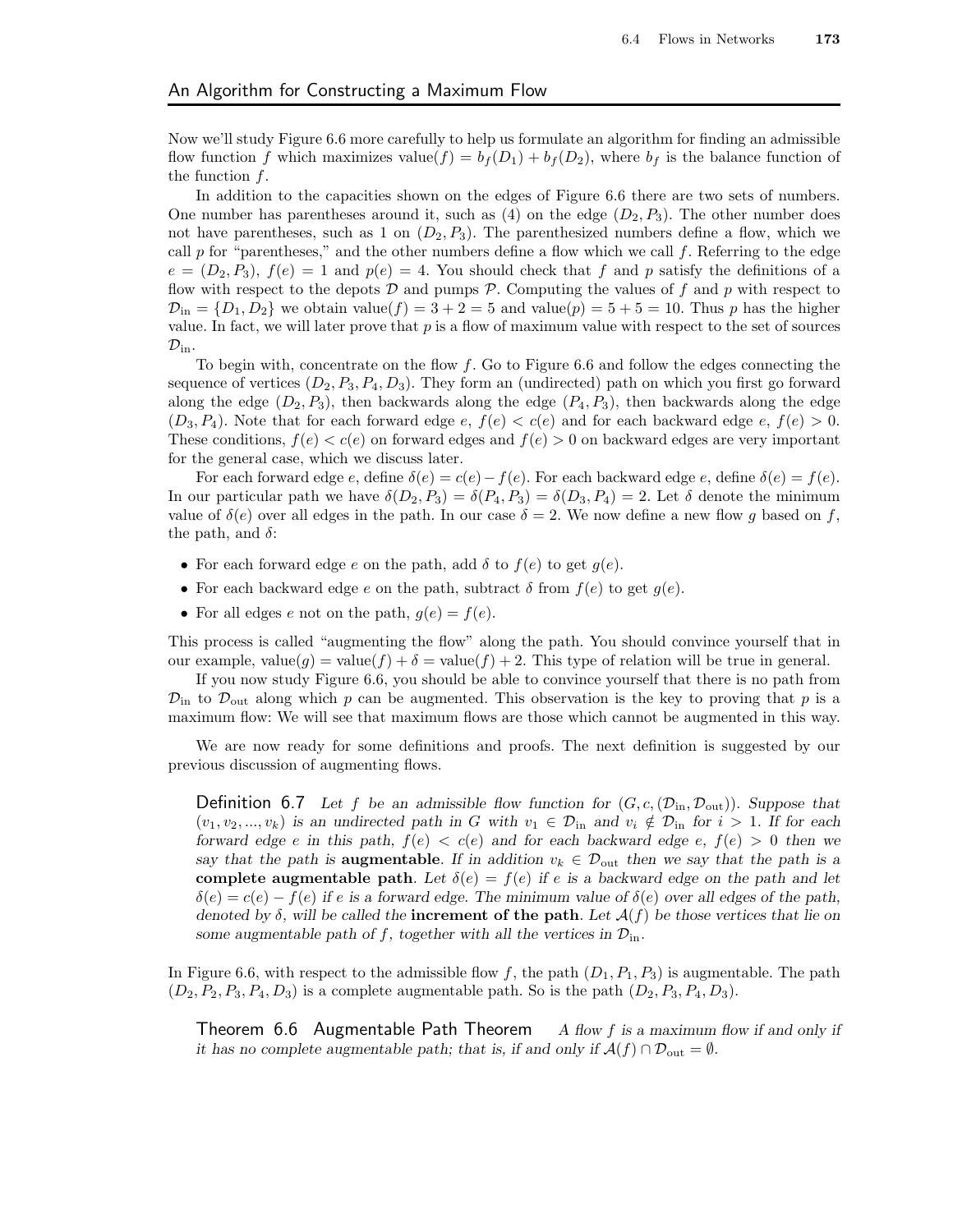**Proof:** If such a complete augmentable path exists, use it to augment f by  $\delta$  and obtain a new flow p. Since the first vertex on the path lies in  $\mathcal{D}_{in}$ , it follows that value(p) = value(f) +  $\delta >$  value(f). Therefore  $f$  was not a maximum flow.

Now suppose that no complete augmentable path exists for the flow f. Let  $A = \mathcal{A}(f)$  and  $B = V - A$ . We will now consider what happens to flows on edges between A and B. For this purpose, it will be useful to have a bit of notation. For C and D subsets of V, let  $FROM(C, D)$  be all  $e \in E$  with  $\varphi(e) \in C \times D$ ; i.e., the edges from C to D. We claim:

1. For any flow  $g$ ,

value(g) = 
$$
\sum_{e \in \text{FROM}(A,B)} g(e) - \sum_{e \in \text{FROM}(B,A)} g(e).
$$
 6.11

2. For the flow f, if  $e \in \text{FROM}(A, B)$  then  $f(e) = c(e)$ , and if  $e \in \text{FROM}(B, A)$  then  $f(e) = 0$ .

The proofs of the claims are left as exercises. Suppose the claims are proved. Since  $0 \le g(e) \le c(e)$ for any flow  $g$ , it follows that

value(g) = 
$$
\sum_{e \in \text{FROM}(A,B)} g(e) - \sum_{e \in \text{FROM}(B,A)} g(e)
$$

$$
\leq \sum_{e \in \text{FROM}(A,B)} c(e) - \sum_{e \in \text{FROM}(B,A)} 0
$$

$$
= \text{value}(f).
$$

Since q was any flow whatsoever, it follows that f is a maximum flow.  $\Box$ 

This theorem contains the general idea for an algorithm that computes a maximum flow for  $(G, c,(\mathcal{D}_{\text{in}}, \mathcal{D}_{\text{out}}))$ . The first thing to do is to choose an admissible flow f. The flow  $f(e) = 0$  for all e will always do. Usually, by inspection, you can do better than that. The general idea is that, given a flow f such that  $\mathcal{A}(f) \cap \mathcal{D}_{\text{out}} \neq \emptyset$ , we can find a complete augmentable path and use that path to produce a flow of higher value. Here's the procedure

```
/* The main procedure */
Procedure maxflow
      Set f(e) = 0 for all e.
      While \mathcal{A}(f) \cap \mathcal{D}_{\text{out}} \neq \emptyset, augment(f).
      Return f.
End
/* Replace f with a bigger flow. */
Procedure augment (f)Find a complete augmentable path (v_1, v_2, ..., v_k).
      Compute the increment \delta of this path.
      If e is a forward edge of the path, set f(e) = f(e) + \delta.
      If e is a backward edge of the path, set f(e) = f(e) - \delta.
      Return f.
End
```

```
We have left it up to you to do such nontrivial things as decide if \mathcal{A}(f) \cap \mathcal{D}_{\text{out}} is empty and to
find a complete augmentable path. In the examples and exercises in this book it will be fairly easy
to do these things. On larger scale problems, the efficiency of the algorithms used for these things
can be critical. This is a topic for a course in data structures and/or algorithm design and is beyond
the scope of this book.
```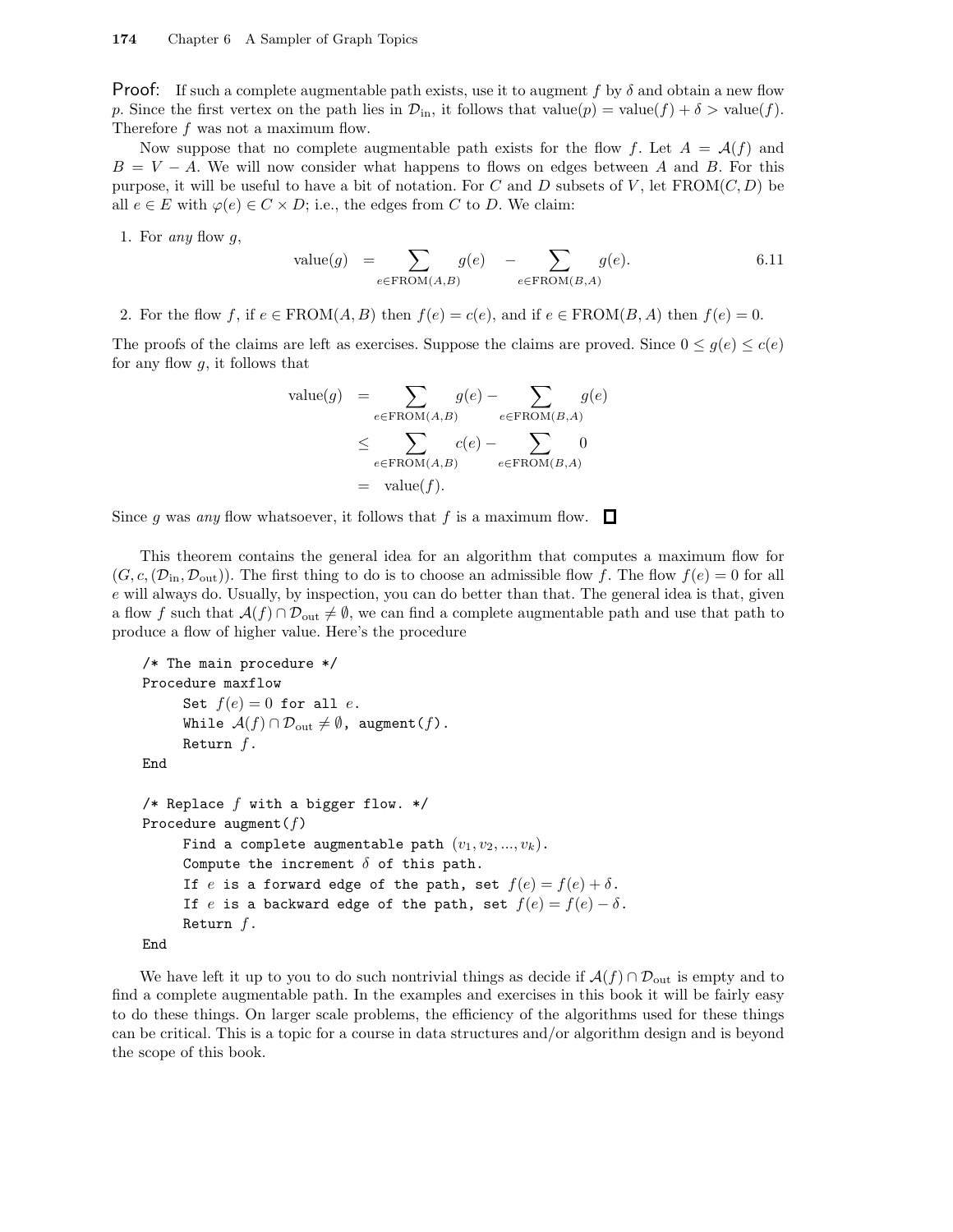

Figure 6.7 The network for Exercise 6.4.1.

It is possible that, like Zeno's paradox, our algorithm will run forever: augment could simply produce a flow f with value(f) halfway between the value of the flow it was given and the value of a maximum flow. In fact, the algorithm will always stop. We'll prove a weaker version:

Theorem 6.7 Integer Flow Theorem If the capacities of a network are all integers, then the maxflow algorithm stops after a finite number of steps and produces a maximum flow which assigns integer flows to the edges.

**Proof:** We claim that the calculations in the algorithm involve only integer values for f and  $\delta$ . This can be proved by induction: Before any iterations, f is an integer valued function. Suppose that we call augment(f) with an integer valued f. Since  $\delta$  is a minimum of numbers of the form  $f(e)$ and  $c(e) - f(e)$ , which are all integers,  $\delta$  is a positive integer. Thus the new f is integer valued and has a value at least one larger than the old f. Thus, after n steps, value(f)  $\geq n$ . If a maximum flow has value F, then a maximum flow is reached after at most F steps.  $\Box$ 

Although this algorithm stops, it is a poor algorithm. Quite a bit of work has been done on finding fast network flow algorithms. Unfortunately, improvements usually lead to more complex algorithms that use more complicated data structures. One easy improvement is to use a shortest complete augmentable path in augment. This leads to an easily programmed algorithm which often runs fairly quickly. Another poor feature of our algorithm lies in the fact that all the calculations needed to find an augmentable path are thrown away after the path has been found. With just a little more work, one may be able to do several augmentations at the same time. The worst case behavior of the resulting algorithm is good, namely  $O(|V|^3)$ . Unfortunately, it is rather complicated so we will not discuss it here.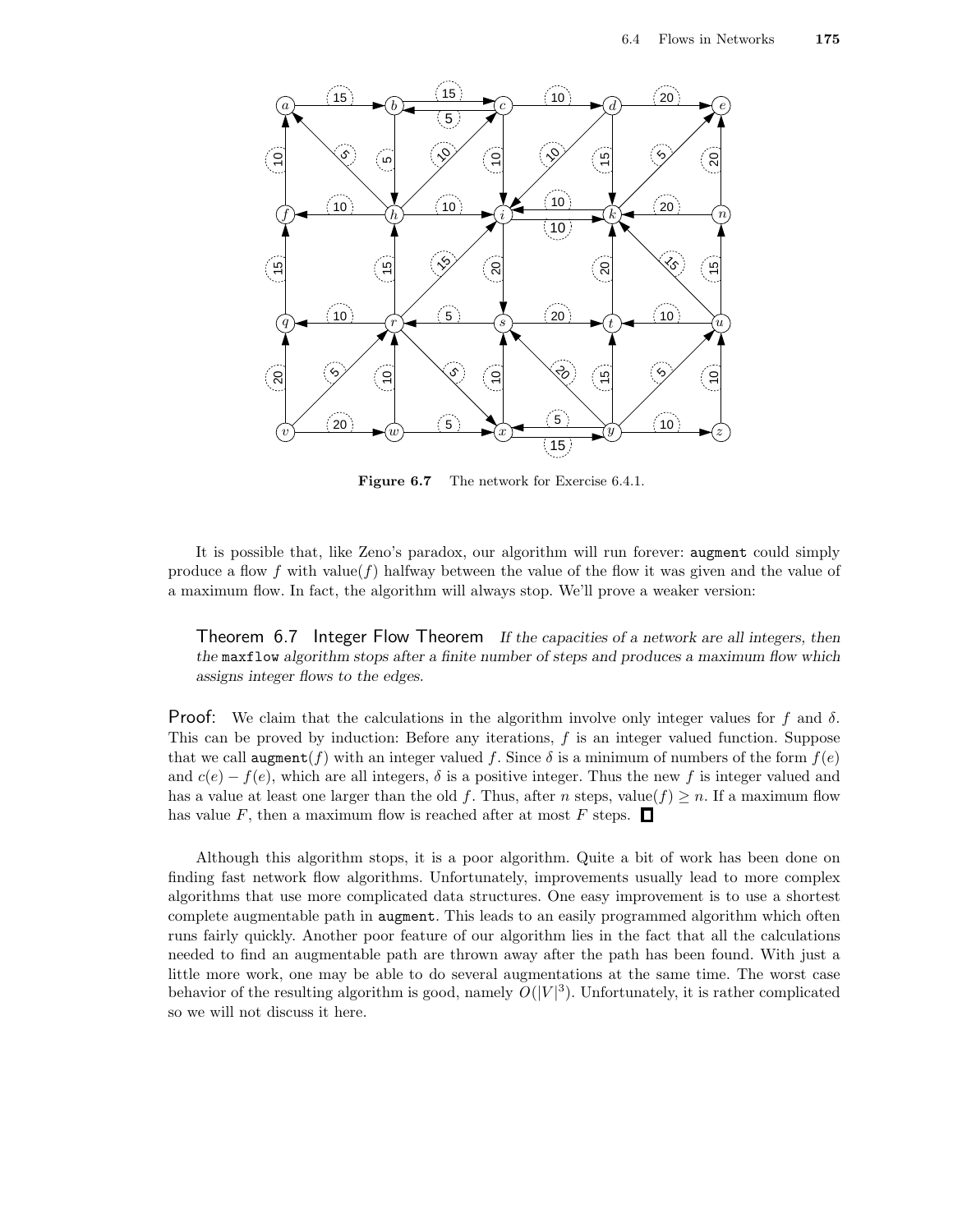

Figure 6.8 Converting pump capacity to edge capacity for Exercise 6.4.4.

#### **Exercises**

- 6.4.1. The parts of this problem all refer to Figure 6.7.
	- (a) With  $\mathcal{D}_{in} = \{v, w, x, y, z\}$  and  $\mathcal{D}_{out} = \{a, b, c, d, e\}$ , find a maximum flow. Also, find a minimum cut set and verify that its capacity is equal to the value of your maximum flow.
	- (b) Returning to the previous part, find a different maximum flow and a different minimum cut set.
	- (c) With  $\mathcal{D}_{in} = \{v\}$  and  $\mathcal{D}_{out} = \{e\}$ , find a maximum flow. Also, find a minimum cut set and verify that its capacity is equal to the value of your maximum flow.
	- (d) In the previous part, is the maximum flow unique? Is the minimum cut set unique?
- 6.4.2. Prove Claim 2 in the proof of the Augmentable Path Theorem. Hint. Prove that  $f(e) < c(e)$  for  $e \in \text{FROM}(A, B)$  implies that the ends of e are in A, a contradiction. Do something similar for  $FROM(B, A)$ .
- 6.4.3. Prove (6.11). *Hint*. Prove that value $(g) = \sum_{v \in A} b(v)$  and that each edge e with both ends in A contributes both  $c(e)$  and  $-c(e)$  to  $\sum_{v \in A} b(v)$ .
- 6.4.4. We didn't consider the capacities of the pumps in dealing with Figure 6.6. Essentially, we assumed that the pumps could handle any flow rates that might arise. Suppose that pumps  $P_1$ ,  $P_2$  and  $P_3$  are having mechanical problems and can only pump 3 liters/sec. What is a maximum flow for  $(G, c, (\mathcal{D}_{\text{in}}, \mathcal{D}_{\text{out}}))$  with  $\mathcal{D}_{\text{in}} = \{D_1, D_2\}$  and  $\mathcal{D}_{\text{out}} = \{D_3, D_4\}$ ? Figure 6.8 shows how to convert a pump capacity into an edge capacity.
- 6.4.5. Consider again the network flow problem of Figure 6.6. The problem was defined by  $N =$  $(G, c, (\mathcal{D}_{\text{in}}, \mathcal{D}_{\text{out}}))$  where  $\mathcal{D}_{\text{in}} = \{D_1, D_2\}$  and  $\mathcal{D}_{\text{out}} = \{D_3, D_4\}$ . Imagine that two new depots are created as shown in Figure 6.9, and all of the original depots are converted into pumping stations. Let  $N' = (G', c', (\mathcal{D}'_{in}, \mathcal{D}'_{out}))$  denote this new problem, where  $\mathcal{D}'_{in} = \{D_0\}$  and  $\mathcal{D}'_{out} = \{D_5\}.$ 
	- (a) What are the smallest values of  $c'(D_0, P'_1) = c'_1, c'(D_0, P'_2) = c'_2, c'(P'_3, D_5) = c'_3$  and  $c'(P'_4, D_5) = c'_4$  that guarantees that if p' is a maximum flow for N' then p' restricted to the edges of  $G$  is a maximum flow for  $N$ ? Explain.
	- (b) With your choices of  $c'_i$ , will it be true that any maximum flow on N can be used to get a maximum flow on  $N'$ ? Explain.

#### \*Cut Partitions and Cut Sets

The "Max-Flow Min-Cut Theorem" is closely related to our augmentable path theorem; however, unlike that theorem, it does not lead immediately to an algorithm for finding the maximum flow. Instead, its importance is primarily in the theoretical aspects of the subject. It is an example of a "duality" theorem, many of which are related to one another. If you are familiar with linear programming, you might like to know that this duality theorem can be proved from the linear programming duality theorem. We need a definition.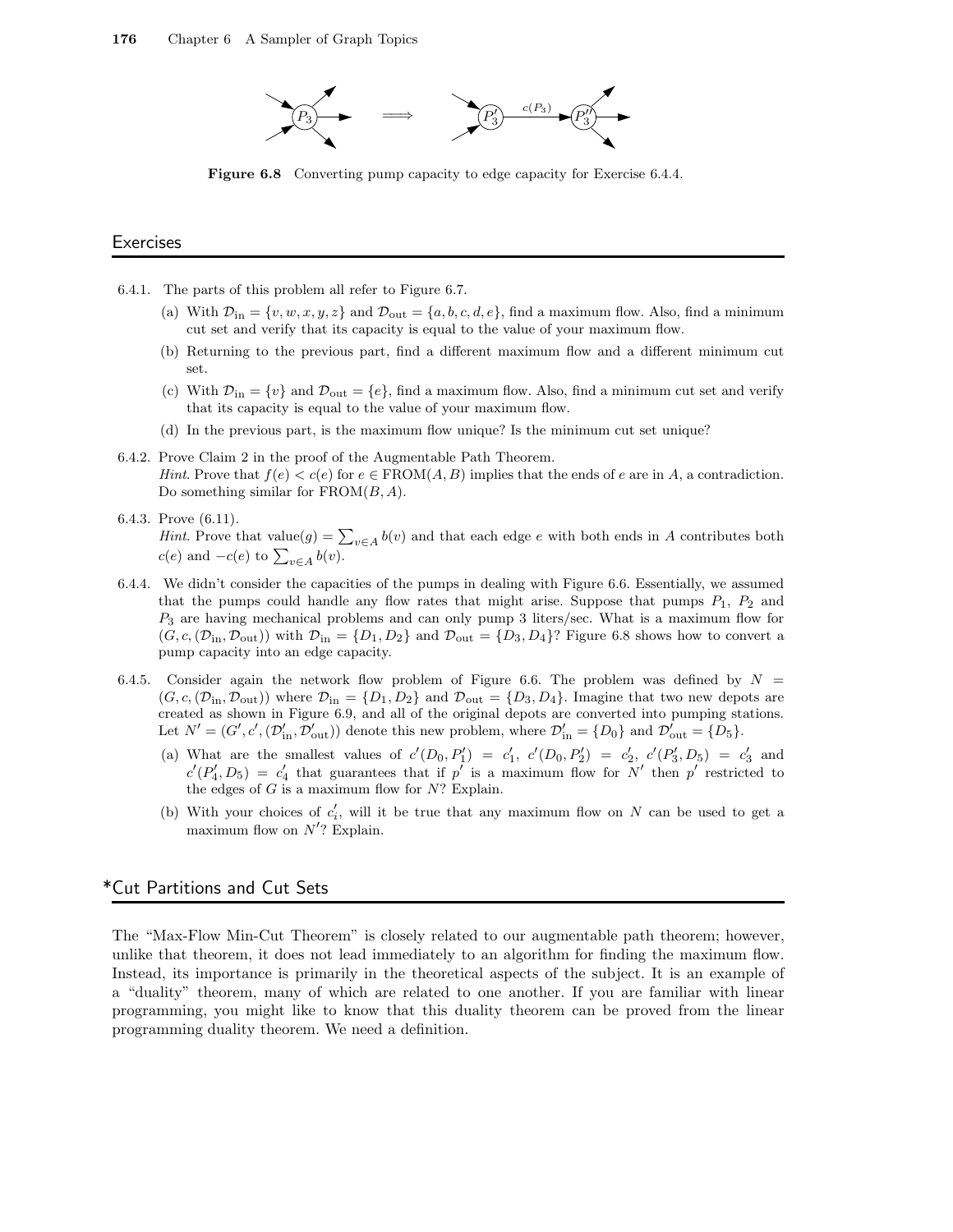

Figure 6.9 New depots for Exercise 6.4.5.

Definition 6.8 Cut partition Given  $(G, c, (D_{\text{in}}, D_{\text{out}}))$ , any ordered partition  $(A, B)$  of V with  $\mathcal{D}_{\text{in}} \subseteq A$  and  $\mathcal{D}_{\text{out}} \subseteq B$  will be called a **cut partition**. A **cut set** is a subset F of the edges of G such that every directed path from  $\mathcal{D}_{\text{in}}$  to  $\mathcal{D}_{\text{out}}$  contains an edge of F. If F is a set of edges in G, the sum of  $c(e)$  over all  $e \in F$  is called the **capacity** of F. If  $(A, B)$  is a cut partition, we write  $c(A, B)$  instead of  $c(FROM(A, B))$  and call it the capacity of the cut partition.

The following lemma shows that cut partitions and cut sets are closely related.

**Lemma** If  $(A, B)$  is a cut partition, FROM $(A, B)$  is a cut set. Conversely, if F is a cut set, then there is a cut partition  $(A, B)$  with  $FROM(A, B) \subseteq F$ .

**Proof:** This is left as an exercise.  $\Box$ 

Theorem 6.8 Max-Flow Min-Cut Theorem Let f be any flow and  $(A, B)$  any cut partition for  $(G, c,(\mathcal{D}_{\text{in}}, \mathcal{D}_{\text{out}}))$ . Then

 $value(f) \leq c(A, B)$ 

and, if f is a maximum flow, then there is a cut partition  $(A, B)$  such that value(f) =  $c(A, B)$ . The results are valid if we replace the cut partition  $(A, B)$  with the cut set F.

**Proof:** The inequality value( $f$ )  $\leq c(A, B)$  follows immediately from (6.11) and the fact that f takes on only nonnegative values. Suppose that f is a maximum flow. Let  $A = \mathcal{A}(f)$  (and, therefore,  $B = V - \mathcal{A}(f)$ . It follows from the claim following (6.11) that value(f) = c(A, B). To change from cut partition to cut set, apply the lemma.  $\Box$ 

Why is this called the Max-Flow Min-Cut Theorem? The inequality value( $f$ )  $\leq c(A, B)$  implies that the maximum value(f) over all possible admissible flows f is less than or equal to minimum value of  $c(A, B)$  over all possible cut partitions  $(A, B)$ . The fact that equality holds for maximum flows and certain cut partitions says that "The maximum value over all flows is equal to the minimum capacity over all cut partitions."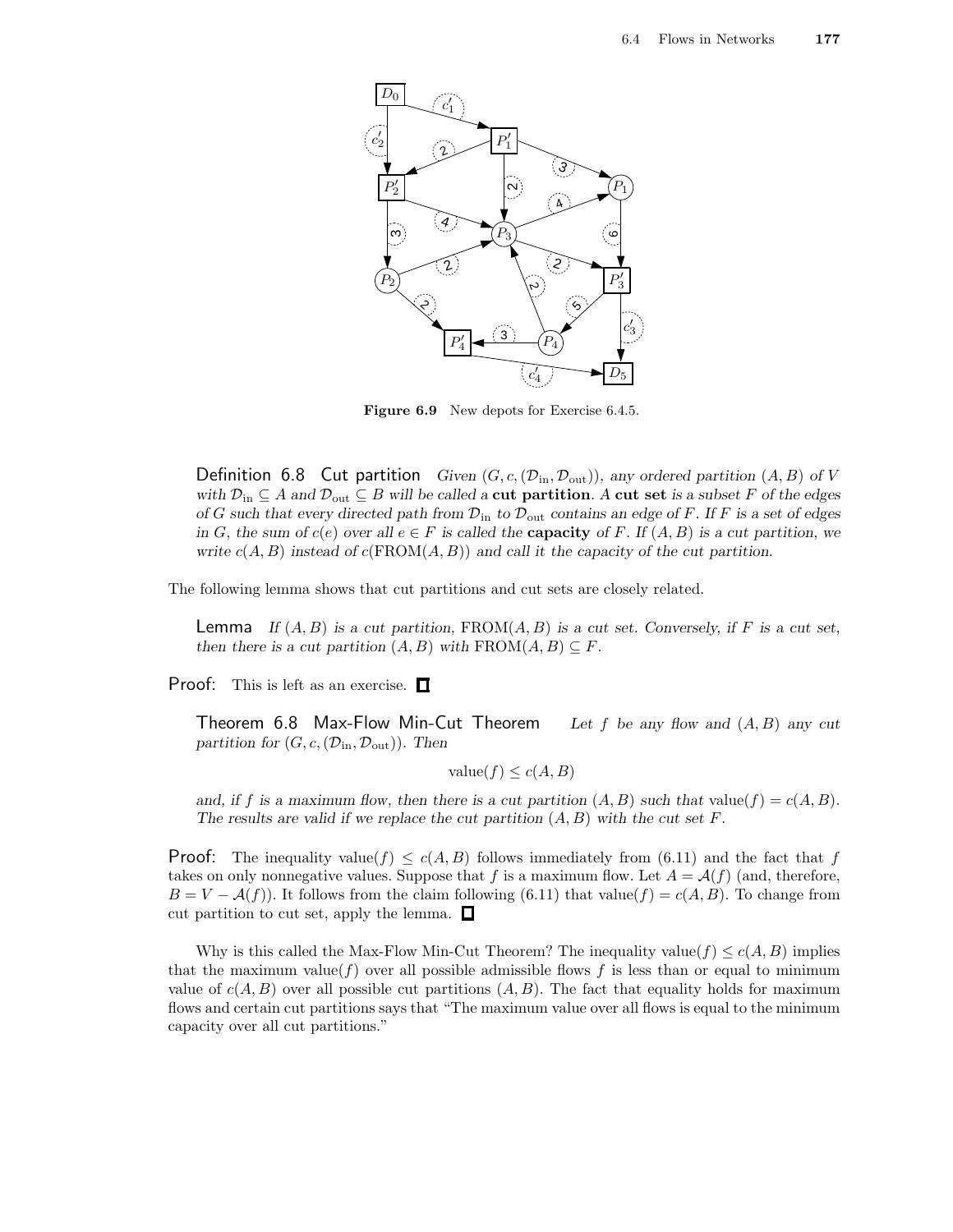

**Figure 6.10** The network for  $n = 4$ ,  $A_1 = \{s_1, s_2\}$ ,  $A_2 = \{s_1, s_3, s_4\}$ ,  $A_3 = \{s_1, s_5\}$  and  $A_4 = \{s_3, s_5\}$ . Capacities appear on the left side.

Example 6.11 Systems of distinct representatives Let  $S$  be a finite set and suppose that  $A_i \subseteq S$  for  $1 \leq i \leq n$ . A list  $a_1, \ldots, a_n$  is called a system of representatives for the  $A_i$ 's if  $a_i \in A_i$ for all *i*. If the  $a_i$ 's are distinct, we call the list a *system of distinct representatives* for the  $A_i$ 's.

Systems of distinct representatives are useful in a variety of situations. A classical example is the marriage problem: There are n tasks and a set  $S$  of resources (e.g., employees, computers, delivery trucks). Each resource can be used to carry out some of the tasks; however, we must devote one resource to each task. If  $A_i$  is the set of resources that could carry out the *i*th task, then a system of distinct representatives is an assignment of resources to tasks. An extension of this, which we will not study, assigns a value for each resource-task pair. A higher value means a greater return from the resource-task pairing due to increased speed, capability, or whatever. The assignment problem asks for an assignment that maximizes the sum of the values.

We will use the Max-Flow Min-Cut Theorem to prove the following result, which is also called the Philip Hall Theorem and the SDR Theorem.

Theorem 6.9 Marriage Theorem With the notation given above, a system of distinct representatives (SDR) exists if and only if

$$
\left| \bigcup_{i \in I} A_i \right| \ge |I| \tag{6.12}
$$

for every subset of indices  $I \subseteq \underline{n}$ . In other words, every collection of  $A_i$ 's contains at least as many distinct  $a_j$ 's as there are  $A_i$ 's in the collection.

Proof: By renaming the elements of S if necessary, we may assume that S contains no integers or  $\infty$ . Let G be the simple digraph with  $V = S \cup \underline{n} \cup \{0, \infty\}$  and edges of three kinds:

- $(0, s)$  for all  $s \in S$ ;
- $(i, \infty)$  for all  $i \in \underline{n}$ ;
- $(s, i)$  for all  $s \in S$  and  $i \in \underline{n}$  such that  $s \in A_i$ .

Let all edges of the form  $(s, i)$  have capacity M, a very large integer and let all other edges have capacity 1. Let  $\mathcal{D}_{in} = \{0\}$  and  $\mathcal{D}_{out} = \{\infty\}$ . Such a network is shown in Figure 6.10.

Consider a flow f which is integer valued. Since a vertex  $s \in S$  has one edge directed in and that edge has capacity 1, the flow out of s cannot exceed 1. Similarly, since a vertex  $i \in \underline{n}$  has one edge directed out and that edge has capacity 1, the flow into  $i$  cannot exceed 1. It also follows that f takes on only the values 0 and 1.

We can interpret the edges that have  $f(e) = 1$ :

- $f(0, s) = 1$  for  $s \in S$  means s is used as a representative;
- $f(i,\infty) = 1$  for  $i \in \underline{n}$  means  $A_i$  has a representative;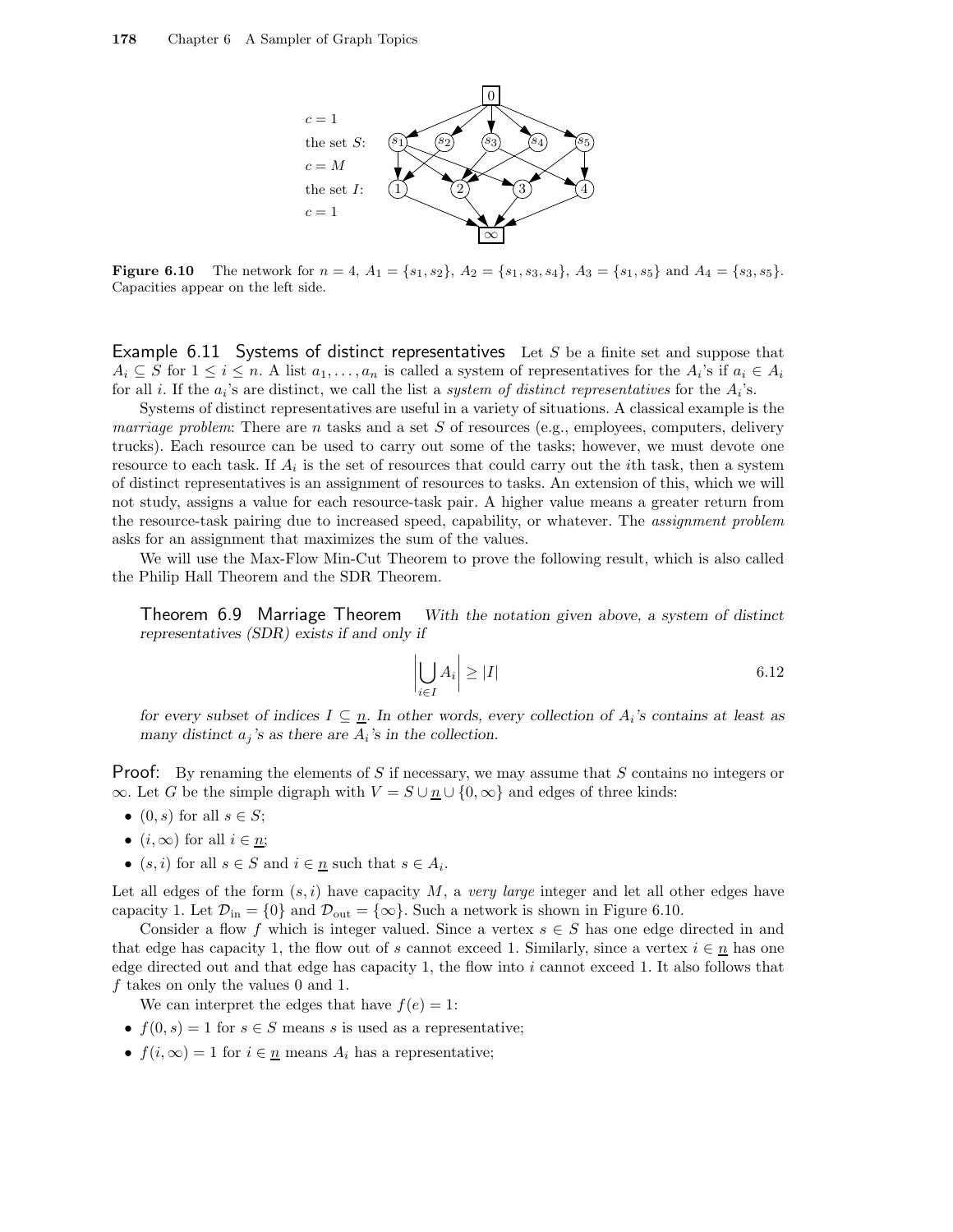•  $f(s, i) = 1$  for  $s \in S$  and  $i \in \underline{n}$  means s is the representative of  $A_i$ .

You should convince yourself that this interpretation provides a bijection between integer valued flows f and systems of distinct representatives for *some* of the  $A_i$ 's, viz., those for which  $f(i,\infty) = 1$ . To do this, note that for a given  $s \in S$ ,  $f(s, i) = 1$  for at most one  $i \in \underline{n}$  because the flow into s is at most 1. Experiment with integer flows and partial systems of distinct representatives in Figure 6.10 to clarify this.

From the observation in the previous paragraph, value  $(f)$  is the number of sets for which distinct representatives have been found. Thus a system of distinct representatives is associated with a flow f with value(f) = n. If we can understand what a minimum capacity cut set looks like, we may be able to use the Max-Flow Min-Cut Theorem to complete the proof.

What can we say about a minimum capacity cut set  $F$ ? Note that  $F$  contains no edges of the form  $(s, i)$  because of their large capacity. Thus  $c(e) = 1$  for all  $e \in F$  and so  $c(F) = |F|$ . Consequently, we are concerned with the minimum of  $|F|$  over all cut sets F containing no edges of the form  $(s, i)$ . Thus F contains edges of the form  $(0, s)$  and/or  $(i, \infty)$ .

Let I be those  $i \in \underline{n}$  such that  $(i, \infty) \notin F$ . What edges of the form  $(0, s)$  are needed to form a cut set? If  $i \in \underline{n}$  and  $s \in A_i$ , then we must have an edge from the path  $0, s, i, \infty$  in the cut set. Thus,  $i \in I$  implies that  $(0, s) \in F$ . It follows that  $(0, s) \in F$  for every  $s \in \bigcup_{i \in I} A_i$ .

i∈I This is enough to form a cut set: Suppose  $0, s, i, \infty$  is a path. If  $i \notin I$ , then  $(i, \infty) \in F$ . If  $i \in I$ , then  $(0, s) \in \bigcup_{i \in I} A_i \subseteq F$ . i∈I

What is  $|F|$  in this case? (Figure 6.10 may help make the following discussion clearer.) We have  $n - |I|$  edges of the form  $(i, \infty)$  and  $\Big|\bigcup_{i \in I}$  $\bigcup_{i\in I} A_i$  edges of the form  $(0, s)$ . Thus  $|F|$  is the sum of these and so the minimum capacity is

$$
\min_{I \subseteq \underline{n}} \left\{ \left| \bigcup_{i \in I} A_i \right| + n - |I| \right\} = n + \min_{I \subseteq \underline{n}} \left\{ \left| \bigcup_{i \in I} A_i \right| - |I| \right\}.
$$
6.13

By the Max-flow Min-cut Theorem, a system of distinct representatives will exist if and only if this is at least n. Consequently, the expression in the right hand set of braces of  $(6.13)$  must be nonnegative for all  $I \subseteq n$ .  $\Box$ 

#### **Exercises**

#### 6.4.6. Prove the lemma about cut partitions.

- \*6.4.7. Prove that for a given max-flow problem,  $\mathcal{A}(f)$  is the same for all maximum flows f.
- 6.4.8. For  $r \le n$ , and  $r \times n$  Latin rectangle is an  $r \times n$  array in which each row is a permutation of n and each column contains no element more than once. If  $r = n$ , each column must therefore be a permutation of  $\underline{n}$ . Such a configuration is called a Latin square. The goal of exercise is to prove that it is always possible to add  $n - r$  rows to such an  $r \times n$  Latin rectangle to obtain a Latin square.
	- (a) Suppose we are given and  $r \times n$  Latin rectangle L with  $r < n$ . In the notation for systems of distinct representatives, let  $S = n$  and let  $A_i$  be those elements of S that do not appear in the *i*th column of  $L$ . Prove that a system of distinct representatives could be appended to  $L$  to obtain and  $(r + 1) \times n$  Latin rectangle.
	- (b) Prove that each  $s \in S$  appears in exactly  $n r$  of the  $A_i$ 's.
	- (c) Use the previous result and  $|A_i| = n r$  to prove that  $|A_I| \geq |I|$  and so conclude that a system of distinct representatives exists.
	- (d) Use induction on  $n r$  to prove that an  $r \times n$  Latin rectangle can be "completed" to a Latin square.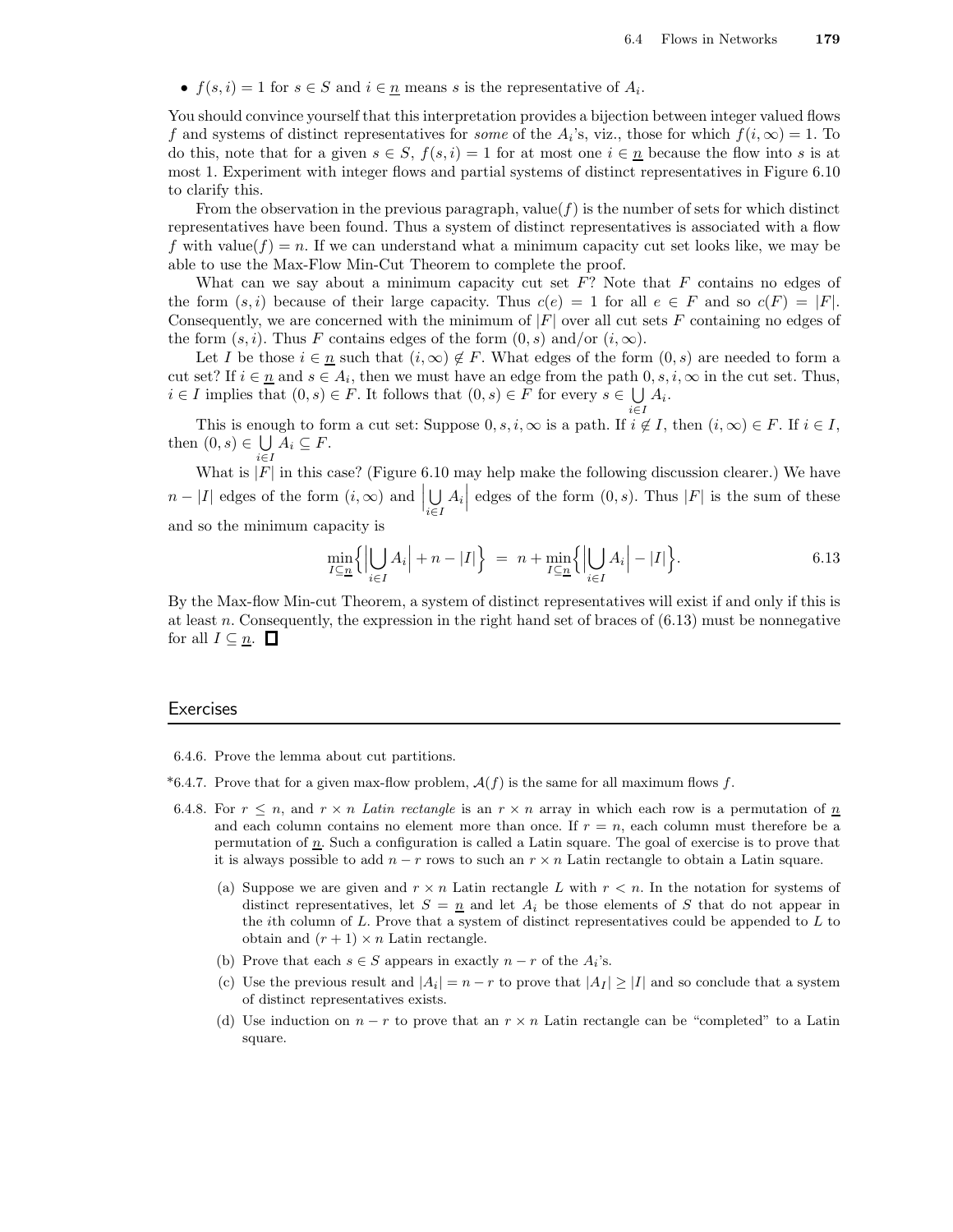- 6.4.9. The purpose of this exercise is to prove the Marriage Theorem without using flows in networks. The proof will be by induction on n.
	- (a) Prove the theorem for  $n = 1$ .
	- (b) For the induction step, consider two cases, either (6.12) is strict for all  $I \neq \underline{n}$  or it is not. Prove the induction step in the case of strictness by proving that we may choose any  $a \in A_n$  as the representative of  $A_n$ .
	- (c) Suppose that equality holds in (6.12) for  $I \neq \underline{n}$ . Let  $X = \bigcup_{i \in I} A_i$  and  $B_i = A_i X$ , the set of those elements of  $A_i$  which are not in X. Prove that

$$
\left|\bigcup_{i\in R}B_i\right| \geq |R|
$$

for all  $R \subseteq (n - X)$ . Use the induction hypothesis twice to obtain a system of distinct representatives.

- \*6.4.10. Let G be a directed graph and let u and v be two distinct vertices in G. Suppose that  $(u, v)$  is not an edge of G. A set of directed paths from  $u$  to  $v$  in G is called "edge disjoint" if none of the paths share an edge. A set F of edges of G is called an "edge cutset" for u and v if every directed path from  $u$  to  $v$  in  $G$  contains an edge in  $F$ . Prove that the cardinality of the largest set of edge disjoint paths equals the cardinality of the smallest edge cutset. *Hint.* Make a network of  $G$  with source  $u$  and sink  $v$ .
- \*6.4.11. State and prove a result like that in Exercise 6.4.10 for graphs.
- \*6.4.12. Using the idea in Exercise 6.4.4 state and prove results like the two previous exercises with "edge" replaced by "vertex other that  $u$  and  $v$ " in the definitions of disjoint and cutset. The undirected result is called Menger's theorem.

## \*6.5 Probability and Simple Graphs

Probability theory is used in two different ways in combinatorics.

It can be used to show that, if something is large enough, then it must have some property. For example, it was shown in Example 1.25 (p. 29) that certain error correcting codes must exist if the code words were long enough. Estimates obtained this way are often quite far from best possible. On the other hand, better estimates may be hard to find.

Probability theory is also used to study how random objects behave. For example, what is the probability that a "random graph" with n vertices and  $n - 1$  edges is a tree?

What do we mean by random graphs? It may be more instructive to ask "What are some questions asked about random graphs?" Here are some examples, sometimes a bit vaguely stated. You should think of  $n$  as large and the graphs as simple.

- What is the probability that a random *n*-vertex,  $(n-1)$ -edge graph is a tree?
- How many edges must an *n*-vertex random graph have so that it is likely to be connected?
- On average, how many leaves does an  $n$ -vertex tree possess and how far is a random tree likely to differ from this average?
- How many colors are we likely to need to color a random *n*-vertex graph that has  $kn$ -edges?
- How can we generate graphs at random so that they resemble the graph of connections of computers on the internet?

To answer questions like these, we must be clear on what is meant by "random" and "likely". Sometimes this can get rather technical; however, there are simple examples.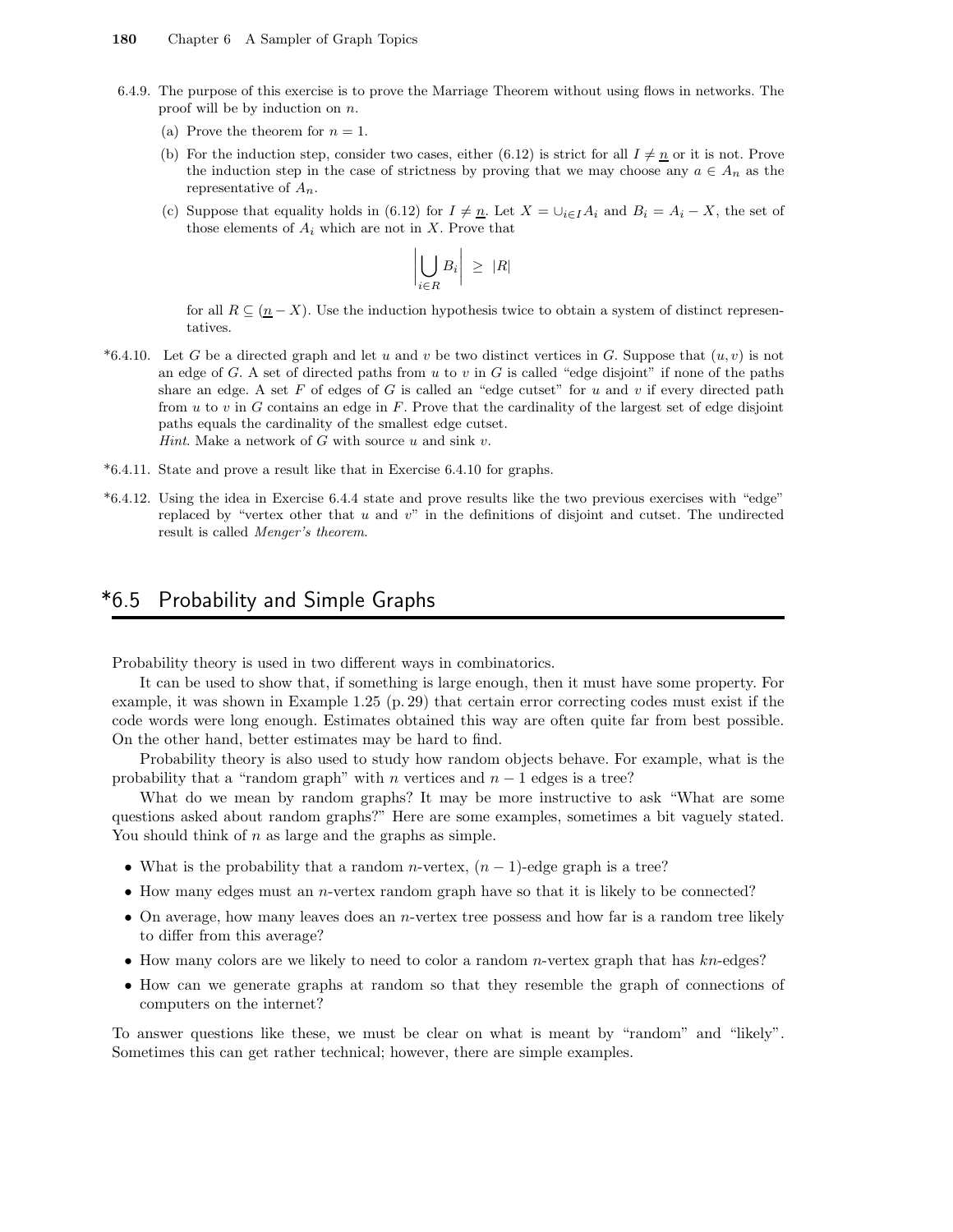To begin, we usually consider a set  $S_n$  of (simple) graphs with *n*-vertices and make it into a probability space. An obvious way to do this is with the uniform probability. For example, let  $S_n$ be the set of  $(n-1)$ -edge simple graphs with vertex set  $\underline{n}$  and let Pr be the uniform distribution. What is the probability that a random such graph is a tree? By Exercise 5.1.2 (p. 124), there are  $\binom{N}{k}$ k-edge graphs, where  $N = \binom{n}{2}$ . Since a tree has  $n-1$  edges, we want  $k = n-1$ . By Example 5.10 (p. 143), there are  $n^{n-2}$  trees. Thus the answer is  $n^{n-2} / {N \choose n-1}$ .

Example 6.12 Graphs with few edges Suppose a graph has few edges. What are some properties we can expect to see?

To answer such questions, we need a probability space. Let  $\mathcal{G}(n,k)$  be the probability space gotten by taking the uniform probability on the set of  $k$ -edge simple graphs with vertex set  $n$ . For convenience, let  $N = \binom{n}{2}$ .

If our graph has  $n - 1$  edges, it could be a tree; however, we'll show that this is a rare event. (You were asked to estimate this probability in Exercise 5.5.15(b). We'll do it here.) The number of such graphs is

$$
\binom{N}{n-1} = \frac{N(N-1)\cdots(N-(n-1)+1)}{(n-1)!} > \frac{\left(N-(n-1)\right)^{n-1}}{(n-1)!}
$$
\n
$$
= \frac{\left((n-2)(n-1)/2\right)^{n-1}}{(n-1)!}
$$
\n
$$
\sim \frac{\left((n-2)(n-1)/2\right)^{n-1}}{\sqrt{2\pi(n-1)}\left((n-1)/e\right)^{n-1}}
$$
\nby Stirling's formula\n
$$
> \frac{\left(e(n-2)/2\right)^{n-1}}{\sqrt{2\pi n}}.
$$

Since there are  $n^{n-2}$  trees, for large n the probability that a random graph in  $\mathcal{G}(n, n-1)$  is a tree is less than

$$
\frac{n^{n-2}\sqrt{2\pi n}}{\left(e(n-2)/2\right)^{n-1}} = \sqrt{2\pi/n} \left(2/e\right)^{n-1} \left(1 + \frac{2}{n-2}\right)^{n-1}.
$$
 6.14

From calculus,  $\lim_{x\to 0} (1+x)^{a/x} = e^a$ . With  $x = \frac{2}{n-2}$  and  $a = 2$ , we have  $\left(1 + \frac{2}{n-2}\right)^{n-2} \sim e^2$ . Since  $2/e < 1$ , (6.14) goes to zero rapidly as *n* gets large. Thus trees are rare.

You should be able to show that a simple graph with n vertices and  $n-1$  edges that is not a tree is not connected and has cycles. That leads naturally to two questions:

- How large must k be so that most graphs in  $\mathcal{G}(n, k)$  have cycles?
- How large must k be so that most graphs in  $\mathcal{G}(n, k)$  are connected?

The first question will be looked at some in the exercises. We'll look at the second question a bit later.  $\Box$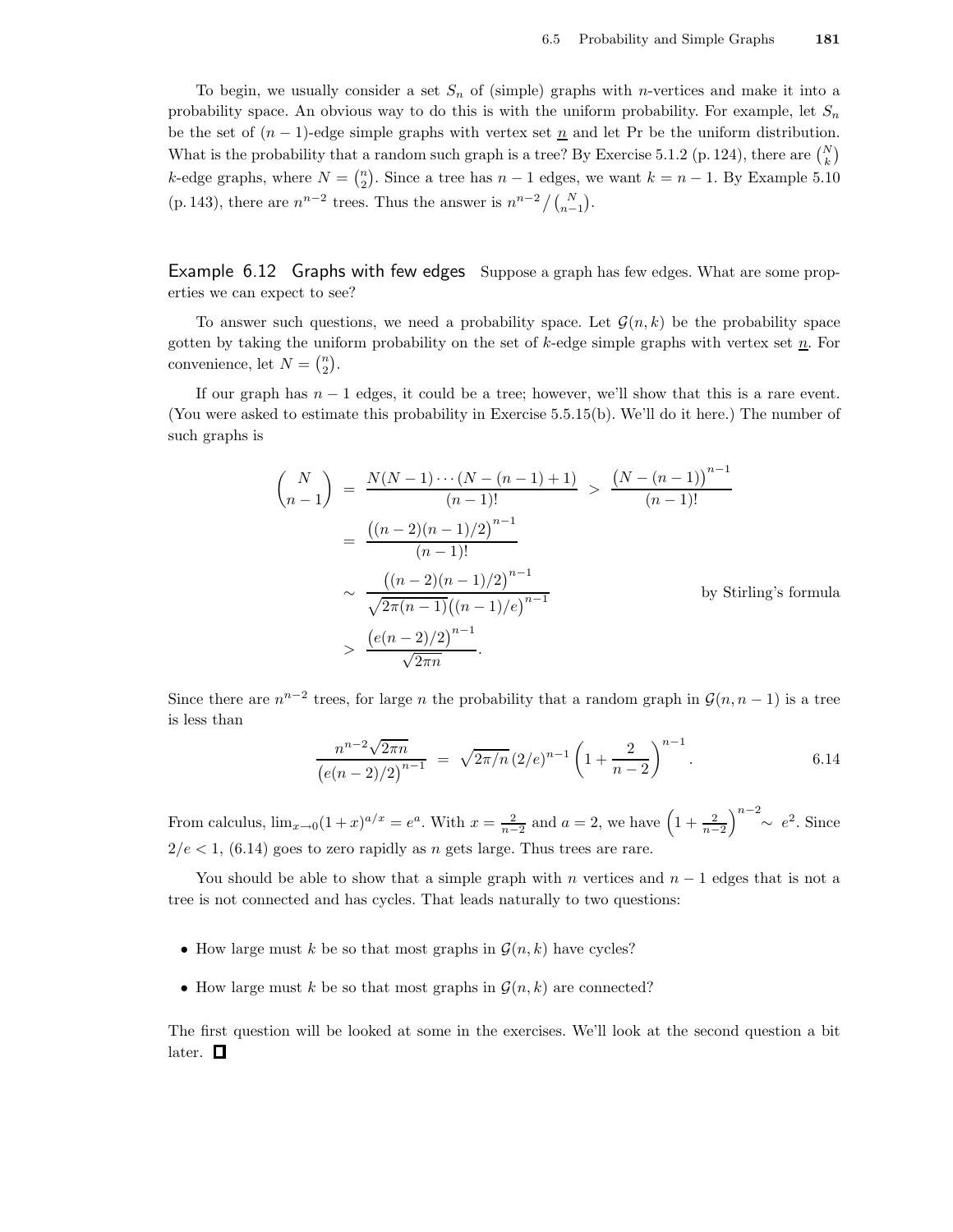Of course, the uniform distribution is not the only possible distribution, but why would anyone want to choose a different one? Suppose we are studying graphs with  $n$  vertices and  $k$  edges. The fact that the number of edges is fixed can be awkward. For example, suppose  $u, v$  and  $w$  are three distinct vertices. If we know whether or not  $\{u, v\}$  is an edge, this information will affect the probability that  $\{u, w\}$  is an edge:

- If  $\{u, v\}$  is not an edge, there must be k edges among the remaining  $N 1$  possible edges, so the probability that  $\{u, w\}$  is an edge is equal to  $\frac{k}{N-1}$ .
- If  $\{u, v\}$  is an edge, there must be  $k 1$  edges among the remaining  $N 1$  possible edges, so the probability that  $\{u, w\}$  is an edge is equal to  $\frac{k-1}{N-1}$ .

Here is a way to avoid that. For each  $e \in \mathcal{P}_2(\underline{n})$ , make the set  $\{``e \in G", ``e \notin G"\}$  into a probability space by setting  $Pr(e \in G) = p$  and  $Pr(e \notin G) = 1 - p$ . We can think of " $e \in G$ " as the event in which e is in a randomly chosen graph. Let  $\mathcal{G}_p(n)$  be the product of these probability spaces over all  $e \in \mathcal{P}_2(\underline{n})$ . Let  $X(G)$  be the number of edges in G. It can be written as a sum of the N independent random variables

$$
X_e(G) = \begin{cases} 1 & \text{if } e \in G, \\ 0 & \text{if } e \notin G. \end{cases}
$$
 6.15

By independence,  $E(X) = pN$  and  $var(X) = Np(1-p)$  because  $p(1-p)$  is the variance of a  $(0,1)$ -valued random variable whose probability of being 1 is p. With  $p = k/N$ , we expect to see k edges with variance  $kp(1-p) < k$ . By Chebyshev's inequality (C.3) (p. 385)

$$
\Pr(|X - k| > C k^{1/2}) < 1/C^2.
$$

Thus, with  $C = k^{1/3}$ , dividing  $|X - k| > k^{1/6}$  by k, and using  $Pr(A') = 1 - Pr(A)$ , we have

$$
\Pr\left(\frac{|X-k|}{k} \le k^{-1/6}\right) \ > \ 1 - k^{-2/3}.\tag{6.16}
$$

Since  $(|X-k|/k) \times 100$  is the percentage deviation of the X from k, (6.16) tells us that this deviation is very likely to be small when  $k$  is large.<sup>3</sup>

Because a random graph in  $\mathcal{G}_p(n)$  has very nearly pN edges, results for  $\mathcal{G}_p(n)$  with  $p = k/N$ almost always hold for  $\mathcal{G}(n, k)$  as well. Since  $\mathcal{G}_p(n)$  is usually easier to study than  $\mathcal{G}(n, k)$ , people often study it.

If we want to consider all graphs with vertex set  $\underline{n}$  with each of the  $2^N$  graphs equally likely, we simply study  $\mathcal{G}_{1/2}(n)$  because any particular graph with q edges occurs with probability

$$
(1/2)^q (1 - 1/2)^{N-q} = (1/2)^N = 2^{-N},
$$

a value that is the same for all  $n$ -vertex graphs.

<sup>3</sup> For those familiar with the normal approximation to the binomial distribution, the number of edges is binomially distributed. Using this, one can avoid using Chebyshev's inequality and derive stronger results than (6.16).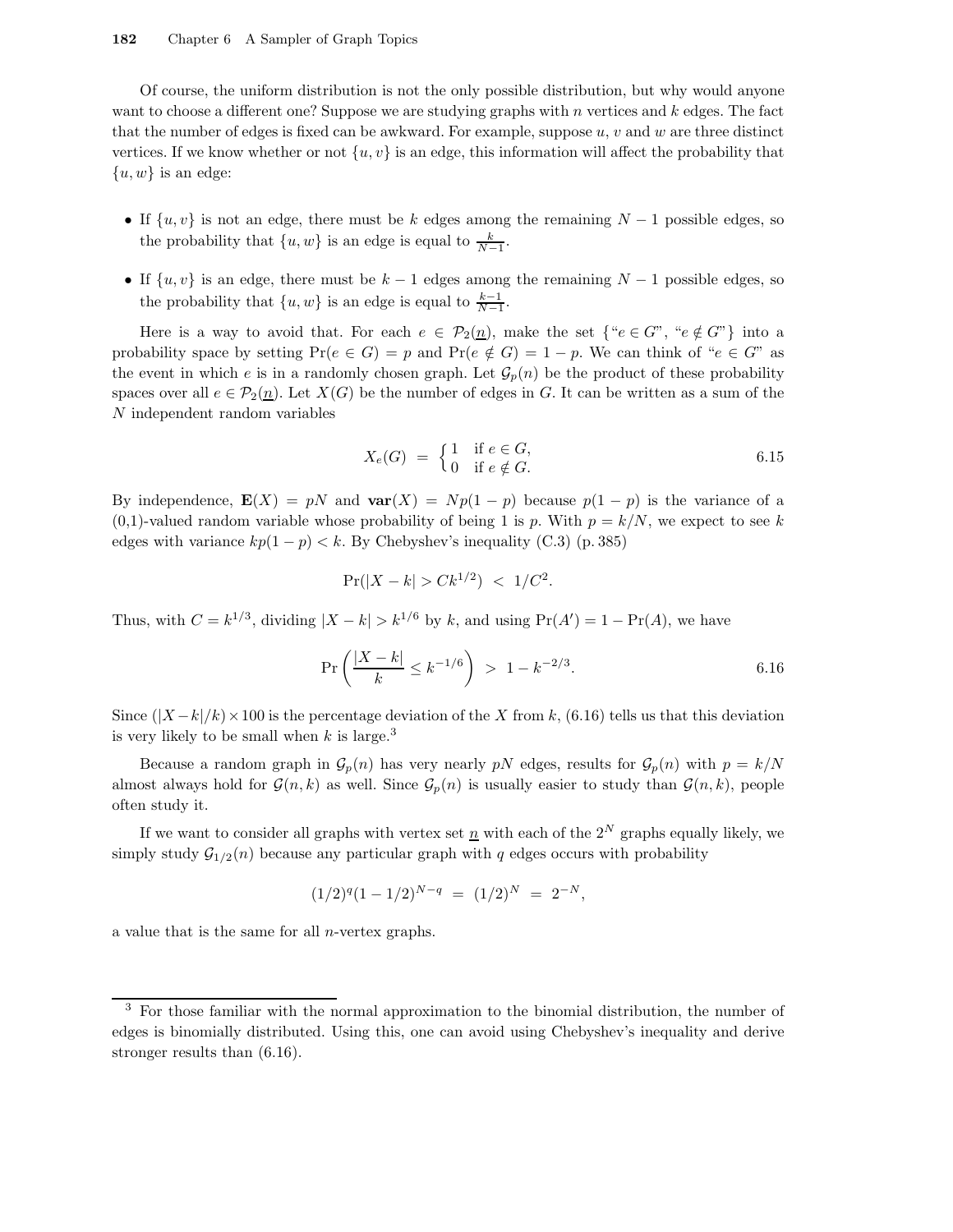Example 6.13 The clique number of a random graph A *clique* in a graph G is a subgraph  $H$  such that every pair of vertices of  $H$  is connected by an edge. The size of the clique is the number of vertices of H. The *clique number* of a graph is the size of its largest clique. A  $k$ -vertex clique is called a k-clique.

What can we say about the clique number of a random graph; that is, a graph chosen using  $\mathcal{G}_{1/2}(n)$ ? We'll get an upper bound on this number for most graphs.

Notice that if a graph contains a K-clique, then it contains an k-clique for all  $k \leq K$ . Thus if a graph does not contain a  $k$ -clique, its clique number must be less than  $k$ . If we can show that most  $n$ -vertex graphs do not have a k-clique, it will follow that the clique number of most  $n$ -vertex graphs is less than k.

We'll begin by looking at the expected number of k-cliques in an n-vertex graph. When  $W \subseteq \underline{n}$ , let  $X_W$  be 1 if the vertices W form a clique and 0 otherwise. The probability that  $X_W = 1$  is  $(1/2)^{\binom{|W|}{2}}$  since there are  $\binom{|W|}{2}$  pairs of vertices in W, each of which must be connected by an edge to form a clique. Edges that do not connect two vertices in W don't matter—they can be present or absent. Summing over all  $k$ -element subsets of  $n$ , we have

$$
\mathbf{E}(\text{number of } k\text{-cliques}) = \mathbf{E}\bigg(\sum_{\substack{W \subset n \\ |W| = k}} X_W\bigg)
$$
  
= 
$$
\sum_{\substack{W \subset n \\ |W| = k}} \mathbf{E}(X_W) = \sum_{\substack{W \subset n \\ |W| = k \\ |W| = k}} \Pr(X_W = 1)
$$
  
= 
$$
\sum_{\substack{W \subset n \\ |W| = k}} (1/2)^{\binom{k}{2}} = \binom{n}{k} 2^{-\binom{k}{2}}.
$$

Since the number of  $k$ -cliques in a graph is a nonnegative integer,

$$
\begin{aligned} \Pr(\text{at least one } k \text{-clique}) &= \sum_{j>0} \Pr(\text{exactly } j \ k \text{-cliques}) \\ &\leq \sum_{j\geq 0} j \Pr(\text{exactly } j \ k \text{-cliques}) = \mathbf{E}(\text{number of } k \text{-cliques}) \\ &= \binom{n}{k} 2^{-\binom{k}{2}} \leq \frac{n^k}{k!} 2^{-\binom{k}{2}} = \frac{2^{k(\log_2 n - k/2)}}{2^{-k/2} k!}. \end{aligned}
$$

Since  $2^{-k/2}k!$  is large when k is large, the probability of a k-clique will be small when  $k/2 \ge \log_2 n$ . Thus almost all graphs have clique number less than  $2 \log_2 n$ .

What can be said in the other direction? A lower bound is given in the Exercise 6.5.6.  $\Box$ 

Example 6.14 Triangles in random graphs Using  $G_p(n)$  for our probability space, we want to look at the number of triangles in a random graph. For  $u, v, w \in \underline{n}$ , let

$$
X_{u,v,w} = \begin{cases} 1 & \text{if the edges } \{u,v\}, \{u,w\}, \{v,w\} \text{ are present,} \\ 0 & \text{otherwise.} \end{cases}
$$

We claim  $Pr(X_{u,v,w} = 1) = p^3$ . How can we see this? Intuitively, each edge has probability p of being present and they are independent, so we get  $p^3$ . More formally, since our probability space is a product space,

$$
X_{u,v,w} = X_{\{u,v\}} X_{\{u,w\}} X_{\{v,w\}} = p^3,
$$

where the  $X_{x,y}$  are the random variable defined in (6.15).

Thus the expected value of  $X_{u,v,w}$  is  $p^3$ . Since there are  $\binom{n}{3}$  choices for  $\{u, v, w\}$ , the expected number of triangles in  $\binom{n}{3} p^3$ .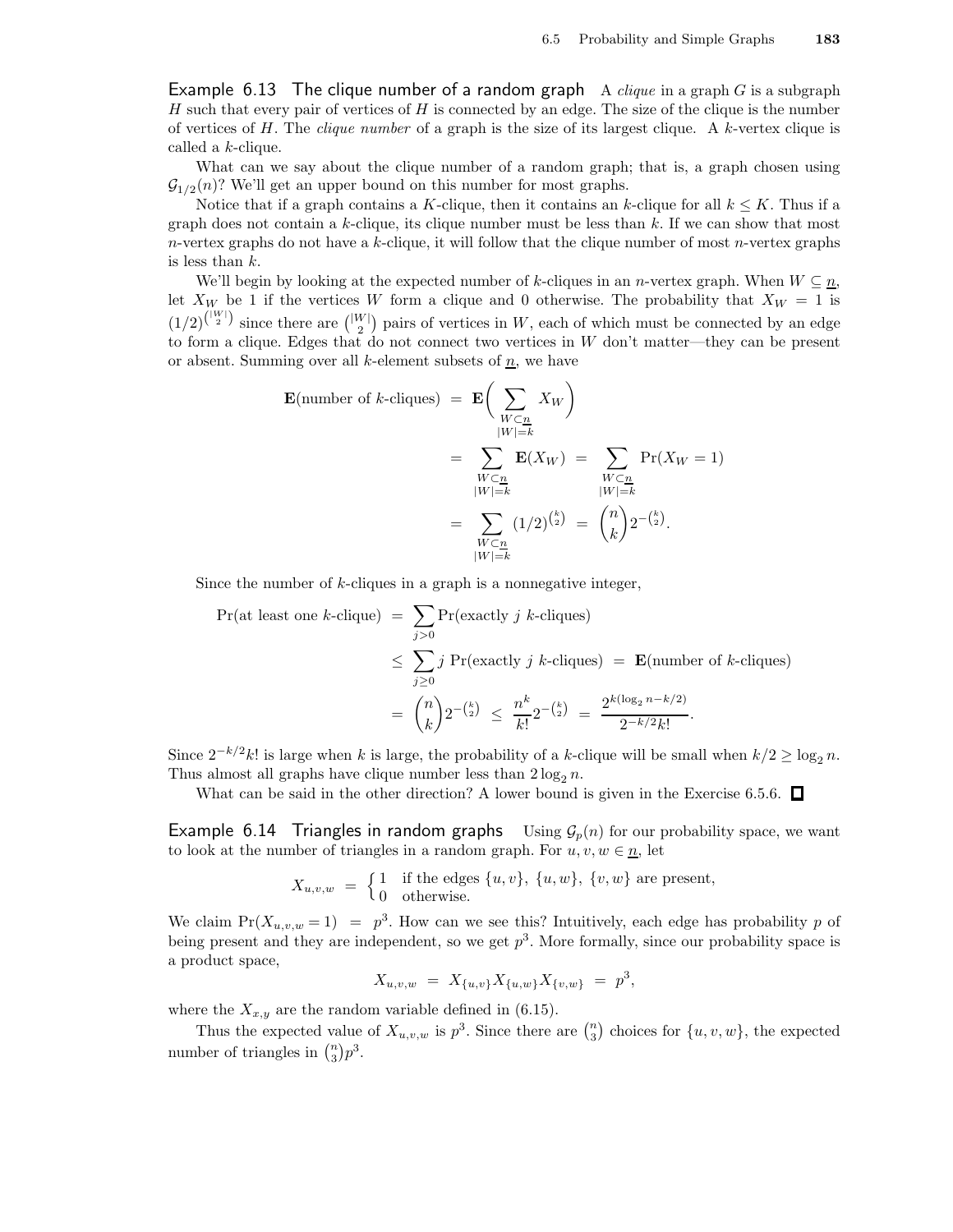Let's compute the variance in the number of triangles. We have to be careful: Triangles are not independent because they may share edges. The safest approach is to define a random variable T that equals the number of triangles:

$$
T = \sum_{t \in \mathcal{P}_3(\underline{n})} X_t, \quad \text{where} \quad X_{\{u,v,w\}} = X_{u,v,w}.
$$

Since  $\text{var}(T) = \mathbf{E}(T^2) - \mathbf{E}(T)^2$  and we know  $\mathbf{E}(T) = \binom{n}{3} p^3$ , we need to compute  $\mathbf{E}(T^2)$ . It equals  $\sum \mathbf{E}(X_s X_t)$ , the sum ranging over all  $s, t \in \mathcal{P}_3(\underline{n})$ . There are three cases to consider:

- $s = t$  There are  $\binom{n}{3}$  terms like this and  $\mathbf{E}(X_s X_t) = \mathbf{E}(X_s^2) = \mathbf{E}(X_s) = p^3$ .
- $|s \cap t| = 2$  There are  $\binom{n}{3}\binom{3}{2}\binom{n-3}{1}$  terms like this since we have  $\binom{n}{3}$  choices for s,  $\binom{3}{2}$  ways to select two elements of s to include in t, and  $\binom{n-3}{1}$  ways to complete t. Since there are a total of five edges in the two triangles,  $\mathbf{E}(X_s X_t) = p^5$ .
- $|s \cap t| < 2$  Since there are a total of  $\binom{n}{3}^2$  terms in the sum  $\sum \mathbf{E}(X_s X_t)$  and we have dealt with  $\binom{n}{3} + \binom{n}{3}3(n-3)$  terms already, there are

$$
\binom{n}{3}^2 - \binom{n}{3} - \binom{n}{3}3(n-3)
$$

remaining. Since there are six edges in the two triangles,  $\mathbf{E}(X_s X_t) = p^6$ . Putting all this together

$$
\mathbf{var}(T) = \left( \binom{n}{3}^2 - \binom{n}{3} - \binom{n}{3} 3(n-3) p^6 + \binom{n}{3} 3(n-3) p^5 + \binom{n}{3} p^3 - \left( \binom{n}{3} p^3 \right)^2
$$
  
=  $\binom{n}{3} 3(n-3) p^5 (1-p) + \binom{n}{3} p^3 (1-p^3).$ 

Now we want to use Chebyshev's inequality to find out when most graphs have at least one triangle. Chebyshev's inequality (C.3) (p. 385) is

$$
\Pr\Big(|T - \mathbf{E}(T)| > t\sqrt{\mathbf{var}(T)}\Big) < 1/t^2.
$$

If  $T = 0$ , then  $|T - \mathbf{E}(T)| = \mathbf{E}(T) > \mathbf{E}(T) - 1$ . If we set  $t\sqrt{\text{var}(T)} = \mathbf{E}(T) - 1$ , Chebyshev's inequality tells us the probability that there is no triangle is  $1/t^2$ , a number that we want to be small. Solving  $t\sqrt{\text{var}(T)} = \mathbf{E}(T) - 1$  and putting it all together with our previous calculations:

$$
\Pr(T=0) < \frac{\text{var}(T)}{(\mathbf{E}(T)-1)^2} = \frac{\binom{n}{3}3(n-3)p^5(1-p) + \binom{n}{3}p^3(1-p^3)}{\left(\binom{n}{2}p^3-1\right)^2}.
$$

When p is such that p is small and  $\binom{n}{3} p^3$  is large, we have  $\binom{n}{3} p^3 \approx n^3 p^3/6$  and so we are assuming that  $L = np$  is large. Using this,

$$
\frac{\mathbf{var}(T)}{(\mathbf{E}(T)-1)^2} \approx \frac{n^4p^5/2 + n^3p^3/6}{n^6p^6/36} = 6\frac{3Lp+1}{L^3} = 18p/L^2 + 6/L^3,
$$

We've shown that, if np is large and p is small, then a random graph in  $\mathcal{G}_p(n)$  almost certainly contains a triangle. If we let p be larger, then edges are more likely and so triangles are more likely. This we don't need "p is small." In summary, If np is large then a random graph in  $\mathcal{G}_p(n)$  almost certainly contains a triangle.  $\Box$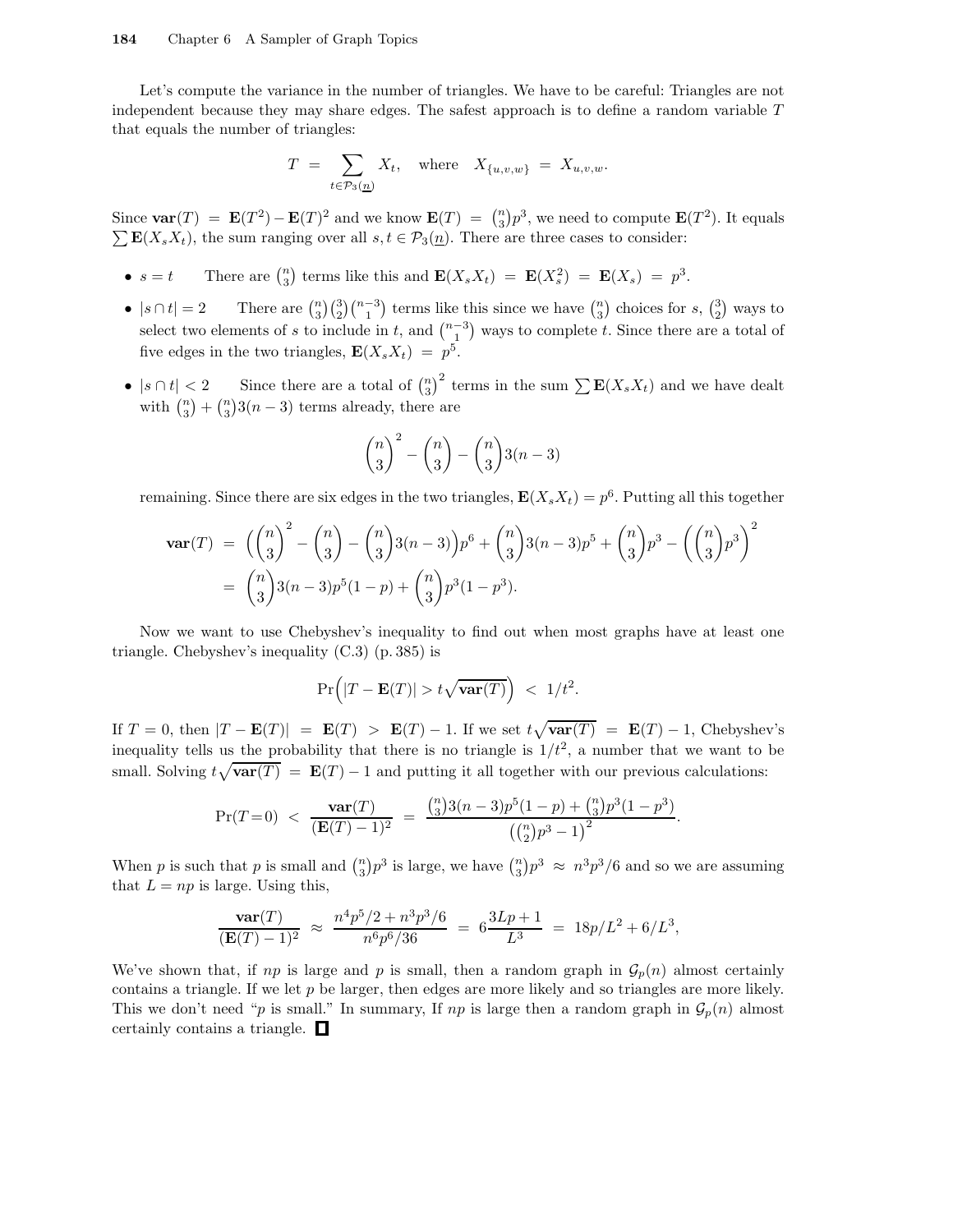Example 6.15 Growing random graphs Imagine starting out with vertices  $V = n$  and then growing a simple graph by randomly adding edges one by one. We'll describe the probable growth of such a graph.

In the first stage, we have a lot of isolated vertices (vertices on no edges) and pairs of vertices joined by an edge. As time goes by (more edges added), the single edges join up forming lots of small trees which continue to grow. Next the trees start developing cycles and so are no longer trees. Of course there are still a lot of isolated vertices and small trees around. Suddenly a threshold is passed and, in the blink of an eye, we have one large (connected) component and lots of smaller components, most of which are trees and isolated vertices. The large component starts "swallowing" the smaller ones, preferring to swallow the larger ones first. Finally, all that is left outside the large component is a few isolated vertices which are swallowed one by one and so the graph is connected. Growth continues beyond this point, but we'll stop here.

When does the graph get connected?

We can't answer this question; however, we can easily compute the expected number of isolated vertices in a random graph. When this number is near zero, we expect most random graphs to be connected. When it is not near zero, we expect a significant number of random graphs to still contain isolated vertices. We'll study this with the  $\mathcal{G}_p(n)$  model. This isn't quite the correct thing to do since we're adding edges one by one. However, it's harder to use  $\mathcal{G}(n, k)$  and we're not planning on proving anything—we just want to get an idea of what's true.

In  $\mathcal{G}_n(n)$ , a vertex v will be isolated if none of the possible  $n-1$  edges connecting it to the rest of the graph are present. Thus the probability that v is isolated is  $(1-p)^{n-1}$ . Since there are n vertices, the expected number of isolated vertices is  $n(1-p)^{n-1}$ . When p is small,  $1-p \approx e^{-p}$  and so the expected number of isolated vertices is about  $ne^{-p(n-1)} = e^{\ln n - p(n-1)}$ . This number will be near zero if  $p(n-1) - \ln n$  is a large positive number. This is the same as  $pn - \ln n$  being large and positive. In this case, isolated vertices are unlikely. In other words, they've all probably been swallowed by the big component and the graph is connected. On the other hand, if  $pn - \ln n$  is large and negative,  $e^{\ln n-p(n-1)}$  will be large. In other words, we expect a lot of isolated vertices. Thus  $p \approx \frac{\ln n}{n}$  is the critical point when a graph becomes connected. Since we expect about  $\binom{n}{2} p \approx \frac{n \ln n}{2}$ edges, a graph should become connected when it has around  $\frac{n \ln n}{2}$  edges.

So far we've studied random graphs and asked what can be expected. Now we'll look at a different problem: we want to *guarantee* that something must happen in a graph.

Example 6.16 Bipartite subgraphs A graph  $(V', E')$  is *bipartite* if its vertices can be partitioned into two sets  $V'_1$  and  $V'_2 = V' - V'_1$  such that the edges of the graph only connect vertices in  $V'_1$  and  $V'_2$ . In other words, if  $\{x, y\} \in E'$ , then one of  $x, y$  is in  $V'_1$  and the other is in  $V'_2$ .

Given a graph  $G = (V, E)$  with n vertices and k edges, we want to find a bipartite subgraph with as many edges as possible. How many edges can we guarantee being able to find? Since we want as many edges a possible, we may as well use all the vertices in G. Thus our bipartite graph will be  $(V, E')$  where V is partitioned into  $V'_1$  and  $V'_2$  and  $E' \subseteq E$  are those edges which connect a vertex in  $V'_1$  to a vertex in  $V'_2$ . Thus, our partition  $V'_1$ ,  $V'_2$  determines E'.

Since the example is in this section, you can tell we're going to use probability somehow. But how? (Our previous methods won't work since we are given a particular graph G.) We can choose the partition of V randomly.

Our probability space will be the uniform probability on the set of all subsets of  $V$ . A subset will be  $V'_1$  and its complement  $V - V'_1$  will be  $V'_2$ . For every edge  $e = \{x, y\} \in E$ , define a random variable  $X_e$  by

$$
X_e(V_1') = \begin{cases} 0, & \text{if both ends of } e \text{ are in } V_1' \text{ or in } V_2', \\ 1, & \text{if one end of } e \text{ is in } V_1' \text{ and the other in } V_2'. \end{cases}
$$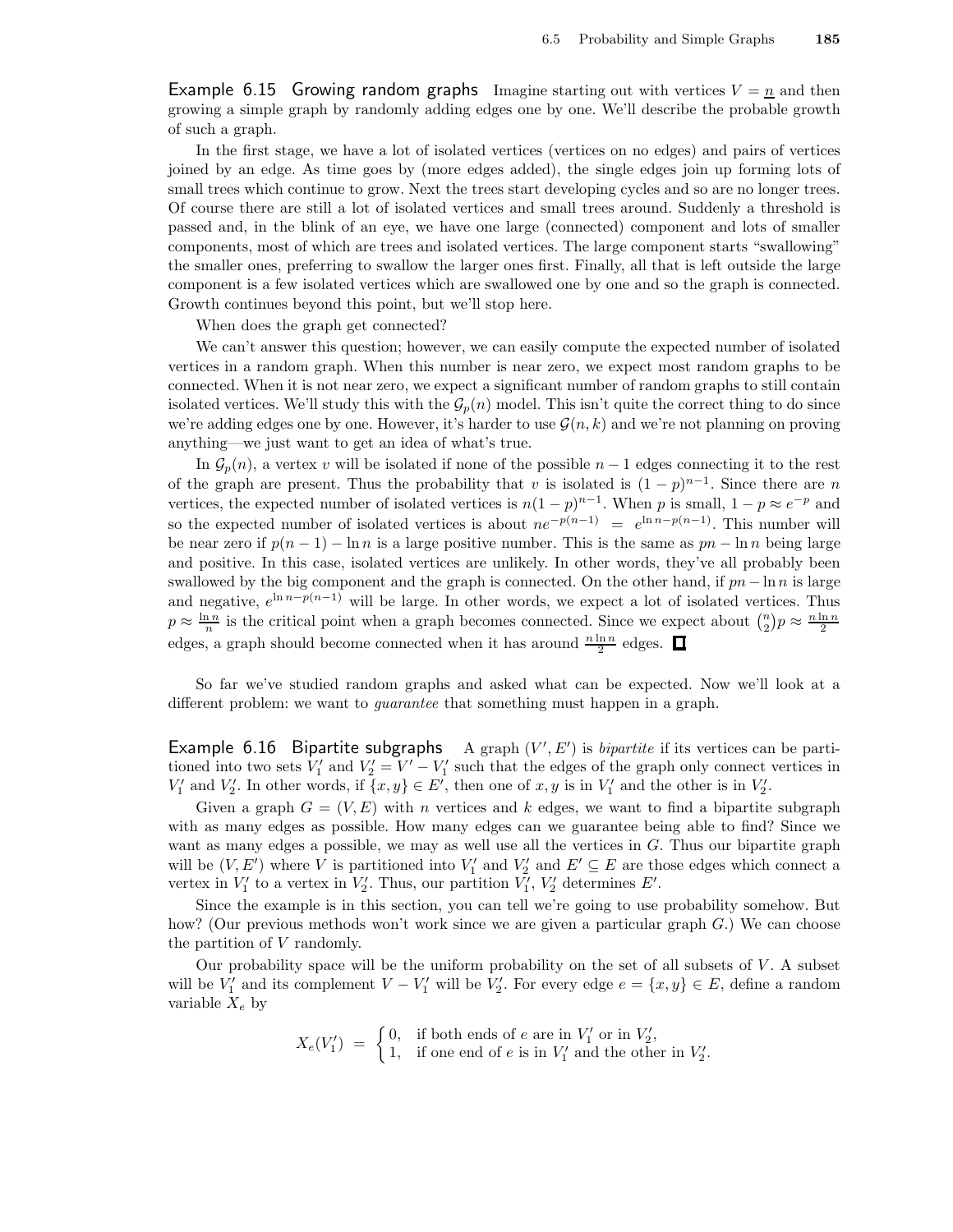You should be able to see that the number of edges in the bipartite graph is  $X(V_1')$ , which we define by

$$
X(V_1') = \sum_{e \in E} X_e(V_1').
$$

We can think of the probability space as a product space as follows. For each  $v \in V$ , choose it with probability 1/2, independent of the choices made on the other vertices. The chosen vertices form  $V'_1$ . The probability of choosing  $V'_1$  is

$$
(1/2)^{|V'_1|}(1/2)^{|V-V'_1|} = (1/2)^{|V|},
$$

where  $(1/2)^{|V_1|}$  is the probability of choosing each of the vertices in  $V_1'$  and  $(1/2)^{|V-V_1'|}$  is the probability of *not* choosing each of the vertices in  $V - V_1'$ . Thus, this probability space gives equal probability to every subset of  $V$ , just like our original space. Consequently, we can carry out calculations in either our original probability space or the product space we just introduced. Since the product space has a lot of independence built into it, calculation here is often easier. In particular,  $Pr(X_e = 1) = 1/2$  for any edge  $\{u, v\}$  since  $X_e = 1$  if and only if we make the same decisions for u and v (both included or both excluded) and this has probability  $(1/2)^2 + (1/2)^2 = 1/2$ . Thus  $\mathbf{E}(X_e) = 1 \times (1/2) + 0 \times (1/2) = 1/2.$ 

Since a random variable must sometimes be at least as large as it's average, there must be a  $V'_1 \subseteq V$  with  $X(V'_1) \geq \mathbf{E}(X)$ . Thus there is a bipartite subgraph with at least  $\mathbf{E}(X)$  edges. Since  $E(X_e) = 1/2$ ,  $E(X) = k/2$ . Since the expected number of edges in a randomly constructed bipartite subgraph is  $k/2$ , at least one of these subgraphs has at least  $k/2$  edges. In other words, there is a bipartite subgraph containing at least half the edges of  $G$ .  $\Box$ 

#### **Exercises**

Remember the following!

- Expectation is linear:  $\mathbf{E}(X_1 + \cdots + X_k) = \mathbf{E}(X_1) + \cdots + \mathbf{E}(X_k)$ .
- $Pr(A_1 \cap \cdots \cap A_m) \leq Pr(A_1) + \cdots + Pr(A_m)$ , especially when  $Pr(A_1) = \cdots = Pr(A_m)$ .

6.5.1. Compute the following for a random graph in  $\mathcal{G}_p(n)$ .

- (a) The expected number of vertices of degree d. *Hint.* Let  $X_v = 1$  if v has degree d and  $X_v = 0$  otherwise. Study  $\sum X_v$ .
- (b) The expected number of 4-cycles.
- (c) The expected number of induced 4-cycles. (An induced subgraph of a graph  $G$  is a subset of vertices together with all the edges in G that connect the vertices.)
- 6.5.2. An embedding of a simple graph  $H = (V_H, E_H)$  into a simple graph  $G = (V_G, E_G)$  is an injection  $\varphi$ :  $V_H \to V_G$  such that  $\varphi(E_H) \subseteq E_G$ , where we define  $\varphi\{u, v\} = {\varphi(u), \varphi(v)}$ . If  $\varphi(E_H) = E_G \cap \mathcal{P}_2(V_H)$ , we call the embedding induced.
	- (a) Prove that the expected number of embeddings of H in a random graph in  $\mathcal{G}_p(n)$  when  $n \geq |V_H|$  is

$$
n(n-1)\cdots(n-|V_H|+1)p^{|E_H|} = \frac{n! \ p^{|E_H|}}{(n-|V_H|)!}.
$$

- (b) Repeat (a) for induced embeddings.
- (c) In Example 6.14, we showed that the expected number of triangles in a random graph is  $\binom{n}{3} p^3$ . If part (a) of the present exercise is applied when H is a triangle, we obtain  $6\binom{n}{3}p^3$  for the expected number of embeddings. Explain the difference.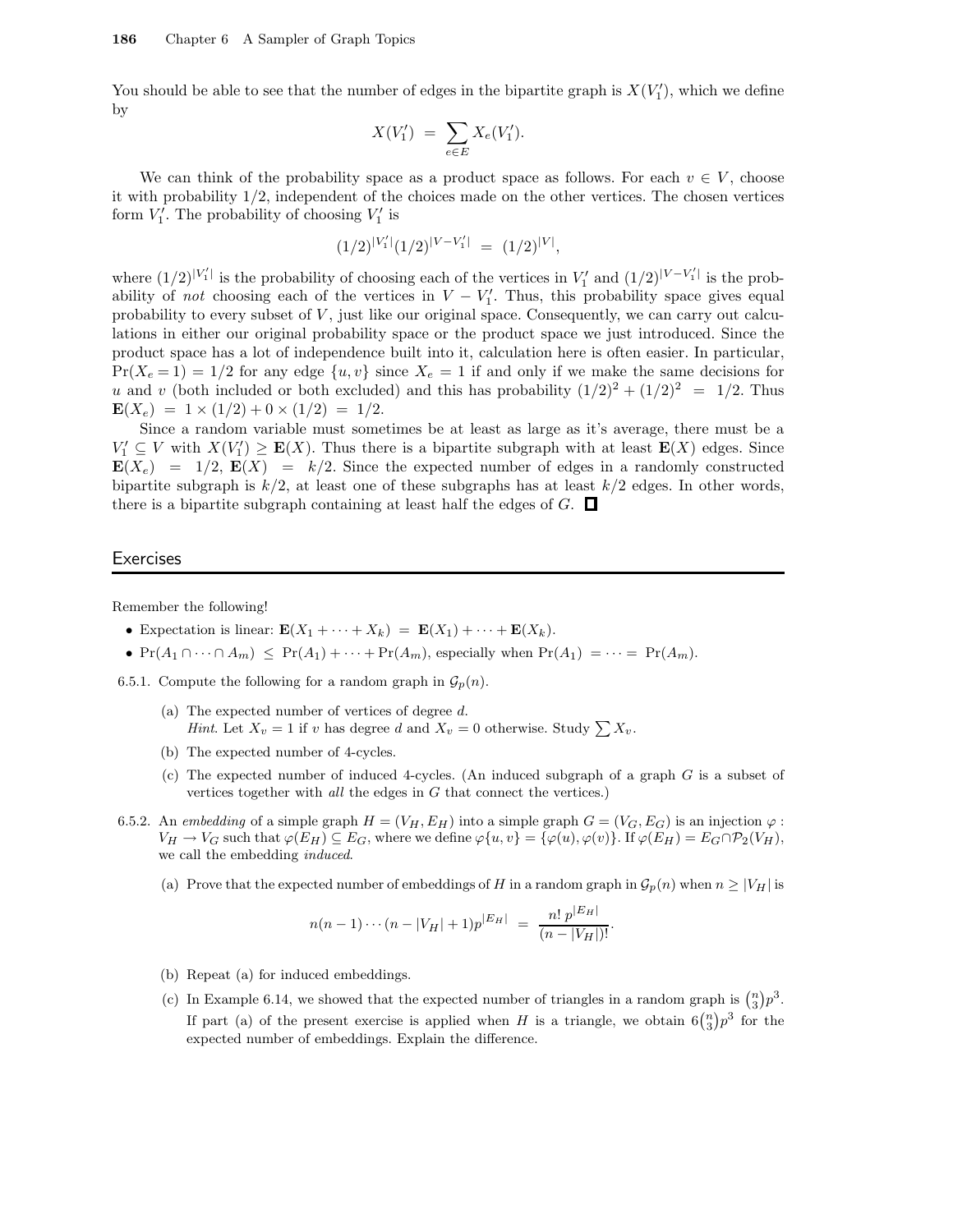- 6.5.3. In this exercise we'll find a bound on k (as a function of n) so that most graphs in  $\mathcal{G}(n,k)$  do not have cycles. Since we know most graphs in  $\mathcal{G}(n, n-1)$  have cycles, we'll assume  $k \leq n-1$ . For  $C \subseteq \underline{n}$ , let  $\mathcal{G}_C$  be those graphs in which C is a cycle. As usual,  $N = \binom{n}{2}$ .
	- (a) Show that

$$
\Pr(G \text{ has a cycle}) \leq \sum \Pr(\mathcal{G}_C),
$$

where the sum is over all subsets of  $\underline{n}$  that contain at least three elements.

(b) By arranging the vertices in C in a cycle and then inserting the remaining edges, prove that

$$
\Pr(\mathcal{G}_C) = \frac{(c-1)!/2 \binom{N-c}{k-c}}{\binom{N}{k}} \quad \text{where } c = |C|.
$$

Remember that, unlike cycles in permutations, cycles in graphs do not have a direction.

(c) Conclude that

$$
\Pr(G \text{ has a cycle}) \leq \sum_{c=3}^{k} {n \choose c} \frac{(c-1)!/2 \binom{N-c}{k-c}}{\binom{N}{k}}.
$$

(d) Show that the term  $c$  in the previous sum equals

$$
\frac{k!}{2c(k-c)!} \prod_{i=0}^{c-1} \frac{n-i}{N-i} < \frac{k^c}{2c} \left(\frac{n}{N}\right)^c.
$$

6.5.4. We'll redo the previous exercise using  $\mathcal{G}_p(n)$ .

- (a) Let  $v_1, \ldots, v_k$  be a list of vertices. Compute the probability that  $v_1, \ldots, v_k, v_1$  is a cycle
- (b) Show that the probability that a random graph in  $\mathcal{G}_p(n)$  contains a k-cycle is less than  $n^k p^k$ .
- (c) Show that the probability that a random graph in  $\mathcal{G}_p(n)$  has a cycle is less than  $(pn)^3$  when  $pn < 2/3$ .
- 6.5.5. This exercise relates to Example 6.16.
	- (a) A simple graph  $G = (V, E)$  is *complete* if it contains all possible edges; that is,  $E = \mathcal{P}_2(V)$ . Prove that, if  $|V| = 2n$ , we can construct a bipartite subgraph with  $n^2$  edges. Obtain a similar result if  $|V| = 2n + 1$ .
	- (b) How close is this result to the lower bound in the example?
	- (c) Prove that when |V| and k are large, there is a graph  $G = (V, E)$  such that  $|E| = k$  and the relative error between the lower bound and the best bipartite subgraph of G is  $O(1/k^{1/2})$ . (Of course we need  $k \leq |\mathcal{P}_2(V)|$  or there will be no simple graph.) Hint. Use a complete graph in your construction.
	- (d) Prove that, if  $G(V, E)$  can be properly colored using three colors, then it has a bipartite subgraph with at least  $2|E|/3$  edges.
- 6.5.6. We want to find a number k (depending on n) such that most n-vertex graphs have a k-clique. Divide the vertices in  $\lfloor n/k \rfloor$  sets of size k and one (possibly empty) smaller set.
	- (a) Show that the probability that none of these  $\lfloor n/k \rfloor$  sets is a k-clique is  $(1 2^{-{k \choose 2}})^{\lfloor n/k \rfloor}$ .
	- (b) It can be shown that  $1 x < e^{-x}$  for  $x > 0$ . Using this and the previous part, conclude that, for some constant A, almost all n-vertex graphs have a k-clique when  $k \leq A(\log n)^{1/2}$ .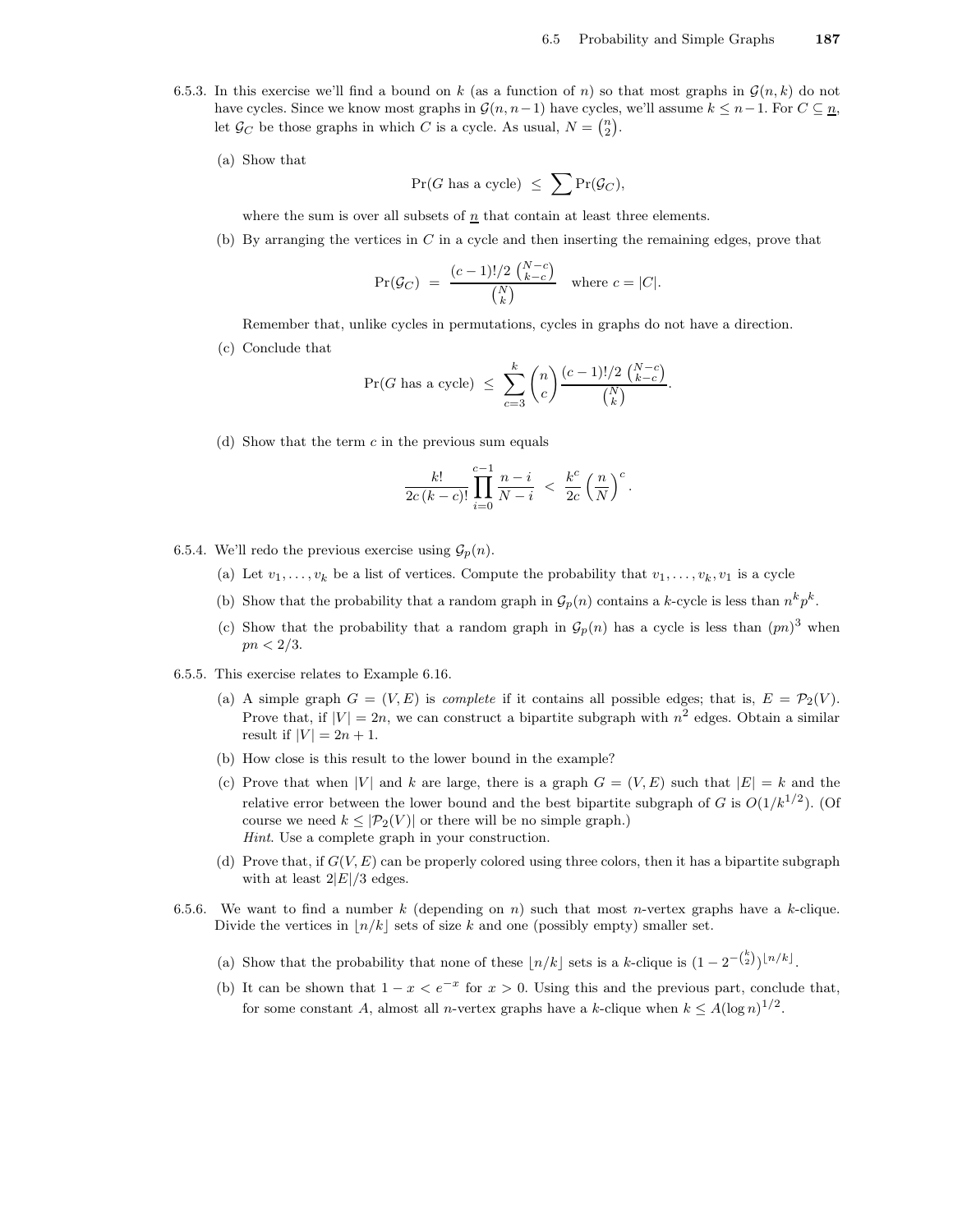## 6.6 Finite State Machines

A "finite state machine" is simply a device that can be in any one of a finite number of situations and is able to move from one situation to another. The classic example (and motivation for the subject) is the digital computer. If no peripherals are attached, then the state at any instant is what is stored in the machine. You may object that this fails to take into account what instruction the machine is executing. Not so; that information is stored temporarily in parts of the machine's central processing unit. We can expand our view by allowing input and output to obtain a finite state machine with  $I/O$ .

By formalizing the concept of a finite state machine, computer scientists hope to capture the essential features of some aspects of computing. In this section we'll study a very restricted formalization. These restricted devices are called "finite automata" or "finite state machines." The input to such machines is fed in one symbol at a time and cannot be reread by the machine.

#### Turing Machines

A Turing machine, introduced by A.M. Turing in 1937, is a more flexible concept than a finite automaton. It is equipped with an arbitrarily long tape which it can reposition, read and write. To run the machine, we write the input on a blank tape, position the tape in the machine and turn the machine on. We can think of a Turing machine as computing a function: the input is an element of the function's domain and the output is an element of the function's range, namely the value of the function at that input. The input and/or the output could be nothing. In fact, the domain of the function is any finite string of symbols, where each symbol must be from some finite alphabet; eg. {0, 1}. Of course, the input might be something the machine wasn't designed to handle, but it will still do something.

How complicated a Turing machine might we need to build? Turing proved that there exists a "universal" Turing machine U by showing how to construct it. If  $\mathcal{U}$ 's input tape contains

- 1.  $D(\mathcal{T})$ , a description of any Turing machine  $\mathcal T$  and
- 2. the input I for the Turing machine  $\mathcal{T}$ ,

then U will produce the same output that would have been obtained by giving T the input I. This says that regardless of how complicated an algorithm we want to program, there is no need to build more than one Turing machine, namely the universal one  $U$ . Of course, it might use a lot of time and a lot of tape to carry out the algorithm, so it might not be practical. Suprisingly, it can be shown that  $U$  will, in some sense, be almost as fast as the the Turing machine that it is mimicking. This makes it possible to introduce a machine independent measure of the complexity of a function.

Although Turing machines seem simple, it is believed that anything that can be computed by any possible computer can be computed by a Turing machine. (This is called Church's Thesis.) Such computable functions are called recursive functions. Are there any functions which are not recursive?

Examples of nonrecursive functions are not immediately obvious. Here's one. "Given a Turing machine  $\mathcal T$  and input I, will the Turing machine eventually stop?" As phrased this isn't quite a fair function since it's not input for a Turing machine. We can change it slightly: "Given  $D(\mathcal{T})$  (a machine readable description of  $\mathcal T$ ) and the input I, will the universal Turing machine U eventually stop?" For obvious reasons, this is called the halting problem. You may wonder why this can be thought of as a function. The domain of the function is all possible pairs  $D, I$  where  $D$  is any machine readable description of a machine and I is any possible input for a machine. The range is  $\{\text{``yes''}, \text{``no''}\}.$  The machine  $U$  computes the value of the function.

Theorem 6.10 The halting problem is nonrecursive.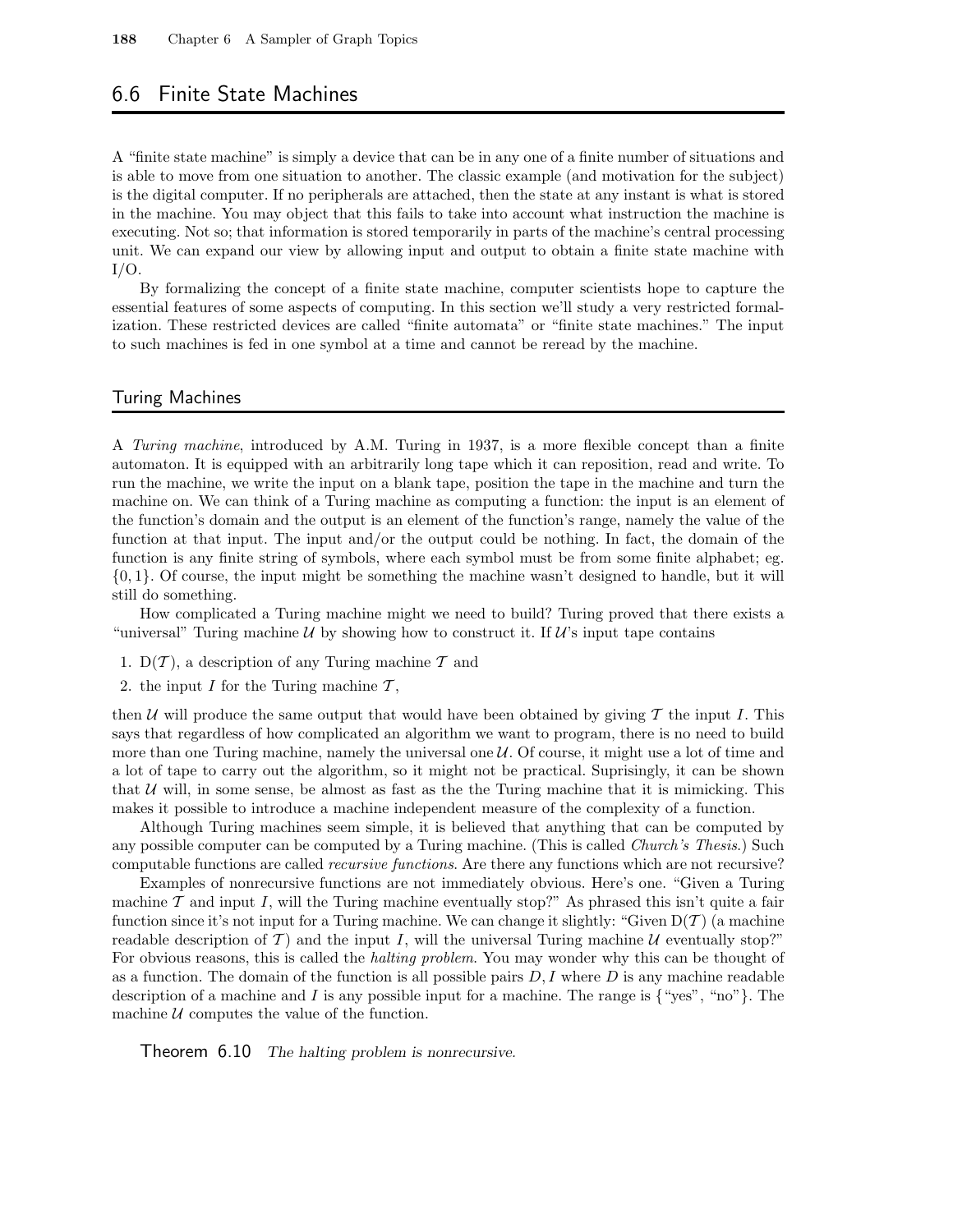Proof: We can't give a rigorous proof here; in fact, we haven't even defined our terms precisely. Nevertheless, we can give the idea for a proof. Suppose there existed a Turing machine  $H$  that could solve the halting problem. Create a Turing machine  $\beta$  that contains within itself what is essentially a subroutine equivalent to  $H$  and acts as follows. Whatever is written on the input tape, it makes a copy of it. It then "calls" H to process as input the original input together with the copy. If H says that the answer is "Doesn't stop," then  $\beta$  stops; otherwise  $\beta$  enters an infinite loop.

How does this rather strange machine behave? Suppose  $\mathcal B$  is given  $D(\mathcal T)$  as input. It then passes to H the input  $D(T) D(T)$  and so H solves the halting problem for T with  $D(T)$  as input. In other words:

If B is given  $D(\mathcal{T})$ , it halts if and only if T with input  $D(\mathcal{T})$  would run for ever. 6.17

What does  $\beta$  do with the input  $D(\beta)$ ? We simply use (6.17) with T equal to  $\beta$ . Thus,  $\beta$  with input  $D(\mathcal{B})$  halts if and only if  $\mathcal B$  with input  $D(\mathcal{B})$  runs for ever. Since this is self-contradictory, there is either an error in the proof, an inconsistency in mathematics, or a mistake in assuming the existence of H. We believe that the last is the case: There cannot be a Turing machine  $H$  to solve the halting problem.  $\Box$ 

We can describe the previous proof heuristically. If  $H$  exists, then it predicts the behavior of any Turing machine. B with input  $D(\mathcal{B})$  is designed to ask H how it will behave and then do the opposite of the prediction.

#### Finite State Machines and Digraphs

Consider a finite state machine that receives input one symbol at a time and enters a new state based on that symbol. We can represent the states of the machine by vertices in a digraph and the effect of the input i in state s by a directed edge that connects s to the new state and contains i and the associated output in its name. The following example should clarify this.

Example 6.17 Binary addition We would like to add together two nonnegative binary numbers and output the sum. The input is given as pairs of digits, one from each number, starting at the right ends (units digits) of the input. The pair 22 marks the end of the input. Thus to add 010 and 110 you would input the four pairs 00, 11, 01 and 22 in that order. In other words,

the sum problem 
$$
\frac{A_n A_{n-1} \cdots A_1}{C_{n+1} C_n C_{n-1} \cdots C_1}
$$
 becomes  $A_1 B_1, \ldots, A_{n-1} B_{n-1}, A_n B_n, 22.$ 

The output is given as single digits with 2 marking the end of the output, so the output for our example would be 00012. (The sum is backwards,  $C_1 \ldots C_{n-1}, C_n, C_{n+1}, 2$ , because the first output is the units digit.) We have two internal states: carry (C) and no carry (N) You should verify that the adder can be described by the table in Figure 6.11. The entry  $(o, s_2)$  in position  $(s_1, i)$  says that if the machine is in state  $s_1$  and receives input i, then it will produce output o and move to state  $s_2$ . It is called the *state transition table* for the machine. Note that being in state C (carry) and receiving 22 as input causes two digits to be output, the carry digit and the termination digit 2.

We can associate a digraph  $(V, E, \varphi)$  with the tabular description, where  $V = \{N, C\}$ , each edge is a 4-tuple  $e = (s_1, i, o, s_2), \varphi(e) = (s_1, s_2)$  and i and o are the associated input and output, respectively. In drawing the picture, a shorthand is used: the label 00, 22 : 1, 12 on the edge from C to N in Figure 6.11 stands for the two edges  $(C, 00, 1, N)$  and  $(C, 22, 12, N)$ .

This example is slightly deficient. We tacitly assumed that everyone (and the machine!) somehow knew that the machine should start in state N. We should really indicate this by labeling N as the starting state.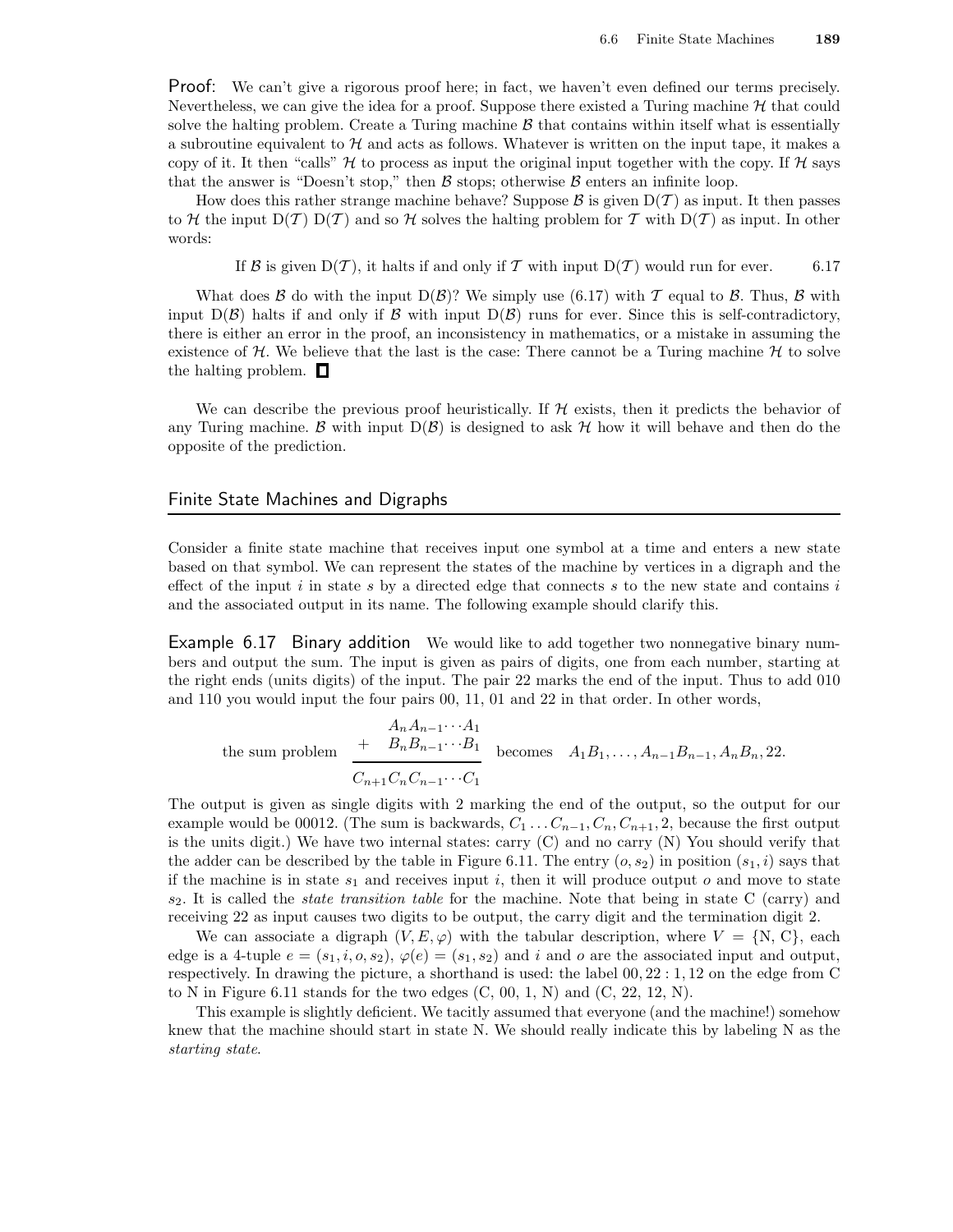

Figure 6.11 Tabular and graphical descriptions of a finite state machine for adding two binary numbers. The starting and accepting states are both N.

You can use the associated digraph to see easily what an automaton does with any given input string. Place your finger on the starting state and begin reading the input. Each time you read an input symbol, follow the directed edge that has that input symbol to whichever state (vertex) it leads and write down the output that appears on the edge. Keep this process up until you have used up all the input.  $\Box$ 

Suppose we want a machine that simply recognizes a situation but takes no action. We could phrase this by saying that the machine either accepts (recognizes) or rejects an input string. In this case, we need not have any output; rather, we can label certain states of the machine as "accepting." This is represented pictorially by a double circle around an *accepting state*. If the machine ends up in an accepting state, then the input is accepted; otherwise, it is rejected.

Example 6.18 No adjacent ones Let's construct a machine to recognize (accept) all strings of zeroes and ones that contain no adjacent ones. The idea is simple: keep track of what you saw last and if you find a one followed by a one, reject the string. We use three states, labeled 0, 1 and R, where 0 and 1 indicate the digit just seen and R is the reject state. Both 0 and 1 are accepting states. What is the start state? We could add an extra state for this, but we get a smaller machine if we let 0 be the start state. This can be done because the string  $s_1 \cdots s_n$  is acceptable if and only if  $0s_1 \cdots s_n$  is. You should be able to draw a diagram of this machine.  $\Box$ 

Example 6.19 Divisibility by five Let's construct a machine to recognize (accept) numbers which are divisible by 5. These numbers will be presented from left to right as binary numbers; i.e., starting with the highest order digits. To construct such a machine, we simply design it to carry out the usual long division algorithm that you learned many years ago. At each step in usual long division algorithm you produce a remainder to which you then append the next digit of the dividend. In effect, this multiplies the remainder by ten and adds the next digit to it. Since we are working in binary, we follow the same process but multiply by two instead of by ten. The digraph for the machine appears in Figure 6.12. No output is shown because there is none.  $\Box$ 

Here's a formal definition of the concept of a finite automaton, which we've been using rather loosely so far.

Definition 6.9 Finite automaton A finite automaton is a quadruple  $(S, I, f, s_0)$  where S and I are finite sets,  $s_0 \in S$  and  $f: S \times I \to S$ . S is called the set of **states** of the automaton, I the set of input symbols and  $s_0$  the starting state. If the automaton has accepting states, we append them to the quadruple to give a quintuple. If the automaton has a set **output** symbols O, then we append it to the tuple and change the definition of f to  $f: S \times I \to O \times S$ . If an input string leaves the automaton in an accepting state, we say that the automaton accepts the string or that it recognizes the string.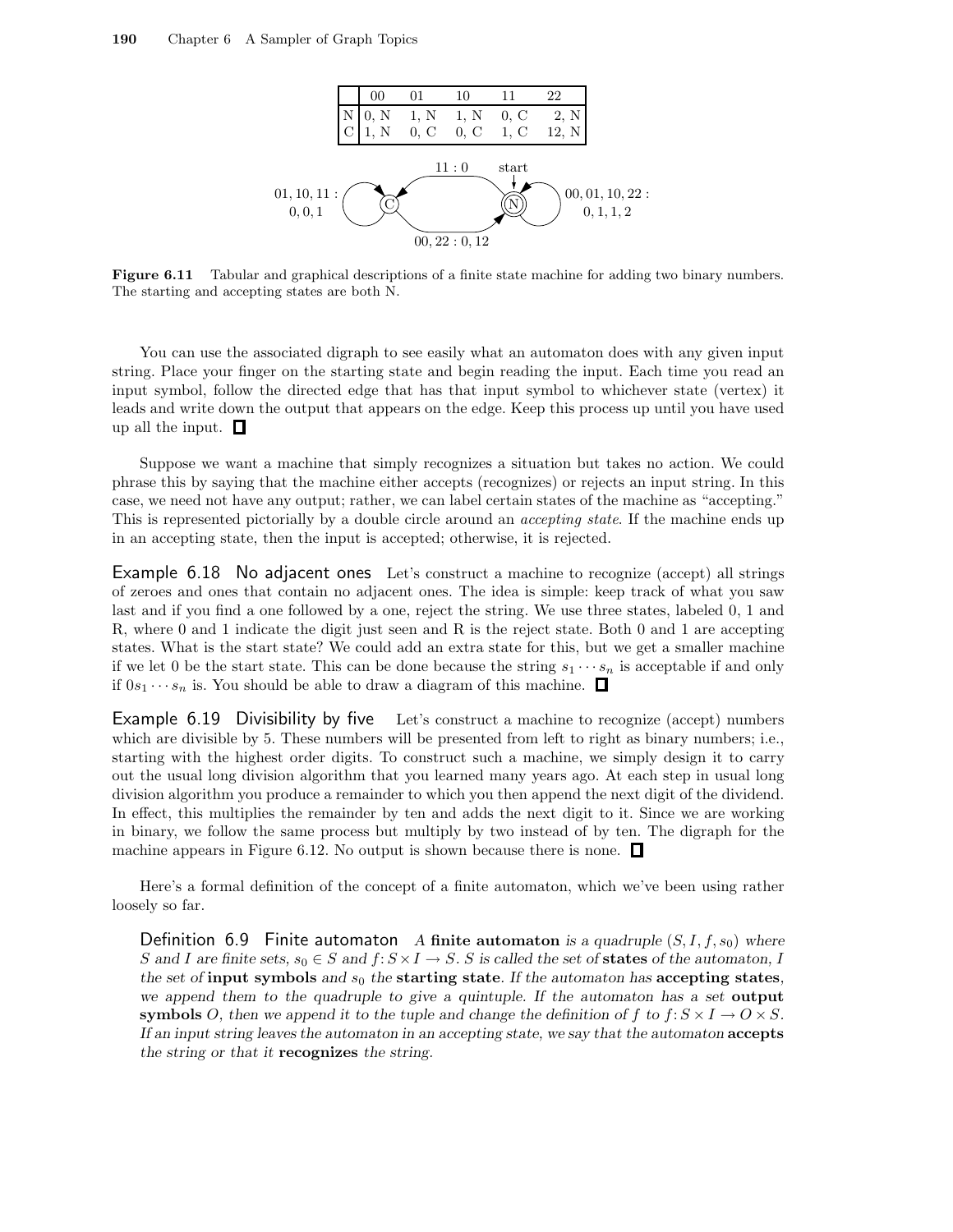

Figure 6.12 A machine to test divisibility of binary numbers by 5. The starting and accepting states are both 0. Input begins with the high order (leftmost) bit.

Example 6.20 An automaton grammar We can represent a finite automaton without output in another fashion. For each edge  $(s_1, i, s_2)$  we write  $s_1 \rightarrow i, s_2$ . If  $s_2$  is an accepting state, we also write  $s_1 \rightarrow i$ . Suppose we begin with the starting state, say  $s_0$  and replace it with the right side of some  $s_0 \rightarrow$ . If this leads to a string contains a state s, then replace s in the string with the right side of some  $s \rightarrow$ . After *n* such steps we will end up with either a string of *n* input symbols or a string of n input symbols followed by a state.

We claim that any string of input symbols (with no appended state) that can be produced in this fashion is accepted and conversely. Why is this true? Our replacement process mimics travelling along the digraph as dictated by the input string. We can only omit the state symbol at the end by moving to an accepting state. This is an example of a "grammar." We'll say more about grammars in Section 9.2.  $\Box$ 

We can attempt to endow our string recognizer with "free will" by allowing random choices. At present, for each state  $s \in S$  and each  $i \in I$  there is precisely one  $t \in S$  such that  $(s, i, t)$  is an edge of the digraph. Remove the phrase "precisely one." We can express this in terms of the function  $f$ by saying that  $f: S \times I \to 2^S$ , the subsets of S, instead of  $f: S \times I \to S$ . Here  $f(s, i)$  is the set of all states t such that  $(s, i, t)$  is an edge.

Since the successor of a state is no longer uniquely defined, what happens when the machine is in state s and receives input i? If  $f(s, i) = \emptyset$ , the empty set, the machine stops and does not accept the string; otherwise, the machine selects by its "free will" any  $t \in f(s, i)$  as its next state.

Since the outcome of a given input string is not uniquely determined, how do we define acceptance? We simply require that acceptance be possible: If it is possible for the machine to get from its starting state to an accepting state by any sequence of choices when it receives the input string  $X$ , then we say the machine accepts  $X$ . Such a machine is called a *nondeterministic finite automaton*. What we have called finite automata are often called *deterministic* finite automata.

Theorem 6.11 No "free will" Given a nondeterministic finite automaton, there exists a (deterministic) finite automaton that accepts exactly the same input strings.

The conclusions of this theorem are not as sweeping as our name for it suggests: We are speaking about a rather restricted class of devices and are only concerned about acceptance. The rest of this section will be devoted to the proof.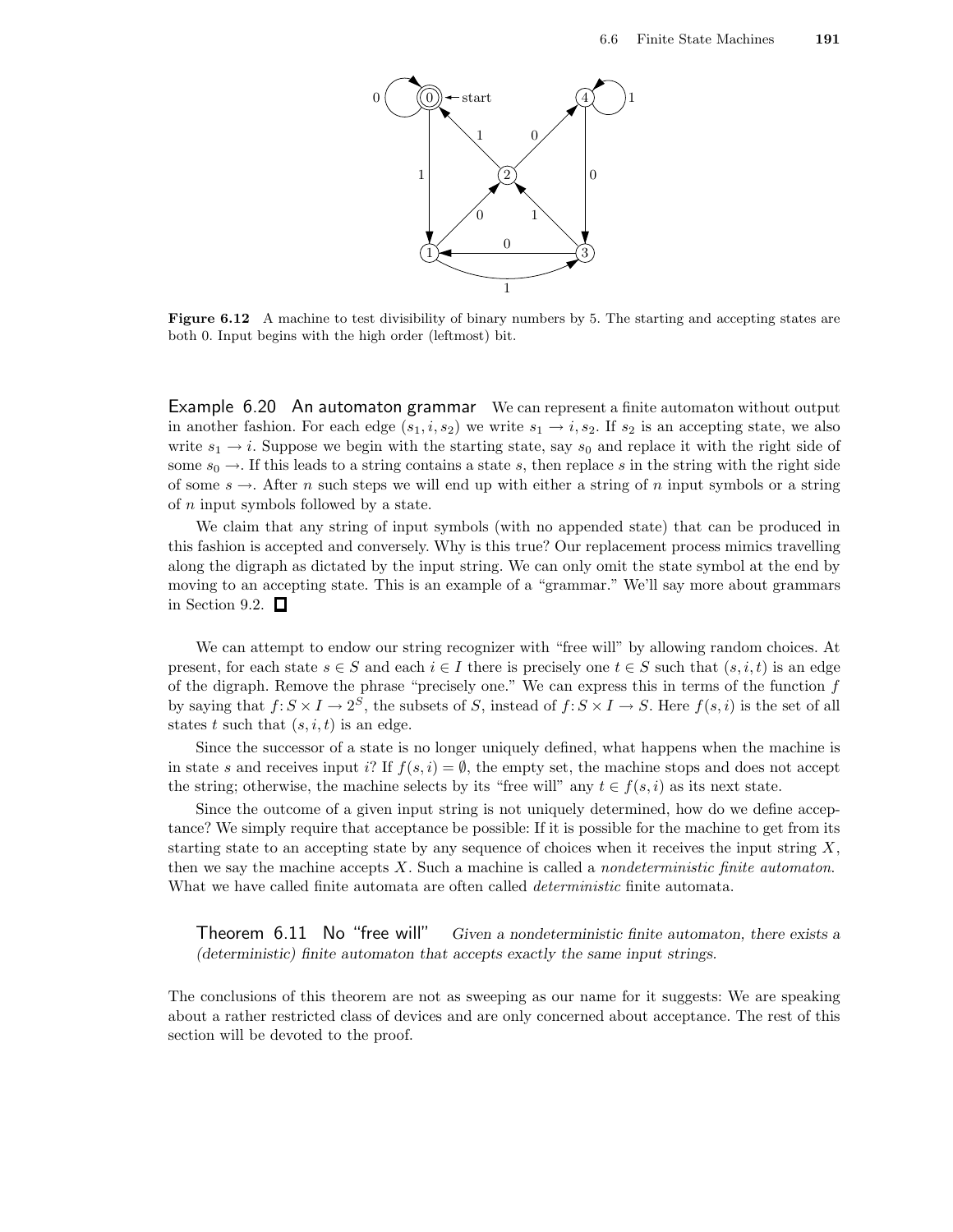**Proof:** Let  $\mathcal{N} = (S, I, f, s_0, A)$ , with  $f: S \times I \to 2^S$ , be a nondeterministic finite automaton. We will construct a deterministic finite automaton  $\mathcal{D} = (T, I, g, t_0, B)$  that accepts the same input strings as  $N$ .

Let the states T of D be  $2^S$ , the set of all subsets of S. The initial state of D will be  $t_0 = \{s_0\}$ and the set of accepting states B of  $\mathcal D$  will be the set of all those subsets of S that contain at least one element from A. We now define  $g(t, i)$ . Let  $g(\emptyset, i) = \emptyset$ . For t a nonempty subset of S, let  $g(t, i)$ be the union of  $f(s, i)$  over all  $s \in t$ ; that is,

$$
g(t,i) = \bigcup_{s \in t} f(s,i). \tag{6.18}
$$

This completes the definition of D.

We must prove that D recognizes precisely the same strings that N does. Let  $t_n$  be the state that D is in after receiving the input string  $X = i_1 \dots i_n$ . We claim that

N can be in a state s after receiving X if and only if  $s \in t_n$ . 6.19

Before proving (6.19), we'll use it to prove the theorem.

Suppose that N accepts X. Then it is possible for N to reach some accepting state  $a \in A$ , which is in  $t_n$  by (6.19). By the definition of B,  $t_n \in B$ . Thus  $D$  accepts X.

Now suppose that D accepts X. Since  $t_n$  is an accepting state of D, it follows from the definition of B that some  $a \in A$  is in  $t_n$ . By (6.19), N can reach a when it receives X. We have shown that (6.19) implies the theorem.

It remains to prove (6.19). We'll use induction on n. Suppose that  $n = 1$ . Since  $t_0 = \{s_0\}$ , it follows from (6.18) that  $t_1 = f(t_0, i_1)$ . Since this is the set of states that can be reached by N with input  $i_1$ , we are done for  $n = 1$ .

Suppose that  $n > 1$ . By (6.18),

$$
t_n = \bigcup_{s \in t_{n-1}} f(s, i_n).
$$

By the induction assumption,  $t_{n-1}$  is the set of states s that N can be in after receiving the input  $i_1 \ldots i_{n-1}$ . By the definition of f,  $f(s, i_n)$  is the set of states that N can reach from s with input  $i_n$ . Thus  $t_n$  is the set of states that N can be in after receiving the input  $i_1 \ldots i_n$ .

#### **Exercises**

- 6.6.1. What is the state transition table for the automaton of Example 6.19?
- 6.6.2. We now wish to check for divisibility by 3.
	- (a) Give a digraph like that in Example 6.19 for binary numbers.
	- (b) Give the state transition table for the previous digraph.
	- (c) Repeat the two previous parts when the input is in base 10 instead of base 2.
	- \*(d) Construct an automaton that accepts decimal input, starting with the unit's digit and checks for divisibility by 3.
	- \*(e) Construct an automaton that accepts binary input, starting with the unit's digit and checks for divisibility by 3.
- 6.6.3. Design a finite automaton to recognize all strings of zeroes and ones in which no maximal string of ones has even length. (A maximal string of ones is a string of adjacent ones which cannot be extended by including an adjacent element of the string.)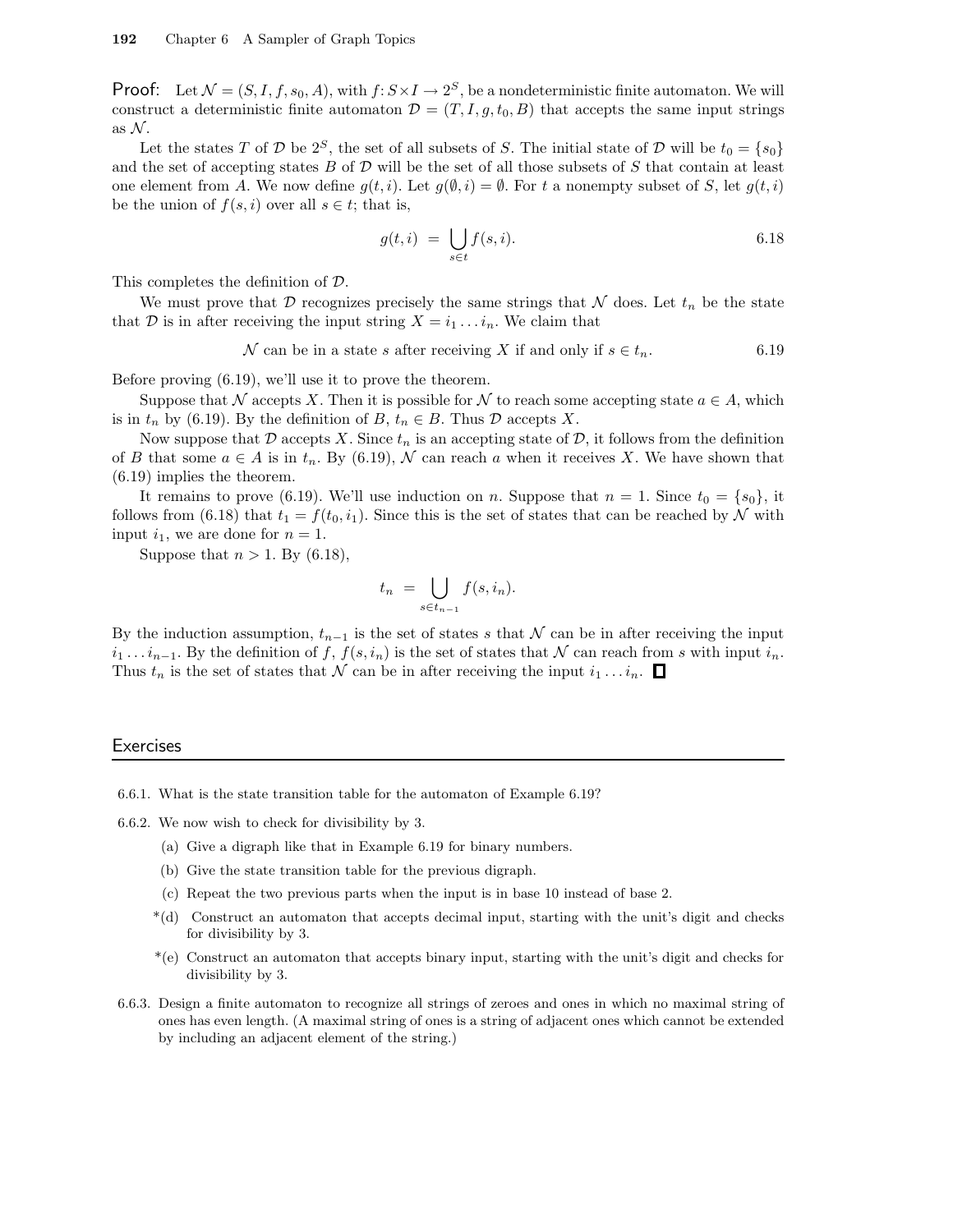- 6.6.4. An automaton is given by  $({b, s, d, z}, {+, -, 0, 1, ..., 9}, f, b, {d})$ , where  $f(b,+) = s, f(b,-) = s$ ,  $f(t, k) = d$  for  $t = b, s, d$  and  $0 \le k \le 9$ , and  $f(t, i) = z$  for all other  $(t, i) \in S \times I$ .
	- (a) Draw the digraph for the machine.
	- (b) Describe the strings recognized by the machine.
	- (c) Describe the strings recognized by the machine if both s and d are acceptance states.
- 6.6.5. A "floating point number" consists of two parts. The first part consists of an optional sign followed by a nonempty string of digits in which at most one decimal point may be present. The second part is either absent or consists of "E" followed by a signed integer. Draw the digraph of a finite automaton to recognize floating point numbers.
- 6.6.6. A symbol  $i_k$  a string  $i_i \nldots i_n$  is "isolated" if (i) either  $k = 1$  or  $i_k \neq i_{k-1}$ , and (ii) either  $k = n$  or  $i_k \neq i_{k+1}$ . For example, 0111010011 contains two isolated zeroes and one isolated one.
	- (a) Draw a digraph for a finite automaton that accepts just those strings of zeroes and ones that contain at least one isolated one.
	- (b) Now draw a machine that accepts strings with precisely one isolated one.
- 6.6.7. In this exercise you are to construct an automaton that behaves like a vending machine. To keep things simple, there are only three items costing 15, 20 and 25 cents and indicated by the inputs A, B and C, respectively. Other allowed inputs are 5, 10 and 25 cents and R (return coins). The machine will accept any amount of money up to 30 cents. Additional coins will be rejected. When input A, B or C is received and sufficient money is present, the selection is delivered and change (if any) returned. If insufficient money is present, no action is taken.
	- (a) Describe appropriate states and output symbols. Identify the starting state.
	- (b) Give the state transition table for your automaton.
	- (c) Draw a digraph for your automaton.
- 6.6.8. Suppose that  $\mathcal{M} = (S, I, f, s_0, A)$  and  $\mathcal{M}' = (S', I, f', s'_0, A')$  are two automata with the same input symbols and with acceptance states  $A$  and  $A'$  respectively.
	- (a) Describe in terms of sets and functions an automaton that accepts only those strings acceptable to both  $M$  and  $M'$ . *Hint*. The states can be  $S \times S'$ .
	- (b) When is there an edge from  $(s, s')$  to  $(t, t')$  in your new automaton and what input is it associated with?
	- (c) Use this idea to describe an automaton the recognizes binary numbers which are divisible by 15 in terms of those in Example 6.19 and Exercise 6.6.2.
	- (d) Design a finite automaton that recognizes those binary numbers which are either divisible by 3 or divisible by 5 or both.